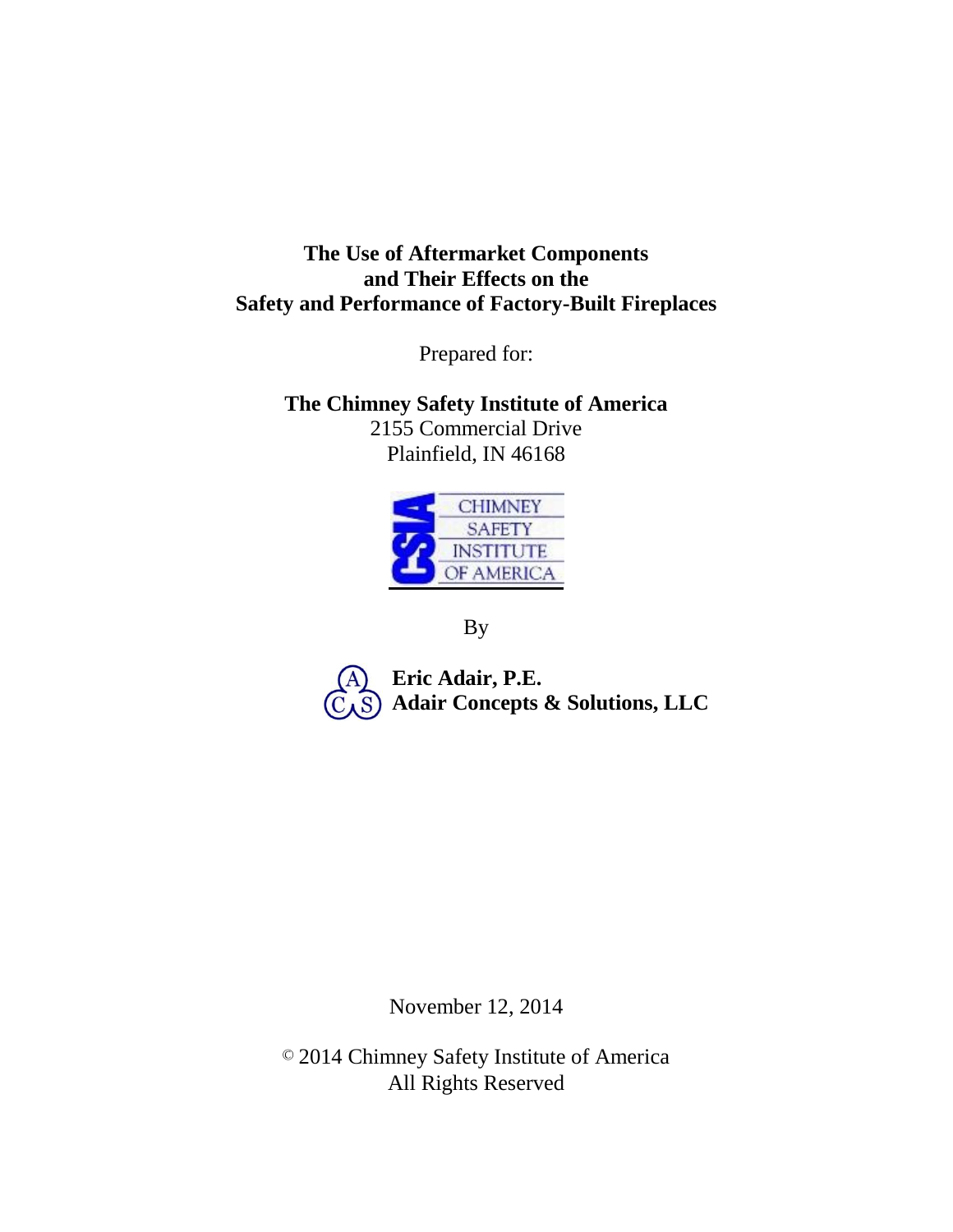# **TABLE OF CONTENTS**

| <b>DISCLAIMER</b>                                       | 3  |  |  |  |
|---------------------------------------------------------|----|--|--|--|
| <b>INTRODUCTION</b>                                     | 3  |  |  |  |
| CODES AND STANDARDS IN THE INDUSTRY                     | 6  |  |  |  |
| <b>COMPONENTS:</b>                                      |    |  |  |  |
| <b>INSERTS</b>                                          | 17 |  |  |  |
| <b>REFRACTORY PANELS</b>                                | 20 |  |  |  |
| <b>GRATES</b>                                           | 21 |  |  |  |
| <b>GLASS DOORS</b>                                      | 22 |  |  |  |
| <b>LINERS</b>                                           | 24 |  |  |  |
| <b>TERMINATION CAPS AND SHROUDS</b>                     | 25 |  |  |  |
| <b>PRODUCT TESTING</b>                                  | 28 |  |  |  |
| <b>LIABILITY</b>                                        | 32 |  |  |  |
| <b>CONCLUSION</b>                                       | 35 |  |  |  |
| <b>APPENDICES:</b>                                      |    |  |  |  |
| APPENDIX A: PERFORMANCE TESTS OF UL 127                 | 36 |  |  |  |
| APPENDIX B: PERFORMANCE TESTS OF ANSI Z21.50 / CSA 2.22 | 39 |  |  |  |
| APPENDIX C: PERFORMANCE TESTS OF UL 1482                | 42 |  |  |  |
| APPENDIX D: PERFORMANCE TESTS OF ASTM E1509             | 49 |  |  |  |
| APPENDIX E: PERFORMANCE TESTS OF UL 103                 | 51 |  |  |  |
| <b>ABOUT CSIA</b>                                       | 54 |  |  |  |
| <b>ABOUT THE AUTHOR</b>                                 | 54 |  |  |  |
| <b>REFERENCES</b>                                       | 56 |  |  |  |

Aftermarket Components and Factory-Built Fireplaces 2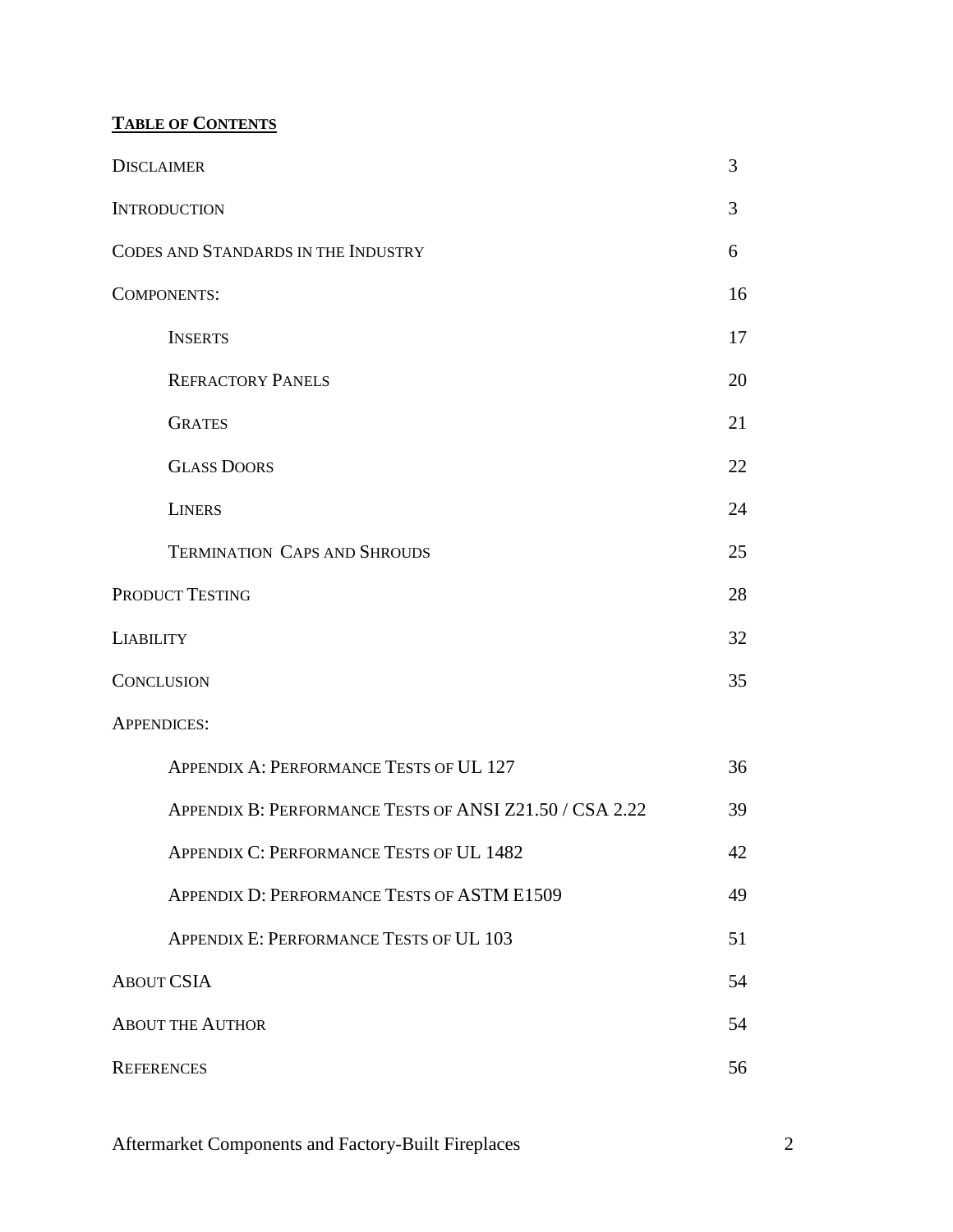#### **DISCLAIMER**

This paper is intended to be informational and educational in order to help interested parties better understand the effects and concerns of using aftermarket parts with listed fireplace systems. This document does not provide any authority or permission to use aftermarket parts, with or without listed systems. This document does not endorse any products or services, listed or otherwise. This document is not to be used to deviate from or substitute for manufacturers' instructions, appropriate standards, or local code requirements. This document is not intended to provide specific advice, legal or otherwise, and readers should consult with their legal counsel and other professionals for specific advice on how this information may apply to them. This document is provided in good faith, but without any warranties (expressed or implied), including (without limitation) warranties of merchantability and fitness for a particular purpose, or warranties that the information is accurate, complete, reliable, or error-free. Always follow manufacturers' installation instructions and the requirements of local codes and those of the appropriate authority having jurisdiction. CSIA, Adair Concepts & Solutions, LLC, and their officers, directors, owners, members, and agents shall not be responsible for- and expressly disclaim any liability for- any installer's reliance on the information herein or their compliance with- or failure to comply with- applicable laws, standards, code requirements, and installation instructions.

#### **INTRODUCTION**

### Issue:

Listed fireplaces, inserts, and chimneys are often refitted with aftermarket parts, not necessarily in accordance with the original listing. Installers encounter situations where a component of a fireplace system needs to be replaced, or where using an aftermarket component may help address a performance issue. The installer may be called upon to make these changes by their customer, often without realizing the effects these actions may have on the safety and performance of the system. If the original component is no longer available from the manufacturer (no longer in production or out of business, etc.), installers can find themselves in a gray area of manufacturer's requirements, safety listings, and legal liability.

While third-party components may in fact solve performance or safety issues, it must be noted that installing an aftermarket part may also potentially create an unintended hazardous situation. The installation of a non-listed component may adversely affect the performance and safety of a fireplace system, and may essentially put an untested installation in the home of the customer. Installers are faced with trying to resolve a situation where a listed system is used together with an unlisted component, yet are still trying to make the overall installation perform properly and operate safely for the homeowner.

Some installers have maintained that aftermarket parts do not have a negative impact on fireplace systems, and that they need definitive proof otherwise. However, the standards for listed products normally have a 2-4x factor of safety associated with their tests, which could essentially hide any negative impact, if any, which the components may cause. The result is currently that we do not know the definitive effect of these components, good or bad. The original listed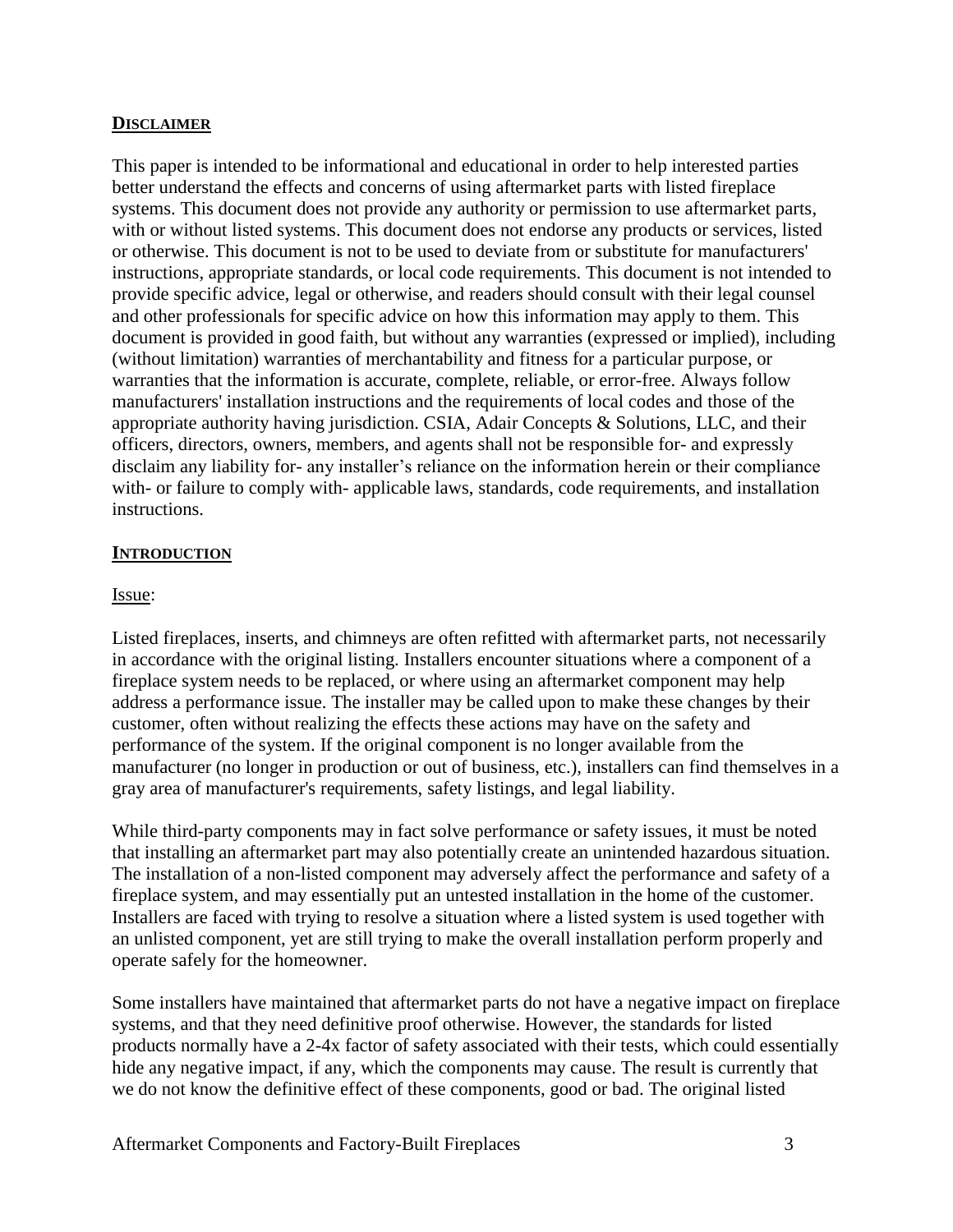products are known performers, and have test data supporting them. While an aftermarket component may function properly, and may in-fact even improve performance, unless it is tested as part of the overall system, its total effect is uncertain.

This document examines some of the typical aftermarket parts and their uses, and is intended to provide installers with a better understanding of how various components may affect listed factory-built fireplace and chimney systems. All parties involved with these systems, including the manufacturers, retailers, installers, and homeowners, have the goal of wanting the parts to work properly, perform well, and operate safely.

### Motivation:

In May 2008, the Chimney Safety Institute of America (CSIA) modified its position on the use of aftermarket parts for listed products:

"The CSIA recommends the use of original equipment manufacturer (OEM) parts on any product listed by a nationally-recognized listing agency. Using only OEM parts and replacement parts maintains the original integrity and performance characteristics of the product. If, however, after-market parts are installed, the CSIA recommends the following: • The use of the after-market part does not conflict with policies established by the authority having jurisdiction.

• The after-market part is designed and manufactured to perform in the same manner as the original and does not alter the basic design and operation of the system.

• The installer explains the installation of the after-market part and the reason for its use to the homeowner.

• The installer documents that the homeowner acknowledges and authorizes the installation of the after-market part." (CSIA, 2008).

To further examine the issue, the CSIA initiated this paper to investigate some of the concerns arising from using aftermarket parts.

One of the core concerns of the CSIA is the safety of hearth and chimney systems. The education of installers and chimney sweeps is a proactive means of improving the safety of hearth and chimney installations. CSIA intends to educate installers by defining the critical issues and explaining the effects of using aftermarket parts with listed systems. The goal of this document is to educate installers so they can improve the quality of installations and which in-turn will lead to fewer safety or performance problems in the field.

Another motivating concern is the exposure of liability an installer assumes when using aftermarket or unauthorized parts and components. In the event of a fire or other incident, liability often rests with the party who made the modification or installed the questionable part. Even if the aftermarket component did not directly cause the incident, the fact that such an unlisted component was involved will be scrutinized. By being aware of the critical issues involved with aftermarket parts, installers may help their customers with safer installations while also helping themselves minimize their risk of liability.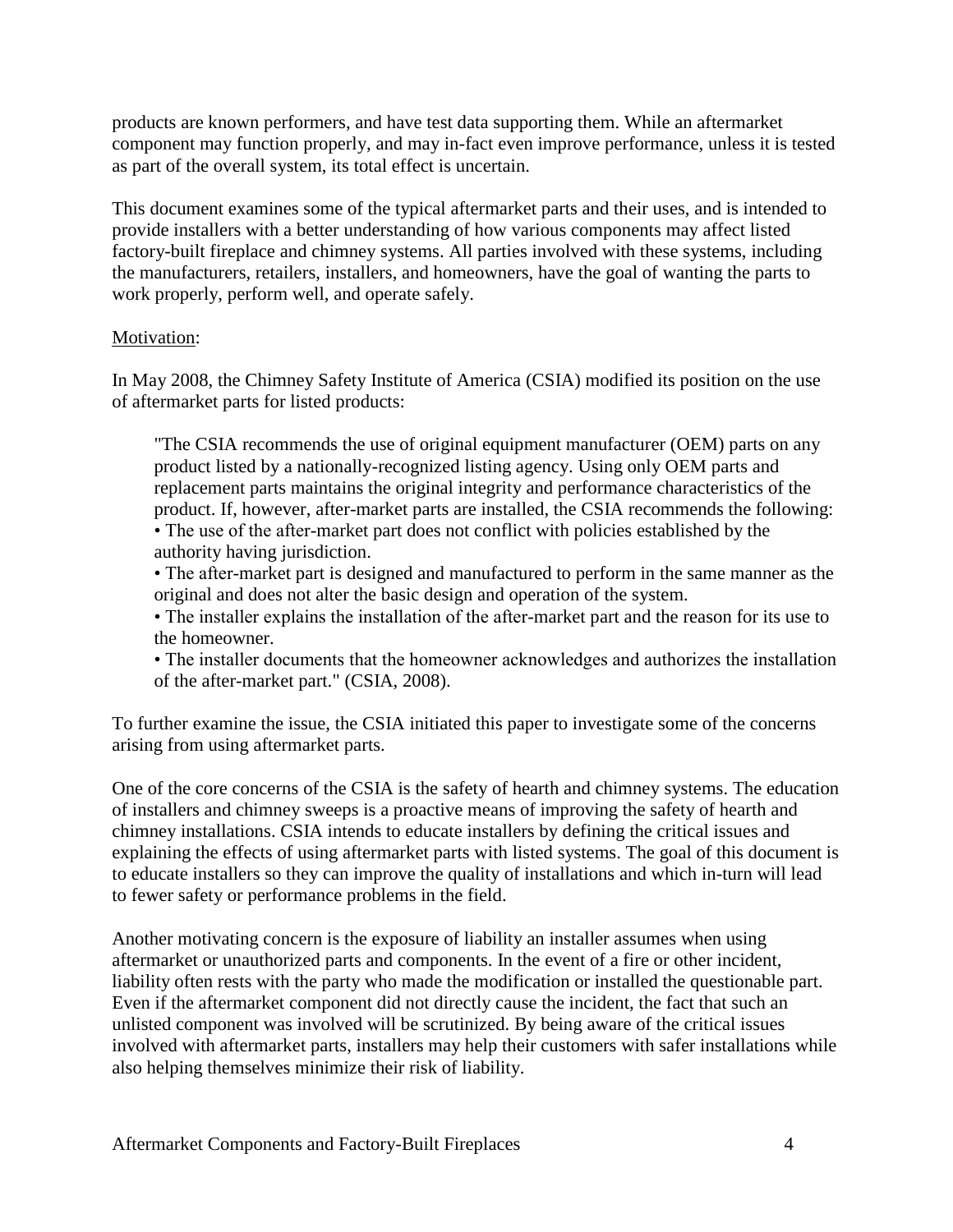### Scope:

This paper examines some typical aftermarket components and their installation into listed factory-built fireplace and chimney systems. Some of the typical aftermarket products include:

- Wood and Gas Inserts
- Refractory Panels
- Chimney Termination Caps and Shrouds
- Fireplace Grates
- Glass Doors
- Chimney Liners

While not a comprehensive list of aftermarket parts, these are some of most common products encountered in the field, and are the main focus of this paper.

### Approach:

This paper explains and evaluates some of the critical concerns that arise from using aftermarket parts with listed factory-built fireplace and chimney systems. As a first step, the different safety standards which cover listed hearth products are reviewed and some of their important tests are summarized. The test summary is provided to help installers better understand the scope to which listed products are tested and evaluated.

Next, there are descriptions of different aftermarket components in the industry. As part of this review there is a summary of critical issues for installers when using these components in a system. The critical issues described are based on the collected opinions of various individuals in the Hearth industry, including representatives of appliance manufacturers, chimney manufacturers, component manufacturers, product engineers, test technicians, listing agencies, fire investigators, and other knowledgeable professionals.

Additionally, the CSIA along with a group of manufacturers have worked together to test a sampling of aftermarket parts with a listed factory-built fireplace system. Intertek Testing Services (ITS) performed the tests. The purpose of the tests is to provide some tangible data of aftermarket part performance in a listed system. The focus is on the temperature changes, if any, that occur from using common aftermarket components when compared to the original factory components. The results of these tests are anecdotal, representing only the specific components and system that were actually tested. These results cannot be applied to other components or other systems, and cannot be used to predict other combinations of components and systems. Refer to the Product Testing section for information on the tests that were performed.

Overall, it is CSIA's purpose to educate installers about the potential concerns and risks of aftermarket parts with the goal to improve installation safety and reduce the occurrence of fires or other hazardous situations.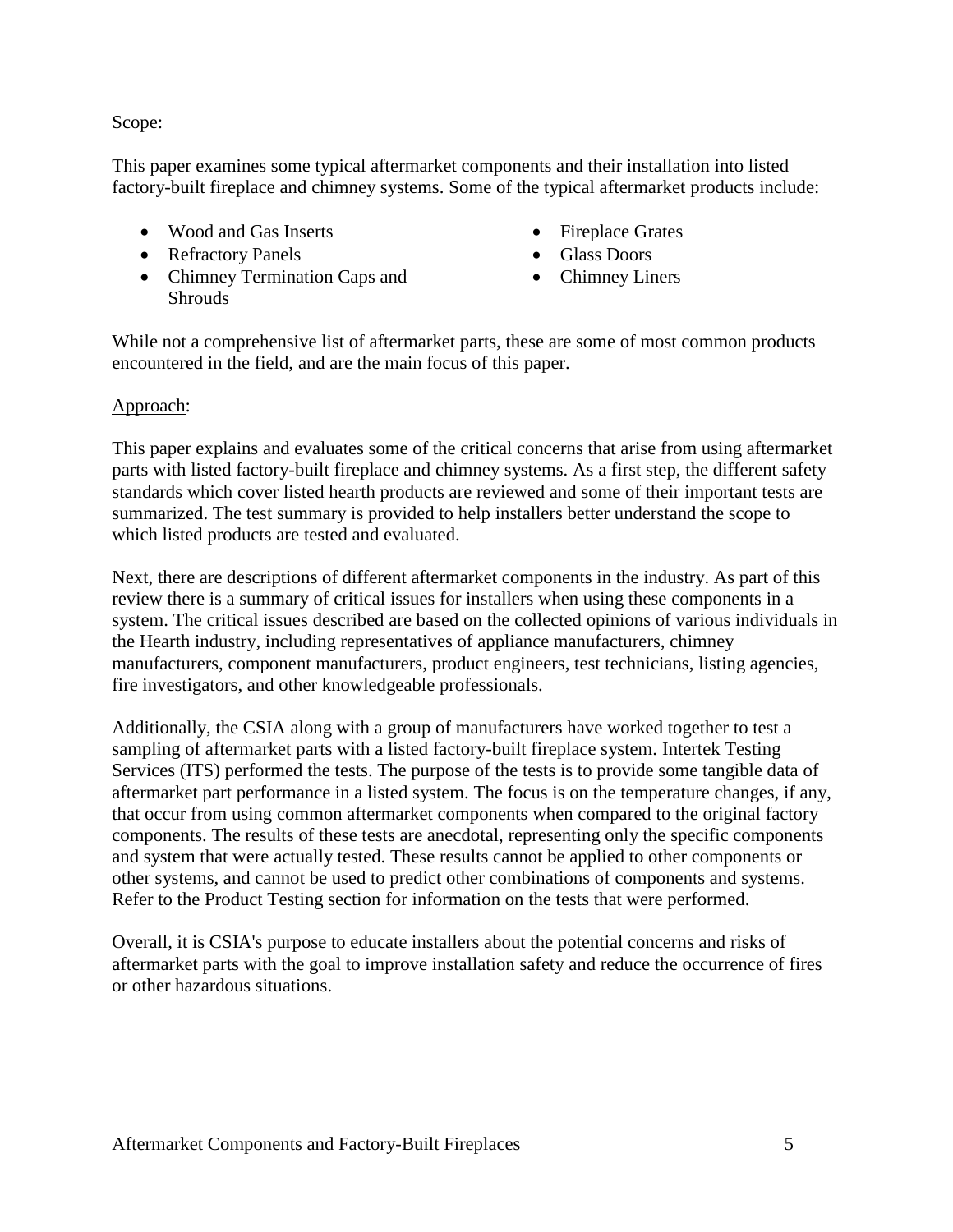#### **CODES AND STANDARDS IN THE INDUSTRY**

Before we can discuss the use of after-market parts, we must first begin with an understanding of the relevant building codes and product safety standards encountered within the Hearth industry. Additionally, for installers, it may be useful to know what is included in the various standards to better understand the tested capabilities of the products involved.

Installation of fireplaces, chimneys, and other appliances and systems are governed by the requirements of the building codes. Local jurisdictions choose which building codes they will follow and have final authority over what and how appliances can be installed in their jurisdiction. Nearly all building departments use recognized national building codes, making installation requirements reasonably consistent. The most common building code used today is the *International Building Code*. In other parts of the country, the *Uniform Building Code* is used. Both sets of building codes are similar in their requirements.

The portion of the International Building Code that addresses fireplaces and chimneys is in the International Mechanical Code (IMC). The 2012 edition of the IMC requires that factory-built fireplaces are listed, and are installed in accordance with their listing:

"903.1 General. Factory-built fireplaces shall be listed and labeled and shall be installed in accordance with the conditions of the listing. Factory-built fireplaces shall be tested in accordance with UL 127." (International Mechanical Code, 2012).

The code also allows for masonry fireplaces, but they must be constructed according to requirements set forth in the building code. The IMC does not allow for unlisted metal fireplaces to be installed.

Similarly, the IMC requires factory-built chimneys to be listed:

"805.1 Listing. Factory-built chimneys shall be listed and labeled and shall be installed and terminated in accordance with the manufacturer's installation instructions." (International Mechanical Code, 2012)

The International Mechanical Code allows for site-built masonry chimneys, the requirements of which are specified in the building code. The IMC also allows for unlisted, field-constructed metal chimneys, however they are not allowed to be installed in one- and two-family homes. The requirements for unlisted metal chimneys (smoke stacks) are specified in NFPA 211 *Standard for Chimneys, Fireplaces, Vents, and Solid Fuel-Burning Appliances*.

So what does it mean for a fireplace, chimney, or other product to be listed? Listed products are those that have been approved (listed) by an authorized listing agency after having been tested to the requirements of recognized national safety standards.

A safety standard is "a technical expression of how to make a product safe, efficient, and compatible with others." (ANSI, 2014). Safety standards used in the United States are overseen by the American National Standards Institute (ANSI), which in-turn gives authority to other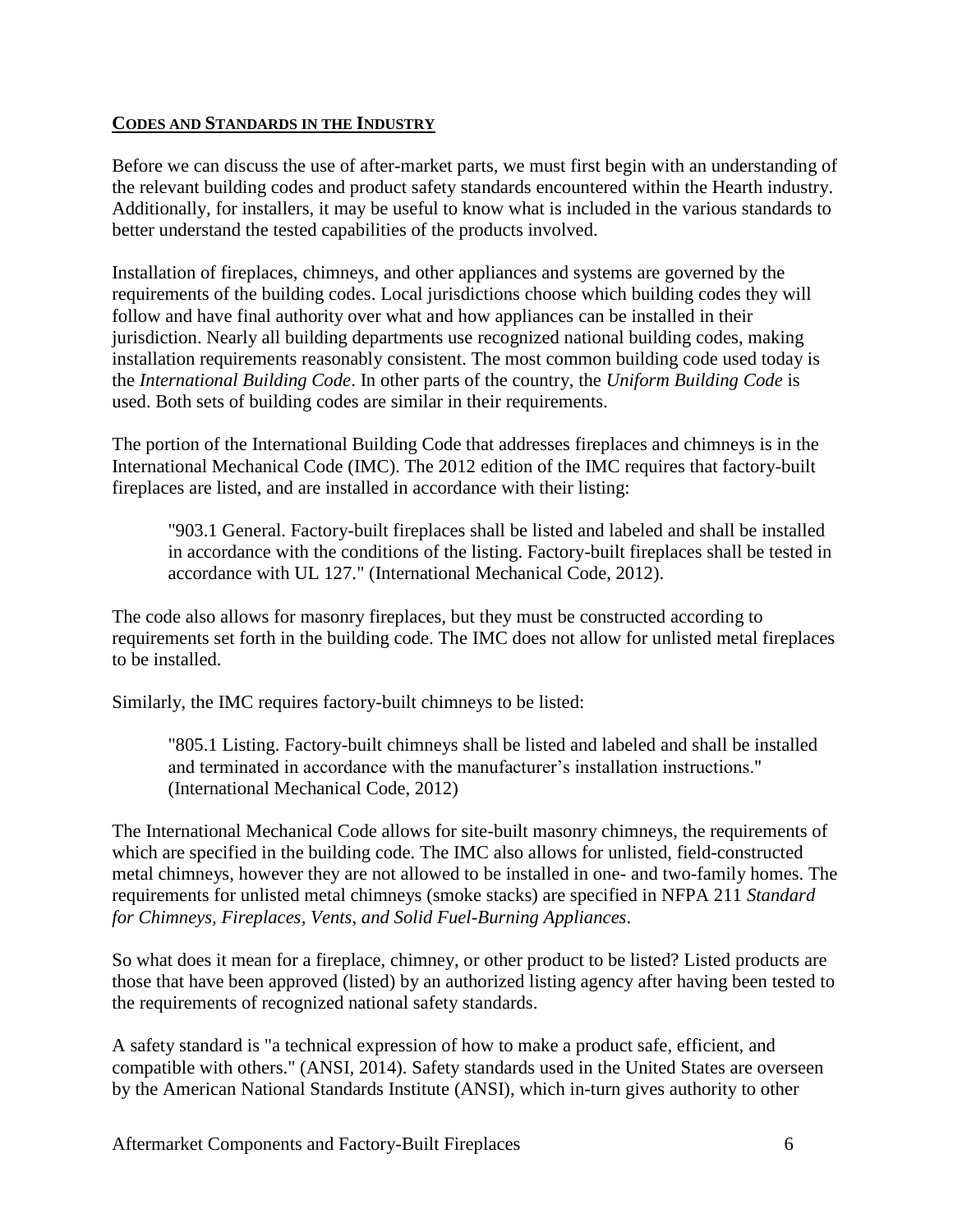organizations to publish product standards. Standards typically encountered in the Hearth industry include publications by Underwriters Laboratories (UL), Underwriters Laboratories of Canada (ULC), the Canadian Standards Association (CSA), and the American Society for Testing and Materials (ASTM). Many CSA standards are accredited by both ANSI and the Standards Council of Canada to be harmonized for use in both the United States and Canada. While not a hard rule, the different agencies tend to publish standards covering certain areas of focus, in an effort to avoid competing requirements and potential conflicts. Generally, UL publishes standards for solid-fuel burning appliances, and CSA publishes standards for gasburning appliances.

The standards themselves are considered "open" standards, and are managed by committees that use methods of proposals, evaluations, and discussions to arrive at a collaborative consensusbased approval (ANSI, 2014). Depending on the publishing organization, the group responsible may be a single committee or have multiple tiers of groups and committees that evaluate proposed changes. Usually at the root of these committees is a Technical Advisory Group (TAG) made up of experts knowledgeable about the subject matter. These committee groups are made from a balanced mix of Producers, Regulators, and General Interest people to ensure adherence to safety and performance. Often the published standards include a list of the committee members involved.

Each standard begins with a Scope of coverage which defines what is covered by that specific standard. Most standards generally have two main sections: Construction and Performance.

The Construction section of a standard covers basic material requirements such as acceptable alloy types and minimum material thicknesses. Additionally, specific construction requirements for various components detailing their function, requisite size, or overall shape can be found in this section of the standard. In order for products to be listed to the standard, its materials, design, and components must meet the requirements specified. If a product or component differs from the requirements set forth in the Construction section, the listing agency can choose to make an engineering evaluation to either accept or reject the change. Engineering evaluations by the listing agency allows manufacturers and designers to generate new innovations and create new components, which in-turn allow for novel product designs. Even if the change is accepted, the product must still pass the tests described in the Performance section of the standard.

The bulk of each standard is made up of the Performance section. The Performance section includes all the necessary tests required for product compliance under the standard. These requirements include thermal tests, mechanical tests, environmental tests, various component tests, and motor and electrical tests where applicable. The purpose of these tests is to verify both safety and performance of the products. Tests are designed to meet or exceed what the product will normally experience during its life-cycle.

The following are descriptions of different standards related to the Hearth industry. The Appendices include additional test details for some of the standards described. For the sake of simplicity, the standards listed are those required in the United States, although some of these standards are also used in Canada.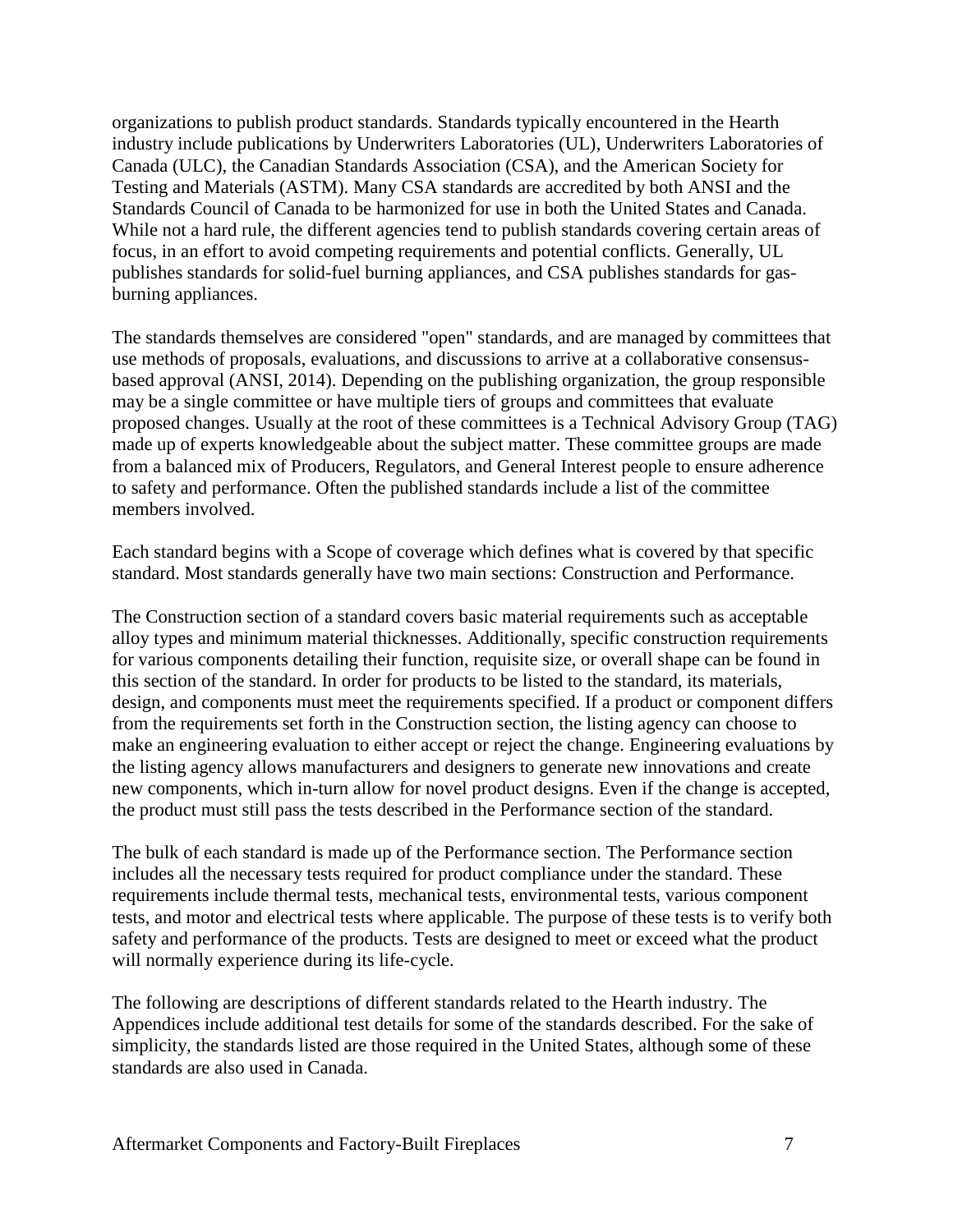### Fireplace Standards:

Building codes require factory-built fireplaces to comply with required standards and to be installed in accordance with the manufacturer's listing. This is found in the IMC section described above, as well as in NFPA 211:

"11.1.1 Factory-build fireplaces shall be listed and installed in accordance with the terms of the listing." (NFPA 211, 2013).

The appropriate standard for factory-built fireplaces depends on the type of fuel it uses:

- For solid-fuel fireplaces, UL 127 *Standard for Factory-Built Fireplaces* is used.
- For natural gas and propane fireplaces, ANSI Z21.50/CSA 2.22 *Vented Gas Fireplaces* and ANSI Z21.88/CSA 2.33 *Vented Gas Fireplace Heaters* are used.

UL 127 *Standard for Factory-Built Fireplaces* covers fireplaces that are intended to be used with solid wood or coal fuel. Fireplace systems can be either be listed with doors or no doors, and those doors can be either open or closed, depending on what the manufacturer chooses. Fireplaces listed to UL 127 can be constructed of metal or masonry, and are meant to use a factory-built chimney.

UL 127 testing is done with a fireplace installed into a plywood enclosure with thermocouples arrayed around the structure. The enclosure is constructed to simulate a residential installation, and the thermocouples determine if temperatures anywhere on or near the structure exceed specified limits and pose a safety hazard.

The Performance section of the UL 127 includes tests that check for radiant heat temperature, surface temperature equilibrium, and verify the system can withstand a creosote burn event. Additional tests are done on the fireplace to address structural integrity, drafting performance, wind resistance, rain infiltration, and evaluate any electrical components if they are part of the system.

In Canada, the equivalent solid-fuel standard is ULC S610 *Standard for Factory-Built Fireplaces*. ULC S610 is similar to UL 127 in its overall evaluation of fireplaces, although many of the individual tests are conducted differently than those required for the American standard.

For a list of tests included in UL 127, refer to Appendix A.

Gas-fired (natural gas or propane) fireplaces are covered under ANSI Z21.50/CSA 2.22 *Vented Gas Fireplaces* and/or ANSI Z21.88/CSA 2.33 - *Vented Gas Fireplace Heaters*. Both standards include gravity-vented appliances (B-vent) and direct-vented appliances (co-axial or co-linear).

These standards focus on safety and performance of the thermal properties of the fireplace as well as the components dealing with burning and controlling its fuel. While gas-burning appliances normally operate at lower temperatures than solid fuel-burning appliance, they have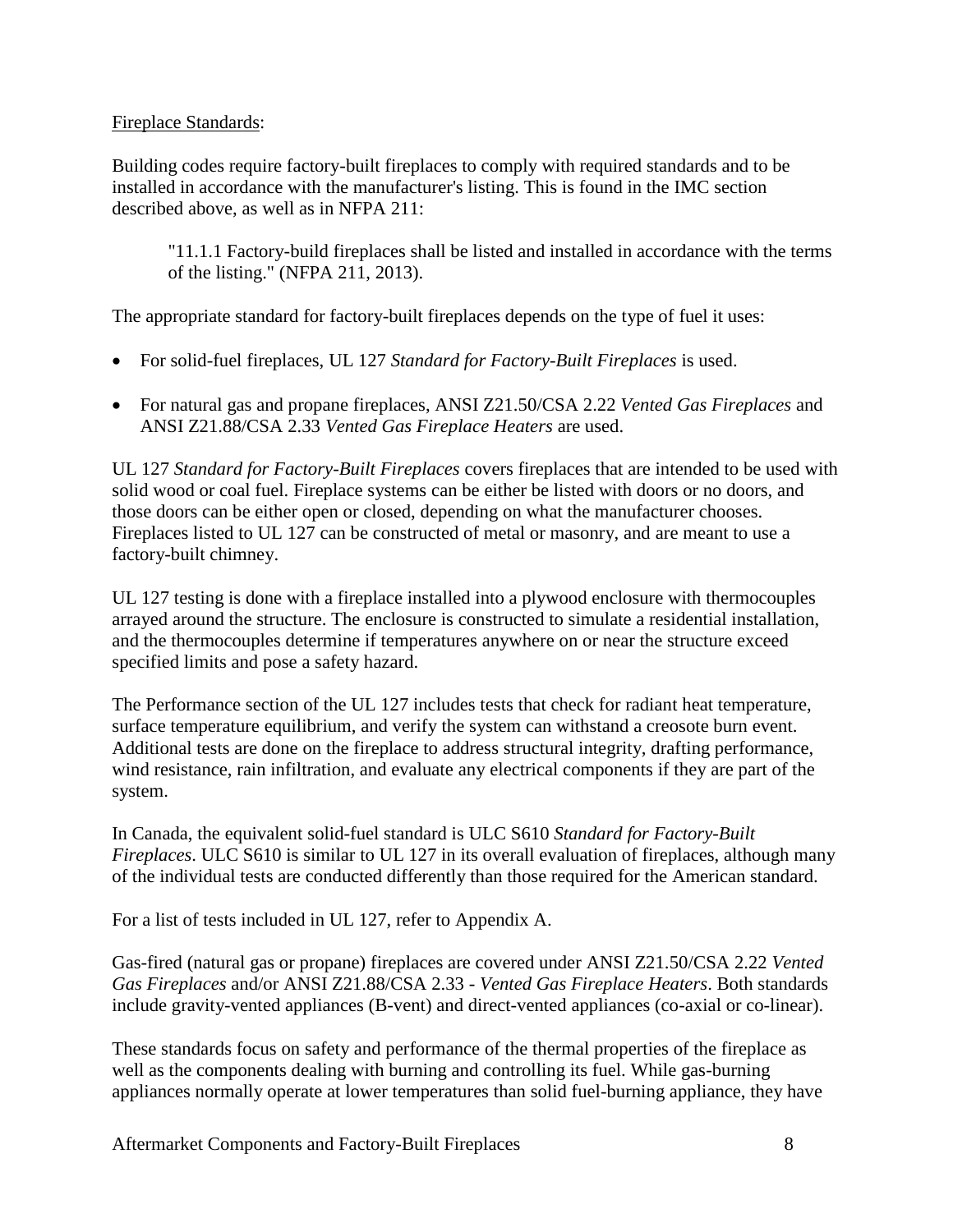additional safety concerns involving the gas supply and all that it entails. These concerns include the proper performance of gas control valves, flame-outage prevention, and proper exhaust of the products of combustion.

For testing, the appliance is surrounded with combustible materials arrayed with thermocouples and thermally evaluated for unsafe temperatures. In addition, the gas burners, valves, and other related components are also tested to ensure their safe and reliable performance. The added focus on gas components and safety is one reason the ANSI/CSA gas appliance standards are generally longer than the solid fuel-burning UL standards.

For a list of tests included in ANSI Z21.50/CSA 2.22 refer to Appendix B. Due to its general similarity to ANSI Z21.50/CSA 2.22 and for the sake of simplicity, the list of tests for ANSI Z21.88/CSA 2.33 has not been included in this document.

### Insert Standards:

Fireplace inserts themselves do not have a true dedicated standard. This is because the standards to which inserts are tested and listed, specify in their scope that they cover "free-standing" appliances and not recessed appliances. However, it is an accepted practice in the industry that these standards are used to test and list inserts. The underlying rationale is that if the standard is used to test a free-standing appliance, then it can also be used to test the same appliance when surrounded by the additional metal layers of the fireplace.

Similar to factory-built fireplaces, the different standards for testing inserts depend on the type of fuel used. These standards evaluate both free-standing and insert variations of appliances.

- For solid-fuel inserts, UL 1482 *Standard for Solid-Fuel Type Room Heaters* is used.
- For gas- and propane-burning inserts, ANSI Z21.50/CSA 2.22 *Vented Gas Fireplaces*, ANSI Z21.86/CSA 2.32 *Vented Gas-Fired Space Heating Appliances* and ANSI Z21.88/CSA 2.33 *Vented Gas Fireplace Heaters* are used.
- For pellet-burning inserts, ASTM E1509 *Standard Specifications for Room Heaters, Pellet Burning Type* is used.

Under UL 1482, a solid-fuel room heater is placed within a room having combustible plywood floor, walls, and ceiling. The test apparatus simulates a typical residential installation. Thermocouples are placed around the apparatus to measure surface temperatures, and tested to ensure temperatures do not exceed specified safety limits. The appliance is connected to stovepipe which is then connected to a chimney system leading out of the test apparatus. However, when testing solid fuel-burning inserts for factory-built fireplace, a factory-built fireplace is used as part of the test apparatus. The fireplace is first installed in a framed, plywood enclosure as specified in the fireplace standard, UL 127, and the insert is then installed into the fireplace. The appropriate tests are then performed on the system.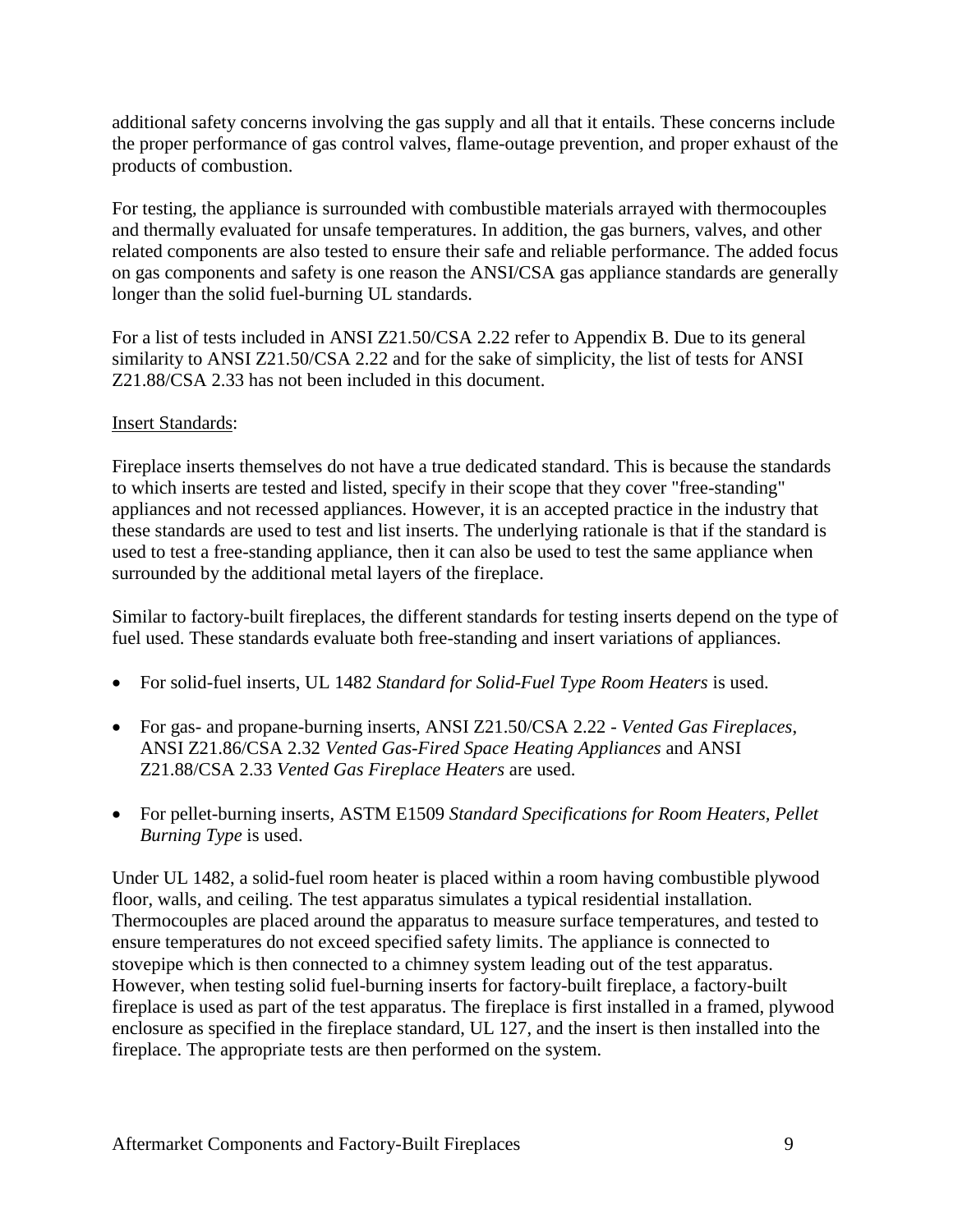The Performance section of the standard includes tests addressing thermal, electrical, and mechanical tests. Thermal tests comprise a radiant heat test, a flash fire test, and an equilibrium test. These tests verify the fireplace can safely burn wood long-term, and verifying the system can withstand a creosote burn event. Additional tests are performed to check the glass (if any) for impact and water shock resistance. Any electrical control components for the appliance are also evaluated for safety and reliability. Mechanical tests are performed to ensure the heater can resist being tipped over, and has overall structural stability.

Refer to Appendix B for a list of tests included in UL 1482.

For gas-burning appliances, the ANSI Z21.50 standard is also used when evaluating freestanding appliances and inserts, as well as fireplaces, described above. Depending on whether the insert is intended on being a heating appliance or a decorative appliance (not intended to produce significant heat), the appliance may be listed ANSI Z21.86, or Z21.88.

The standards, ANSI Z21.86/CSA 2.32 *Vented Gas-Fired Space Heating Appliances* and ANSI Z21.88/CSA 2.33 *Vented Gas Fireplace Heaters* are both similar to ANSI Z21.50. The ANSI Z21.88 standard limits itself to fireplaces that are specifically intended on heating, as opposed to decorative fireplaces which are covered by the ANSI Z21.50 standard. The ANSI Z21.86 standard focuses on space heating appliances which typically include stoves and inserts. The test setup for both standards is similar to that of ANSI Z21.50, as are many of the required performance tests.

Refer to Appendix C for a list of performance tests for ANSI Z21.50. Due to their general similarity to ANSI Z21.50, the performance tests for ANSI Z21.86 and ANSI Z21.88 have not been included in the appendices.

Pellet-burning appliances are tested to ASTM E1509 *Standard Specification for Room Heaters Pellet Fuel-Burning Type*. The test apparatus is a framed plywood room arrayed with thermocouples on the surfaces. The appliance is positioned at specified distances to the walls. For units to be inserted into a factory-built fireplace, the setup involves a fireplace installed into a framed enclosure as prescribed in UL 127, with the pellet appliance then installed into the fireplace. The necessary tests of ASTM E1509 are then performed on the appliance.

As with the other appliance standards, ASTM E1509 limits the maximum temperature on nearby combustibles, but the standard also limits the maximum temperature of the flue gas. This temperature limitation is to ensure the exhaust gases do not exceed the capability of the venting systems used for pellet appliance. Although pellet appliances can be connected to masonry or factory-built chimneys, they are typically vented with specialized L-vent, which is listed to the requirements of UL 641 *Type L Low Temperature Venting Systems* (or for Canada, ULC S609 *Standard for Low Temperature Vents Type L* and ULC/ORD C441 *Pellet Vents*). The appliance is limited to a maximum exhaust temperature of  $500^{\circ}$ F when using these low-temperature venting systems.

ASTM E1509 also includes tests to address the amount of exhaust spillage, the negative pressure of the burn chamber, and to verify the fuel in the hopper does not ignite. There are additional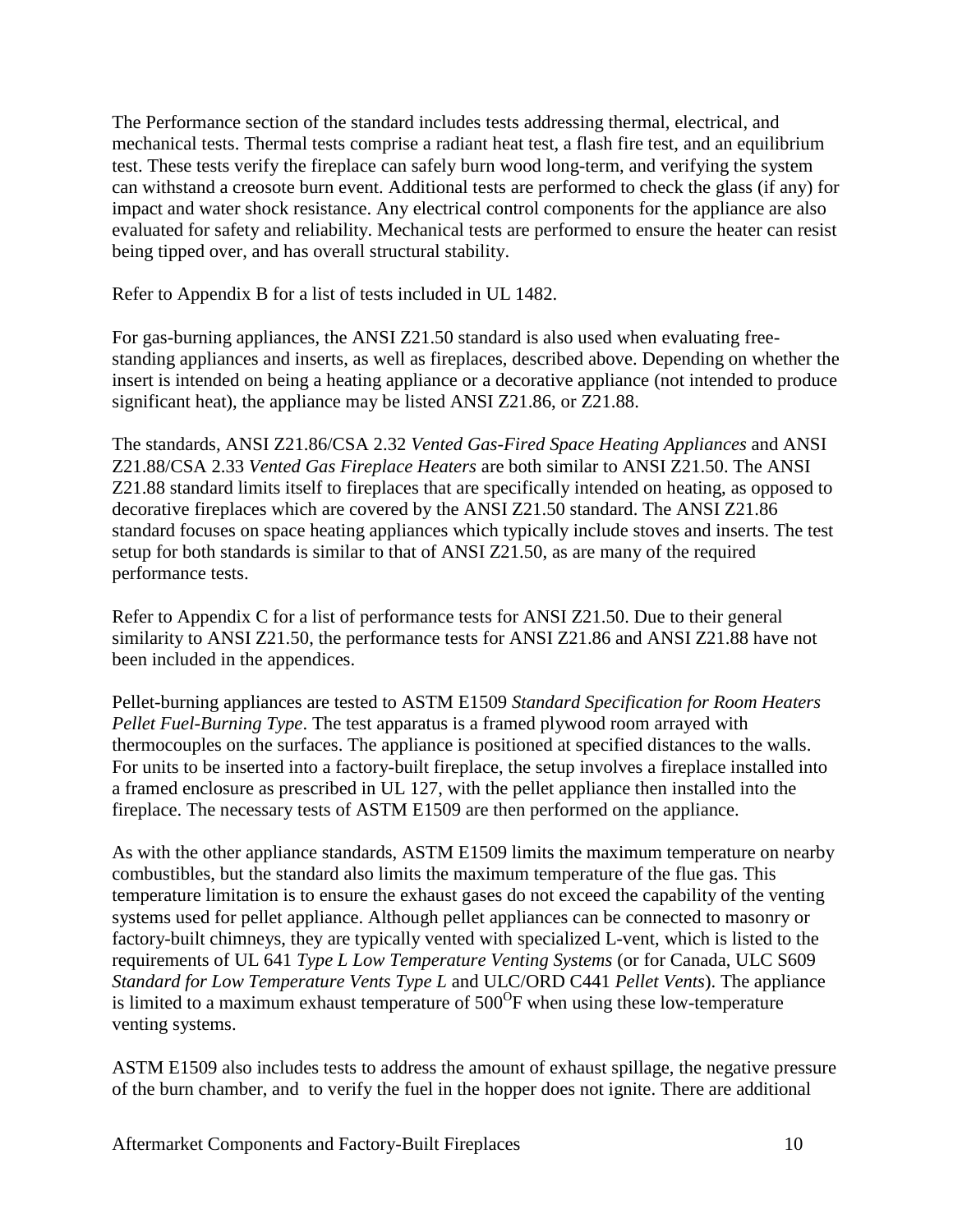tests for the appliance's structural, mechanical, and electrical integrity including glass strength, rain protection, appliance stability, and blower controls.

Refer to Appendix D for a list of performance tests required in ASTM E1509 for pellet-burning appliances.

## Chimney Standards:

As noted previously, the International Mechanical Code requires factory-built chimneys to be listed, but NFPA 211 also requires factory built chimneys to be listed and installed in accordance with their listing:

"6.1.1 General. Factory-built chimneys and chimney units shall be listed and installed in accordance with the temperature and pressure conditions of the listing and the manufacturer's instructions." (NFPA 211, 2013).

"6.1.3.1 Factory-built chimneys shall comply with the requirements of ANSI/UL 103 *Standard for Factory-Built Chimneys for Residential Type and Building Heating Appliances*..." (NFPA 211, 2013).

For residential solid-fuel chimneys in the US, the appropriate standard is UL 103. This standard addresses the material requirements for factory-built chimneys (usually certain stainless steel alloys, but other materials are also allowed), and the critical thermal performance expected of residential chimneys.

For the Performance section of UL 103, the chimney is installed into a multi-story wooden structure simulating a residential home. A specific flue-gas generator is employed to control the amount of gas and temperature used for the tests. The chimney is enclosed within a plywood chase at the minimum clearance between the chimney pipe and combustible materials (2" is normal in the industry). The interior of the chase is painted flat black to absorb as much heat as possible, creating a worst-case scenario. Thermocouples are arrayed on the inside surface of the chase and structure to check temperatures and verify they do not exceed the allowed maximum.

The chimney system is exposed to thermal shocks in order to pre-condition the chimney before the remainder of thermal tests are performed. Thermal tests include:

- An equilibrium tests at a flue temperature of  $1000^{\circ}$ F for 4-1/2 hours or more
- A forced-fire test at a flue temperature of  $1400^{\circ}$ F for 1-hour, after reaching equilibrium
- Three creosote burnout tests at flue temperature of  $2100\text{ °F}$  or  $1700\text{ °F}$  (meeting HT or non-HT requirements), each for 10-minutes, after reaching equilibrium

For each test, there is a maximum temperature the thermocouples are allowed to reach. If any of the thermocouples exceed the allowed limit, the entire system fails. After all thermal testing is completed, the system must not show any evidence of excessive damage, and must be able to be used again. The allowed maximum temperatures are well below the combustibles' ignition temperature, and so provides a certain factor of safety. As an example, for the equilibrium test, the maximum allowed temperature is 90<sup>°</sup>F above ambient for the first 4-1/2 hours, and 117<sup>°</sup>F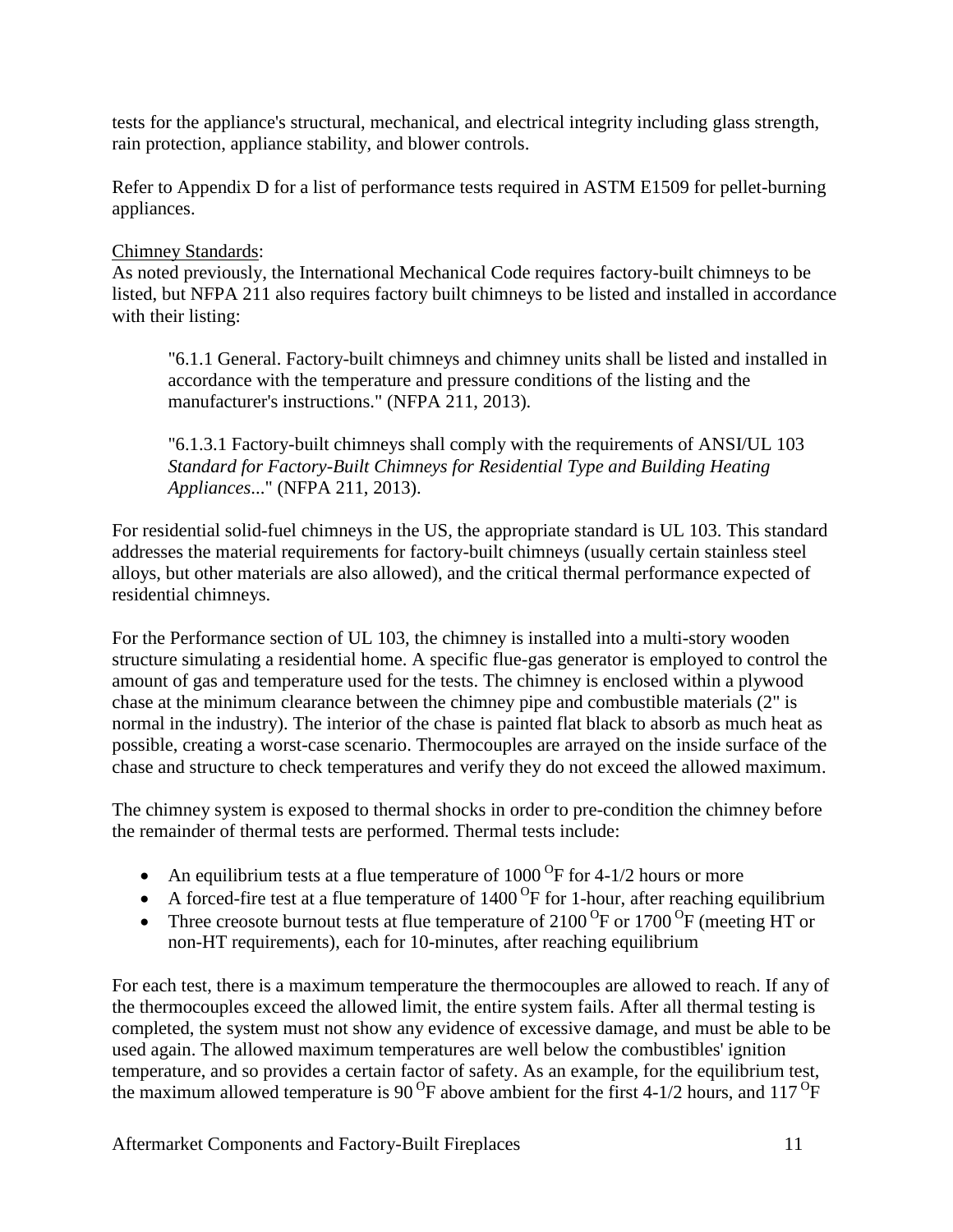above ambient thereafter. For the creosote burnout tests, the maximum allowed temperature is 175<sup>O</sup>F above ambient; well below the ignition temperature of most common building materials.

In addition to the thermal tests, chimneys listed to UL 103 must meet strength and resiliency tests. Chimney supports are evaluated to determine the amount of weight they can carry. Support tests are performed using a 4x factor of safety. That is, if a Support Box or Tee Support has been listed to hold 40-ft of chimney, then that support was actually tested using the weight equivalent of 160-ft (4x40-ft) of that model chimney. Similarly, joint loads tests, the allowed distance between elbows, spacing of wall brackets, are all done with 4x factor of safety. The chimney must also undergo an impact test from the side, a longitudinal test for the joints, and a torsion resistance test to ensure the sections do not disconnect when they are cleaned with a chimney brush.

Note that the components of the chimney system are typically not tested independent of the system itself, as many of the components will have an effect on the system's performance. As an example, while the chimney cap may be independently tested for rain infiltration, the cap is also part of the complete system during the thermal tests, since the cap affects the chimney's draft performance.

Refer to Appendix E for a list of UL 103 tests that are required for factory-built chimneys.

In Canada, the equivalent chimney standard is ULC S629 *Standard for 650 <sup>O</sup>C Factory-Built Chimneys*. While there are many similarities between ULC S629 and UL 103, there are some notable exceptions. The most well-known difference is that the Canadian standard requires 30 minute duration creosote burnout tests at 2100  ${}^{0}F$ , although the tests begin at a lower 600  ${}^{0}F$ equilibrium state. Another difference is that the Canadian standard allows for  $45^{\circ}$  elbows, whereas UL 103 limits chimney elbows to a maximum of  $30^{\circ}$  from vertical.

Additionally, factory-built chimneys can also be listed to UL 127, the fireplace standard described above, but are done so as part of the factory-built fireplace. Factory-built fireplaces must be listed with their usable chimney systems, and the appliance manufacturers may develop proprietary chimney systems for their fireplaces to use. These chimney systems are not independently listed for use with other appliances, as they would be if they were carried a UL 103 listing. Often these proprietary chimney systems are made by the appliance manufacturer, but may also have been developed in partnership with another manufacturer. This may mean multiple chimney systems are listed with the fireplace model.

## Liner Standards:

The standard that covers chimney liners in the US is UL 1777 *Standard for Chimney Liners*. This standard covers both metallic and non-metallic liners as they would be installed inside masonry chimneys. Note: although there has been a proposal to include coverage for liners to be installed into factory-built chimneys, as of 2014 the standard only addresses liners to be installed into masonry chimneys.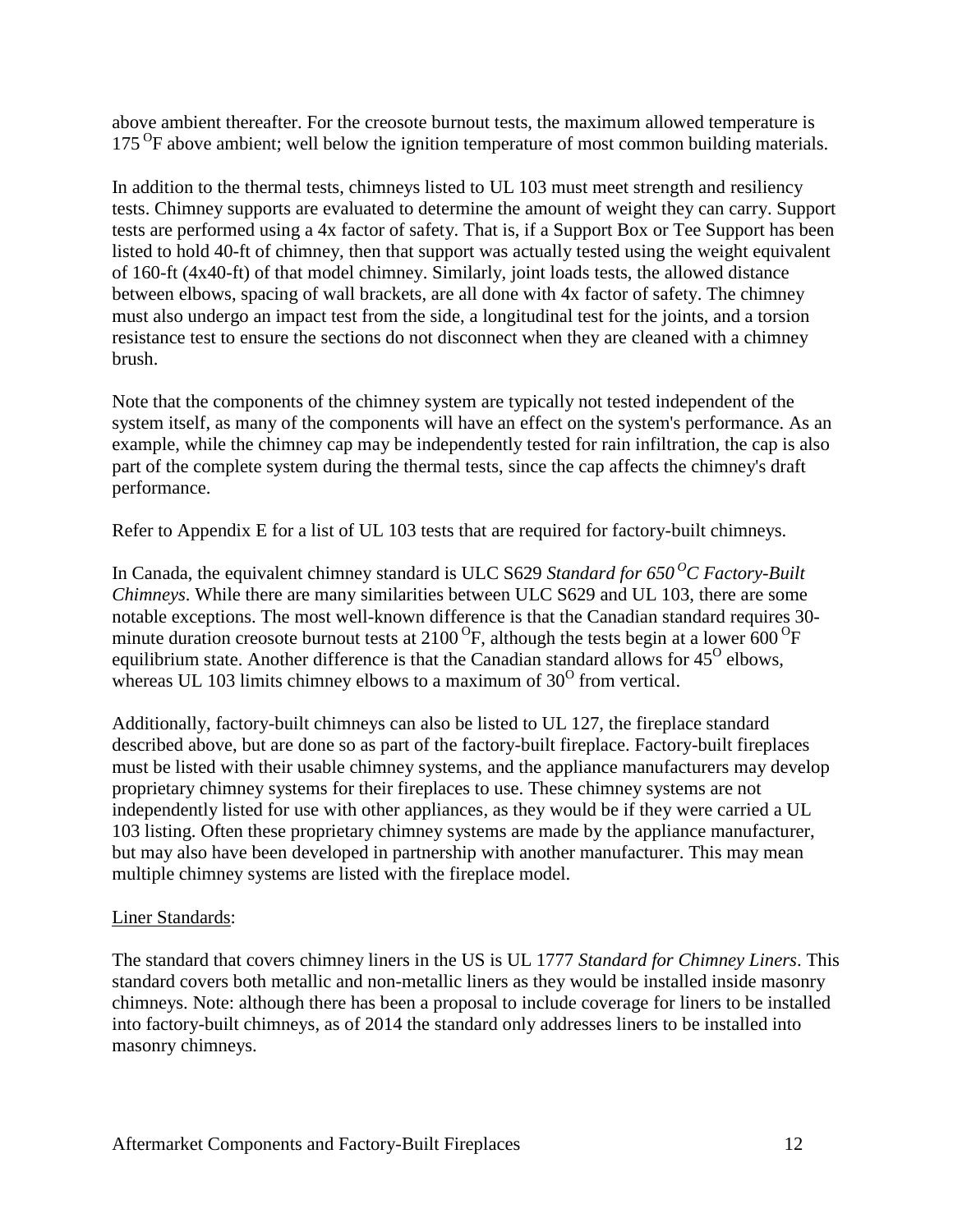The masonry chimneys in which liners are installed are intended to be compliant with Building Code and NFPA requirements. The typical masonry brick chimney requires at least a 1-inch clearance to combustibles (NFPA 211, 2013). However, it is often found that masonry chimneys in the field are not constructed with the appropriate standoff, and instead are in direct contact with combustible framing.

UL 1777 includes the accepted materials from which a liner can be manufactured. Depending on the fuel type, the standard specifies various acceptable materials, and the types of thermal and mechanical tests required for listing.

For testing, liners are installed in a vertical masonry chimney without clay tiles. The masonry is then surrounded by wooden framing to simulate a residential installation. Thermocouples are arrayed on the inside surface of the wood to check temperatures. The liner manufacturer determines the specifications as to whether or not insulation is used with the liner, the clearance between the liner and the masonry (inside the chimney), and the clearance between the masonry and combustible framing (outside the chimney). Even though the building codes require a 1" clearance on the outside of the masonry, some liners are listed so they can accommodate a 0" clearance, and thereby can handle non-compliant masonry chimneys.

Liners used with solid fuel or oil-burning appliances are typically made from stainless steel alloys (type 300 or 400 series), but may also include cast iron, porcelain-enameled steel, or other materials. Thermal tests are similar to those for factory built chimneys, and include a 1000<sup>°</sup>F equilibrium test, a 1-hour 1400<sup>o</sup>F forced-fire test, and either a 10-minute 1700<sup>o</sup>F test (liners used for oil) or a 2100<sup>O</sup>F test (liners used for solid fuel). Liners are subjected to longitudinal force tests (pull tests) and vertical support tests using a load of 200-lbs, as well as other tests including sweep tests, torsion (rotating) tests, and bending tests to ensure they can take the abuse of sweeping.

Liners for natural gas and propane appliances are typically made from aluminum alloy (Type 1100 or 3003). UL 1777 liners for gas-burning appliances are limited to natural drafting or fanassisted appliances. This excludes category II, III, or IV appliances, which require more corrosive resistant materials for their venting systems. Venting for these appliances are covered under a different standard, UL 1738 *Venting Systems for Gas-Burning Appliances, Categories II, III, and IV*.

Thermal testing for gas liners is limited to an equilibrium test of  $540^{\circ}$ F. Most mechanical tests are similar to that of the solid-fuel liners, except the loading tests are limited to 100-lbs.

For Canada, there are two different liner standards, each with a different focus: ULC S635 *Standard for Lining Systems for Existing Masonry or Factory-Built Chimneys and Vents*, and ULC S640 *Standard for Lining Systems for New Masonry Chimneys*. ULC S635 is focused more on the mechanical properties of the liner, as the thermal protection is performed by the existing masonry chimney. In contrast, ULC S640 is more focused on the thermal performance of the liner with the chimney, as its liners are typically insulated and intended to be installed in a masonry chimney without a clay liner.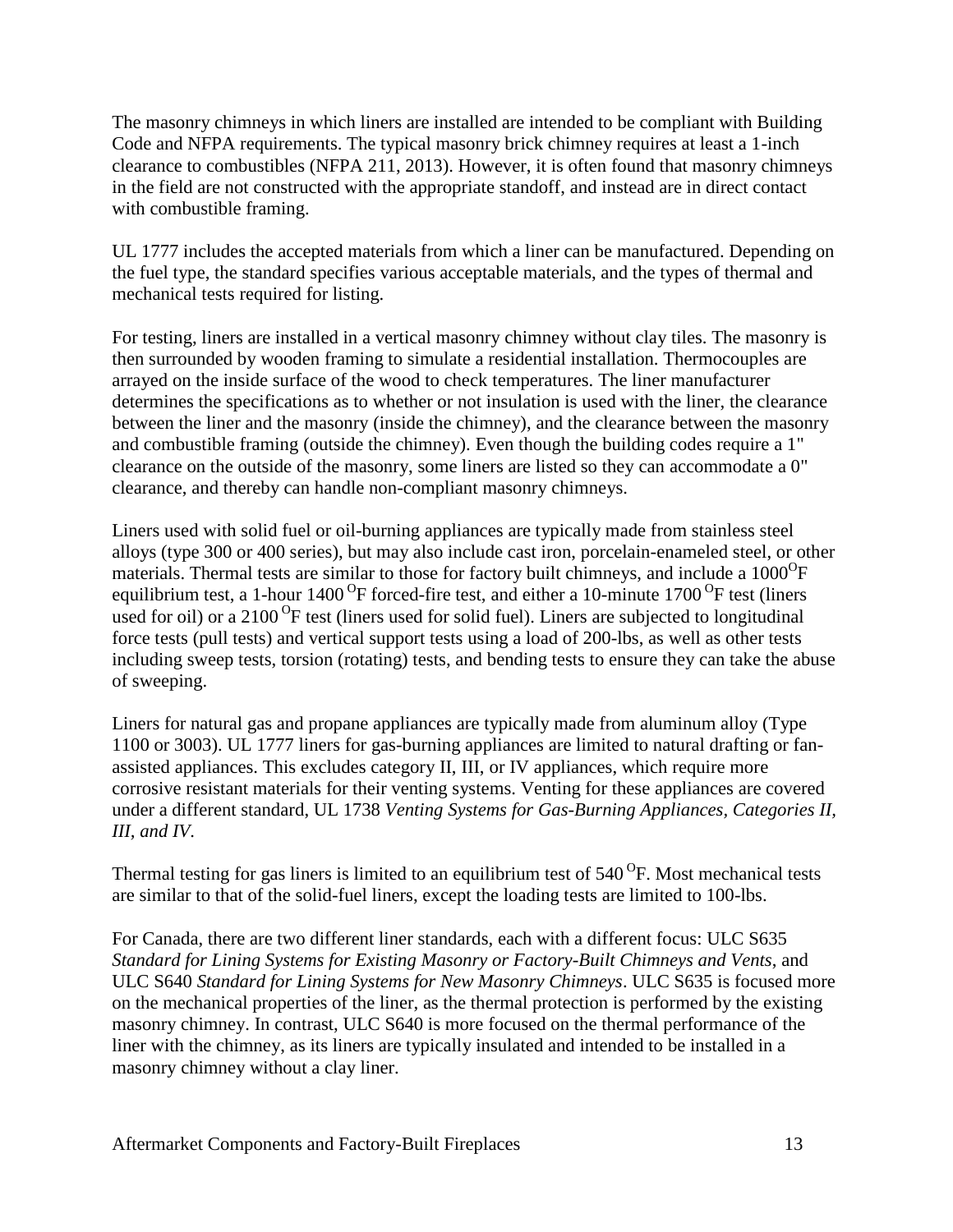#### Gas Log Standards:

Gas logs sets are included in this discussion because they are often installed in factory-built fireplaces. However, gas log sets are tested such that their approval is independent of the fireplace into which they are installed. An exception is with vent-free gas log sets, which requires that the fireplace is specifically listed to accept a vent-free gas log set. The reason is that it is possible that a vent-free log set could potentially overheat the fire chamber. As gas log sets are independently listed from the fireplace, this document will only review their standards.

Gas log sets which are to be installed into solid-fuel factory-built fireplaces are tested to different standards depending on their intended function and operation. The standards are divided into vented or unvented, decorative or heater, and even automatic or manually ignited:

- ANSI Z21.60 *Standard for Decorative Gas Appliances for Installation into Solid-Fuel Burning Fireplaces* is used for decorative gas log sets (vented) with automatic ignition systems.
- ANSI Z21.84 *Manually Lighted Natural Gas Decorative Gas Appliances for Installation In Solid-Fuel Burning Fireplaces* is used for decorative gas log sets (vented) with manual ignition. Note: this is for natural gas units only, not for appliances using liquid propane.
- ANSI Z21.11.2 *Gas Fired Room Heaters - Volume II, Unvented Room Heaters* is for vent-free gas log sets.
- ANSI Z21.86 *Vented Gas-Fired Space Heating Appliances* is for gas log sets that are intended as heaters.

It should be noted that for vent-free heating gas log sets, a combination of the appropriate tests from both ANSI Z21.11.2 and ANSI Z21.86 are used.

The tests required of units listed to ANSI Z21.60 are similar to those prescribed in the other ANSI standards previously discussed. Tests cover burner operating characteristics, ignition systems, valve operation and integrity, combustion, burner durability, etc.

## Other Components:

Most other components encountered in the hearth industry do not have their own standard. However, some accessory components which are to be used in conjunction with a masonry fireplace do have a separate standard. UL 907 *Fireplace Accessories*, applies only to field installed accessories into a *masonry* fireplace for solid-fuel burning components, including heat exchangers, blowers, glass doors, and similar products to be placed in or near the firebox chamber (UL 907, 2005). The test apparatus used for this standard is a masonry fireplace with nearby combustible framing. The performance tests are similar to some of the thermal tests in UL 127 for fireplaces, with various thermocouples placed in appropriate locations to evaluate the components.

While this standard specifically states that it applies only to components used with masonry fireplaces, it has been used to list components that may also be used in conjunction with factory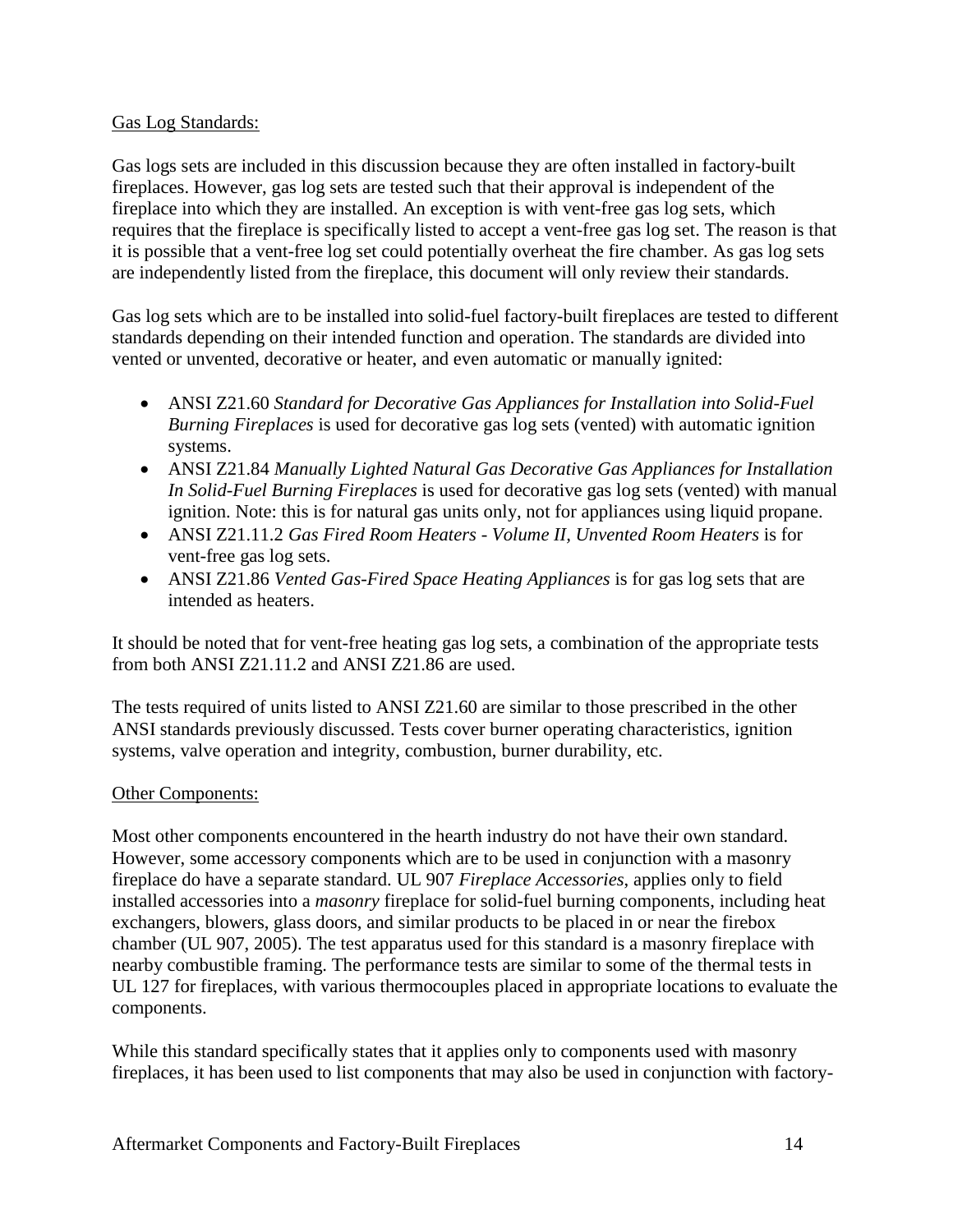built fireplaces. Currently, there is no separate standard to address components for factory-built fireplaces.

Often when a manufacturer introduces a new product or component which differs from others in the market, it may not have a proper standard to which it can be listed. In order to gain market acceptance, and building department approval, the manufacturers will turn to the listing agencies to help evaluate the new product. If acceptable to the listing agency, the product will be evaluated using pertinent sections of existing standards, a combination of standards, and/or other tests to fully evaluate the product before it can be listed.

If the market shows a demand for this new type of product, then a standard will be published for it. Occasionally this means a standard for a similar product will be adopted and edited accordingly. In some cases, a completely new standard is developed. However, it may take many years for a new standard to be created, and then it must be acknowledged by the building codes. This explains why building codes do not always stay current with available technology. When updates do occur, the proposed change will have to wait for the next revision cycle of the code, which is typically done every three years or more.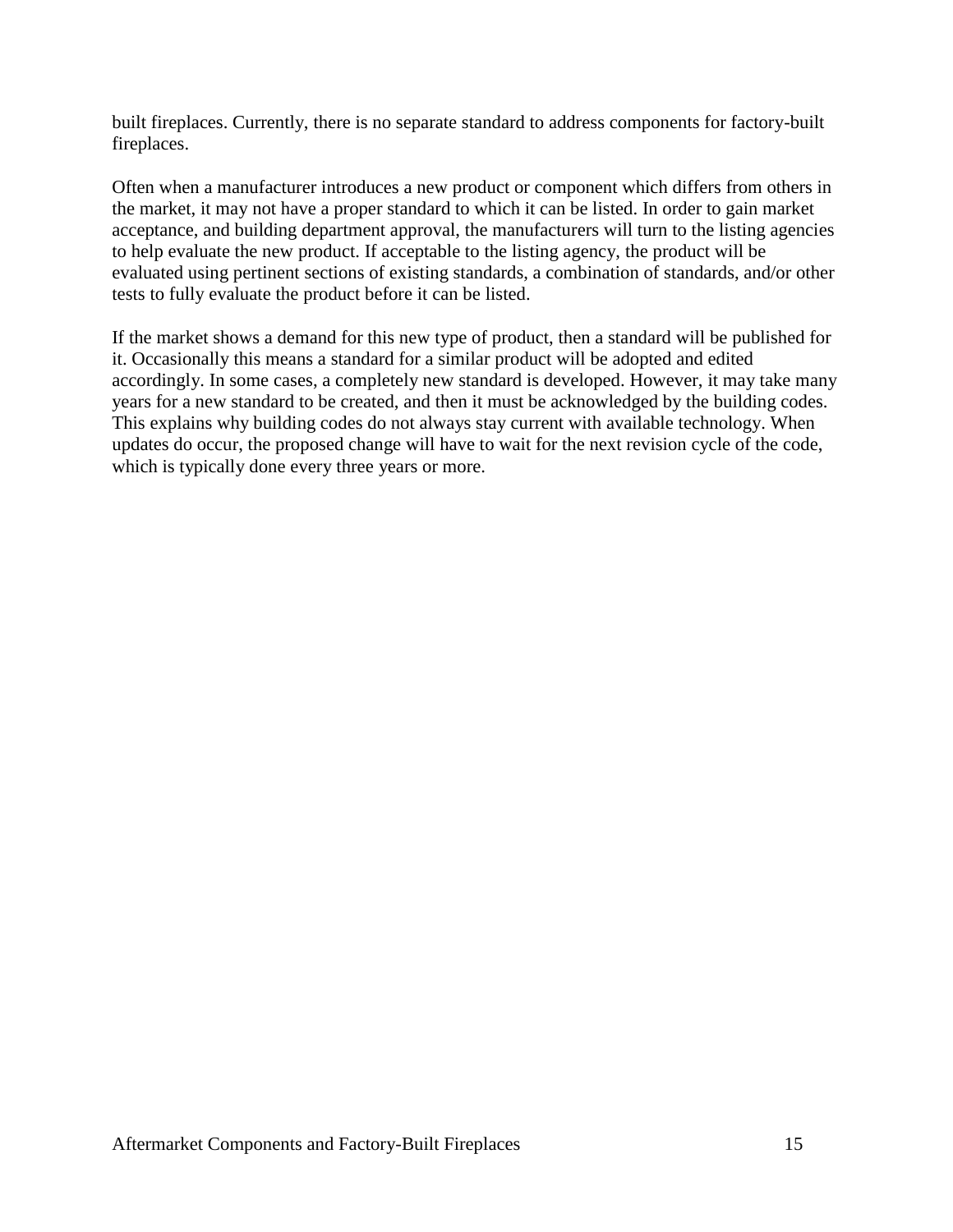### **COMPONENTS**

This section examines different types of aftermarket components associated with factory-built fireplaces and chimneys, along with the critical issues pertaining to their use. For safe installations, it is important that all components are installed in accordance with the manufacturer's installation instructions. Deviating from the manufacturer's instructions can create unintended or hazardous situations.

While not a component, inserts are included in this section since their installation into a factorybuilt fireplace makes them similar to components for the purpose of this analysis. Inserts have their own safety and performance listing and should always be installed in accordance with their listing and the manufacturer's installation instructions. Similarly, chimney liners are included as a component although they are listed to their own safety standard.

It should be noted that other components (refractory panels, fireplace grates, glass doors, and chimney caps) do not have their own independent standards to which they can be listed, with the exception of those that can be listed to UL 907 *Fireplace Accessories* for use with a masonry fireplace. The standards described above include clear test procedures for components and how those components affect the overall system. However, the standards do not provide for components to be listed separately from their system.

Many in the industry have suggested that there should be generic component requirements or standards to address both safety and compatibility of components. An often cited analogy is that of the SAE (Society of Automotive Engineers) and their listed parts for automobiles. The analogy suggests that if a mechanic can use a part that meets SAE specifications, than a hearth installer should be able to use an appropriate component as long as it meets a specific hearth standard.

This is a valid premise and the industry may eventually reach that point. However, there are problems with this analogy. First, the desired component standards do not currently exist. As mentioned, the standards currently apply to the system as a whole, not just components. In order to have component standards, the standards would need to be completely overhauled and rewritten. As described previously, that would be for UL, CSA, ANSI, and ASTM to address in their respective standards. Most of these standards are maintained and edited by committees working off of proposals. So the method of implementing changes to these standards exists, but no one has yet submitted the detailed proposals to address all of the necessary changes for each of the affected standards. As can be imagined, that would require a significant amount of effort.

Second, the analogy implies all "approved" components are the same. For the hearth industry, this is not the case. Different components are designed differently and perform differently, even though they may fit into the system at the same location (cap, grate, panel, etc.). The uncertainty of a component's performance is what normally leads manufacturers to not allow these types of components in their system. It is simply an unknown quantity that may, or may not, affect their listed system's safety and performance.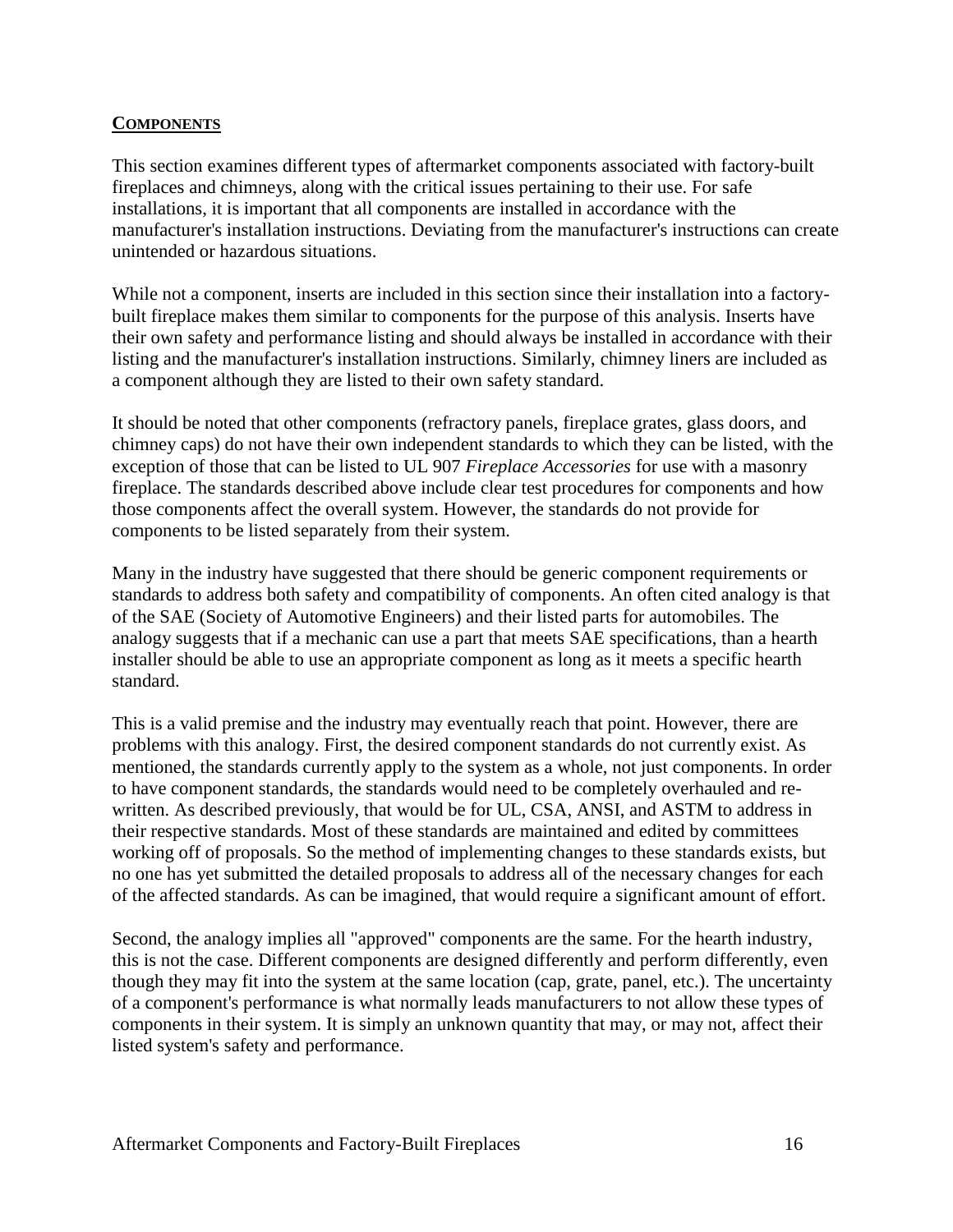Third, once listed, there is a chance that aftermarket components could be changed in design or function without the knowledge of the appliance manufacturer. With a generic component standard, the part may still meet the requirements, but even a subtle design could adversely affect the performance of the appliance. This is another reason that appliance manufacturers generally do not approve aftermarket components with their listed systems.

This leads to the another issue: safety factor of the listing. When a system is tested and passes the requirements of a standard, there is a factor of safety included. As an example, if the temperature of nearby framing reaches a few degrees higher than the maximum allowed by the standard, the wood does not suddenly burst into flames. Instead it would have to reach a significantly higher temperature; this is the factor of safety. An untested component may work with the system, but until it is tested to the same standard in combination with the system, the level of performance of the component is unknown, and may infringe on the factor of safety which is part of the original listing.

However, this is not to say any or all aftermarket components negatively impact the performance. Indeed, anecdotal indications from the field suggest that many available aftermarket components may exceed the performance of their original listed counterparts. But, until laboratory tested with the system, the results of the components with the system are still unknown. If an incident does occur, there may not be tangible proof of what was at fault, and the cause may remain vague. This is especially true if an aftermarket component reduces the factor of safety of the original listing.

The local Authority Having Jurisdiction (AHJ) has the authority to approve modifications to listed equipment. However, since the AHJ cannot be held responsible in the event of a fire or similar incident, it is the responsibility of the installer to ensure the system is safe and works as intended. To that end, various aftermarket components are described below along with some of the critical issues that that may occur when installing them into a listed fireplace and chimney systems.

## INSERTS:

As already mentioned, inserts cannot truly be considered aftermarket parts as they have their own standard. However, when they are installed into a listed fireplace system, the insert essentially becomes a component.

Inserts themselves are tested to the same standards that are used to test and list free-standing appliances (i.e. standing directly on the ground, such as a typical wood-burning stove). Like freestanding stoves, inserts operate with closed-doors to the fire chamber and a tightly controlled air supply for combustion. Controlling the air enables the appliance to maximize the heat output and minimize the amount of fuel burned.

Inserts by their functional nature and design are more efficient than open-face fireplaces, which is one of the main reasons people choose to have inserts installed. Being more efficient not only means using less energy (wood or gas) than a fireplace, but usually providing a higher heat output as well. The reason why an insert might typically be chosen over the free-standing stove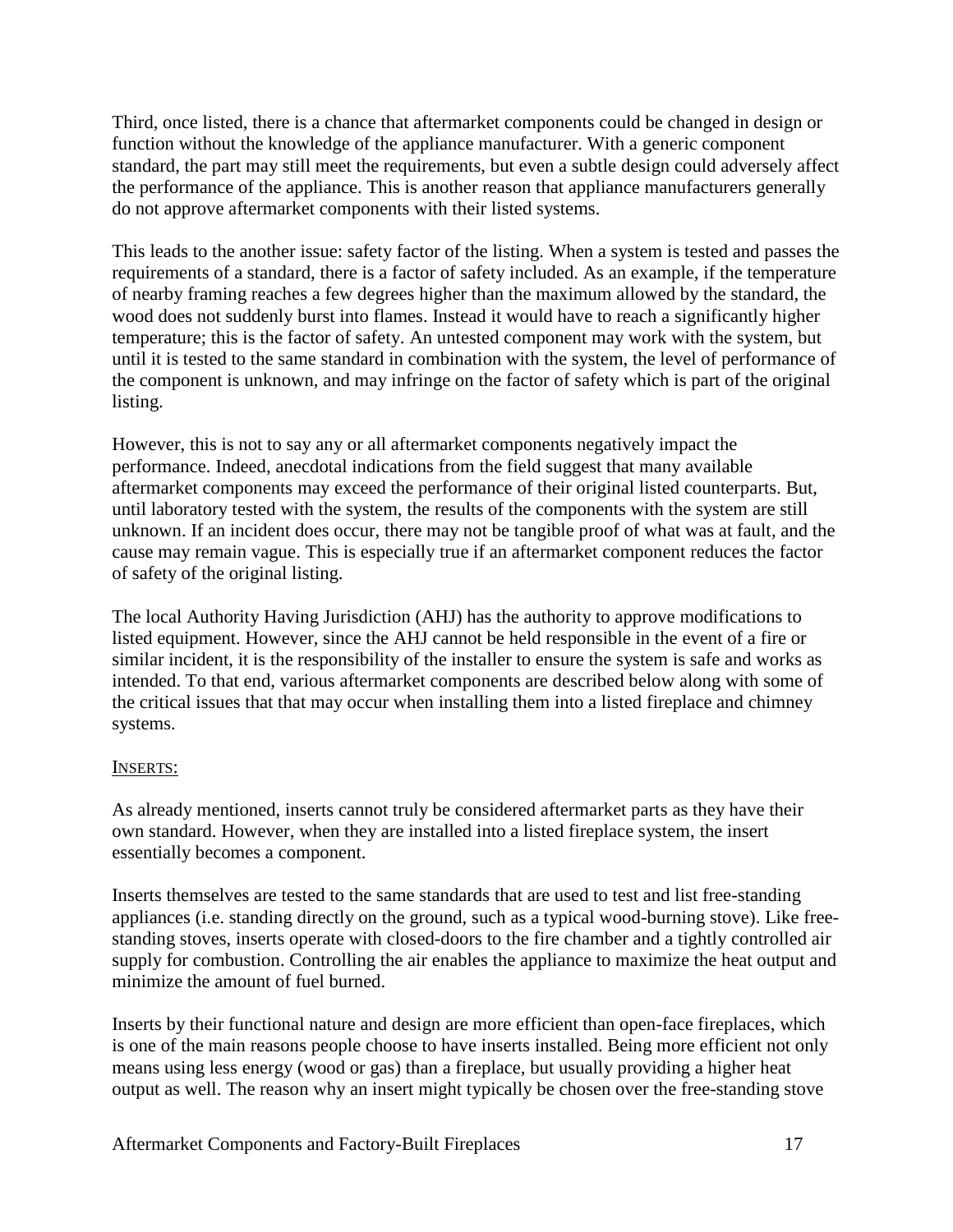version is that the customer already has the fireplace space available, which is often in a prime location in the home. Additionally, wood-burning inserts burn cleaner than standard woodburning fireplaces. The US Environmental Protection Agency (EPA) publishes a list of woodstove and insert models that have passed the current emission requirements (EPA, 2014). Choosing one of these models can still enable customers to use wood when local air quality control districts may otherwise restrict wood-burning fireplaces. Similarly, changing to a gas- or propane-burning insert is another clean-burning alternative, and may be the only choice in areas where wood-burning appliances have been prohibited altogether.

Inserts, as their name suggests, are essentially a stove which is inserted into a fireplace. Although inserts were originally intended to be installed into masonry fireplaces, this analysis is limited to inserts being installed into factory-built fireplaces. Check with the fireplace manufacturer as to whether or not an insert can be installed. Some fireplace manufacturers specifically disallow inserts in their fireplaces. Also, solid-fuel inserts (stoves) normally require an HT chimney system (2100 $\rm{^O}F$ ), but the original fireplace's chimney may only be listed for non-HT use (1700 <sup>O</sup>F). A liner system may be installed to address the higher temperature requirements of the insert. The use of liners and their issues are discussed in the Liner section.

## *Critical Issues*:

- Wood Insert into Wood Fireplace Only: If allowed, wood-burning inserts are limited to installation into wood-burning fireplaces only, as a gas-burning fireplace would be inadequate for housing the insert. A wood-burning fireplace has a chimney system in place, and has been tested to handle certain structural loads (see Appendix A). A gas-burning fireplace does not have the same load capacity as its wood-burning counterpart, and its dedicated venting system cannot handle the heat of a solid-fuel insert, nor will it likely be large enough to physically enclose the insert.
- Gas Insert into Wood or Gas Fireplace: A gas-burning insert can be installed into a either a gas-burning fireplace or a wood-burning fireplace, if permitted by the fireplace manufacturer. Before installing a gas-burning insert into a gas-burning fireplace, check the limitations of both the fireplace and the insert, as the installation may not be allowed because of either temperature and/or structural reasons.
- Ability to Re-Install Fireplace to Original Condition: The insert manufacturer will have details on how its appliance must be installed. The installation process as shown in the insert's instructions reflects the method of how the insert was tested and listed by the listing agency. As a general rule, the existing fireplace may only be modified such that it can be reinstalled to its original condition if the insert is removed. Removing the damper, smoke shelf, and sometimes the refractory panels is common, as each of these can be re-installed back into the fireplace. However, some listings for gas-burning inserts allow additional parts of the fireplace to be removed, such as the floor. If so, this is part of their listing, and has been tested and approved by the listing agency as such. Always follow the appliance manufacturers' installation instructions. Additionally, for gas inserts, a warning tag must be placed on the fireplace indicating it has been modified: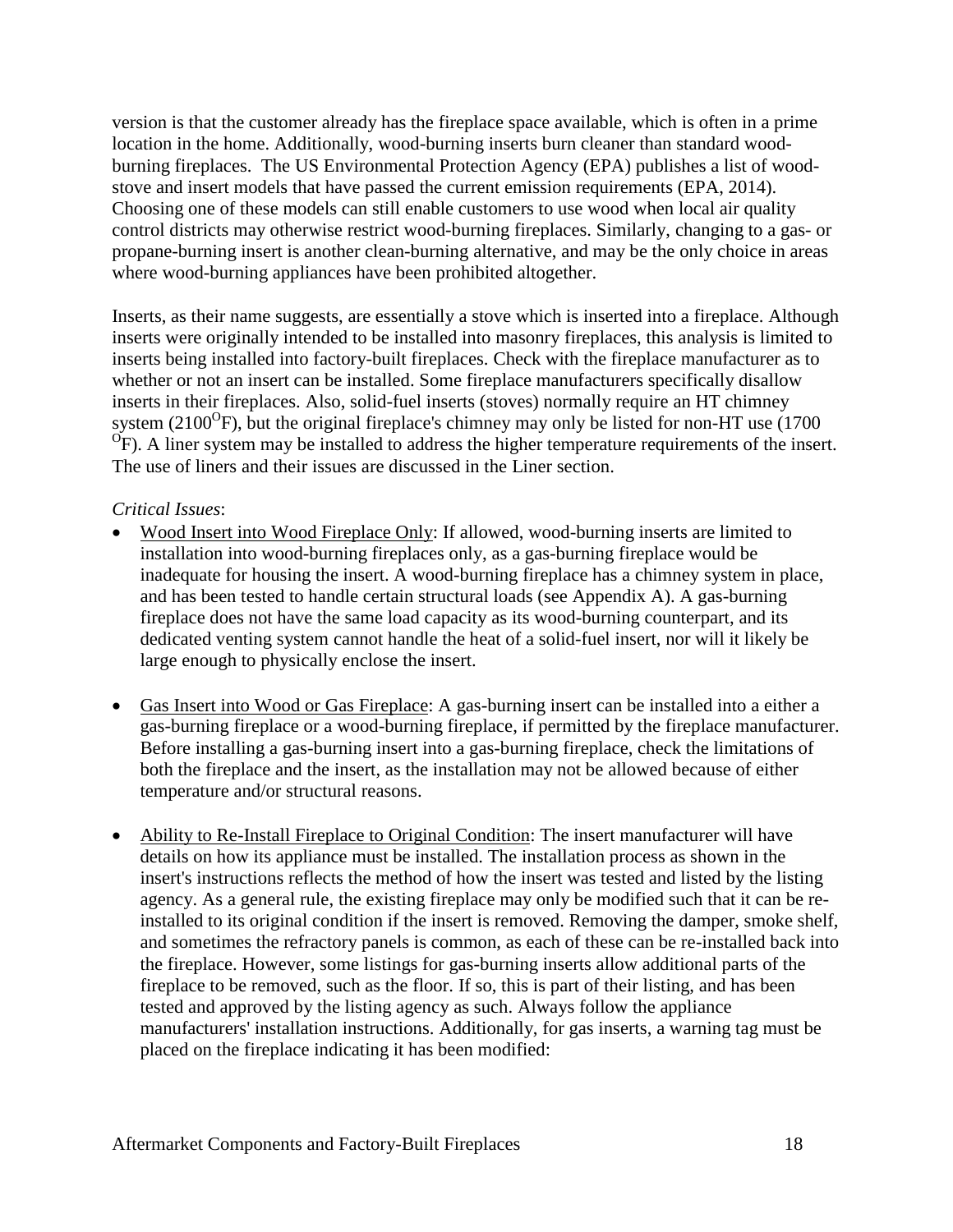"WARNING. This fireplace has been converted for use with a gas fireplace insert only and cannot be used for burning wood or solid fuels unless all original parts have been replaced, and the fireplace re-approved by the authority having jurisdiction." (ANSI Z21.50, 2007).

• Check the Listing: Normally, inserts are required to be tested and listed with each factorybuilt fireplace into which they may be installed. This has been an ongoing problem in the industry, as testing and listing every combination of insert and fireplace would be excessively time consuming and highly cost prohibitive. Given that many fireplace models encountered in the field are no longer in production, achieving a combination listing may not even be possible. Currently, the industry does not have a standard to address testing and listing an insert into a generic fireplace model. The UL 127 Standards Technical Panel (STP) has tried to address this problem, but the issue is currently unresolved.

In the meantime, listing agencies have gone forward with testing and listing inserts to be installed in factory-built fireplaces. While not strictly adhering to the letter of the standard, the rationale is based on historic empirical test data and engineering evaluations. Over the years of testing different inserts with a variety of fireplaces, it has been noticed by the listing agencies that most fireplace models do not have a significant impact on the performance of the insert. It is important to note that this is not a blanket approval or endorsement of all inserts and fireplaces combinations, but rather a general understanding that the fireplace housing may not adversely affect the performance of the insert when installed in accordance with the manufacturer's installation instructions.

- Maintain Structural Integrity of Fireplace: If an insert is installed into a factory-built fireplace, the structural integrity of the fireplace must be maintained. This may sound obvious, but there have been installations in the field where a fireplace had its back and side walls removed in order to fit a large insert. The problem that occurs is that the insert may end up much closer to combustible framing than is required by its listing, creating a hazardous situation. Again, the underlying rationale for allowing an insert into a factory-built fireplace is that the fireplace itself provides additional protection; however, if that protection is removed, a fire hazard can be created.
- Maintain the Fireplace's Chimney System: Another critical issue is the venting system must remain intact. Inserts require a dedicated liner to be run through the fireplace's existing chimney system. For air-cooled chimneys, it is critical that the airflow for the chimney is maintained. Even for solid-filled chimneys, the functionality of the chimney must remain intact in order to help maintain a safe installation. This issue is discussed further in the Liner and Termination Cap sections, below.

Prior to installing an insert, an appropriate inspection should be performed on a fireplace system to verify the required clearances. Such an inspection may require the use of a borescope. To safely install an insert into a factory-built fireplace, it is important to follow the manufacturer's installation instructions and local code requirements. Ensure that the existing fireplace maintains its structural integrity, and the liner and chimney system are also properly installed and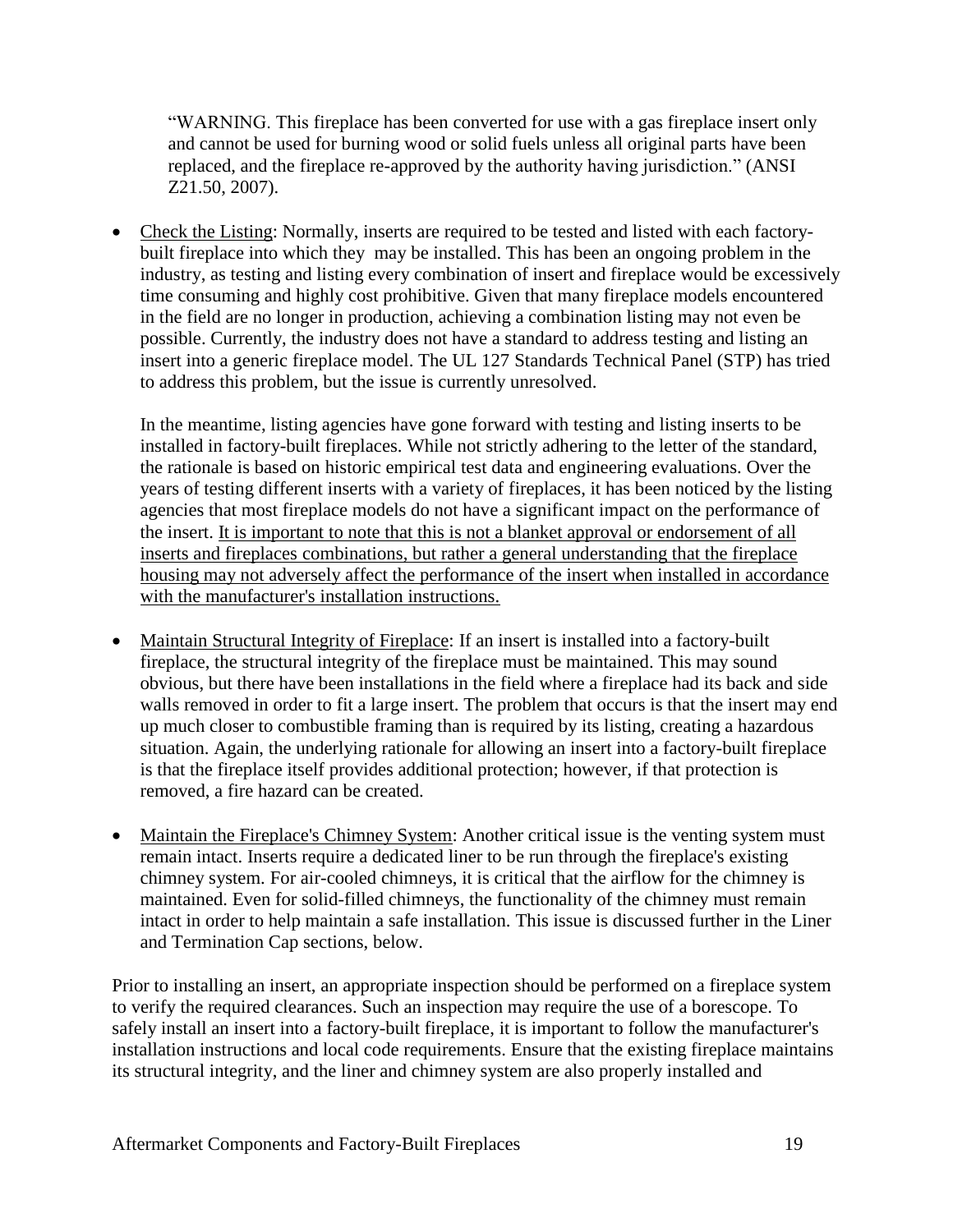functioning. If there are any concerns about the installation, contact the insert manufacturer and the local Authority Having Jurisdiction.

#### REFRACTORY PANELS:

Refractory panels cover the interior of the firebox chamber and add thermal and structural protection to the fireplace, or are used as decorative enhancements. Refractory panels are generally available in two types: a concrete and/or brick version for wood-burning fireplaces, and a ceramic fiber version for gas-burning fireplaces. The panels for solid-fuel fireplaces are typically molded or cast from a concrete and aggregate mixture, or are otherwise made from cut bricks molded into the necessary forms. Panels for gas-burning fireplaces are typically molded from a mixture of ceramic fibers and light-weight concrete.

Depending on the type of fuel, the fireplace itself is listed to either UL 127 or one of the ANSI standards (Z21.50, Z21.86, or Z21.88) as previously described. These standards include thermal tests for the fireplace, and the refractory panels must also be able to handle these tests. Additionally, refractory panels for solid-fuel fireplaces must withstand the required internal structural and impact tests. As noted in Appendix A, the Fire Chamber Strength Test of UL 127 requires a weighted log to repeatedly impact the back of the fire chamber. It is the refractory panels that absorb these impacts and protect the fireplace.

Over time, refractory panels break down either through the repeated heating-cooling process, trauma of some sort (log impacts, etc.), or general wear and tear from normal operations. Replacing or repairing the panels helps to maintain the safety of the fireplace, as well as its aesthetic appeal.

## *Critical Issues*:

- Maintain Thermal Performance of Fireplace: When replacing panels, the important factor is to maintain the same thermal performance as the original fireplace. Whenever possible, always refer to the fireplace manufacturer for replacing refractory panels. Some fireplace manufacturers still have refractory panel molds for both current and discontinued fireplace models. To maintain the listing, the fireplace manufacturer may require a replacement part to be ordered from the manufacturer; this addresses three concerns:
	- o 1) the thermal performance of the panel is consistent with what was listed,
	- o 2) the panels are the correct size without needing to be field-cut, and
	- o 3) the panels will match the existing panels already in the appliance.

Some fireplace manufacturers also allow, or even endorse, third-party refractory panels. Check with the appliance manufacturer for any limitations or recommendations.

- Keep Same Panel Thickness as Original: By using replacement panels with the same thickness as the original panels helps to keep the thermal performance the same, and helps to ensure a good fit and finish of the panels.
- Completely Cover Interior of Firebox: When replacing panels, the interior of the firebox must be completely covered, as intended by the fireplace manufacturer. This helps to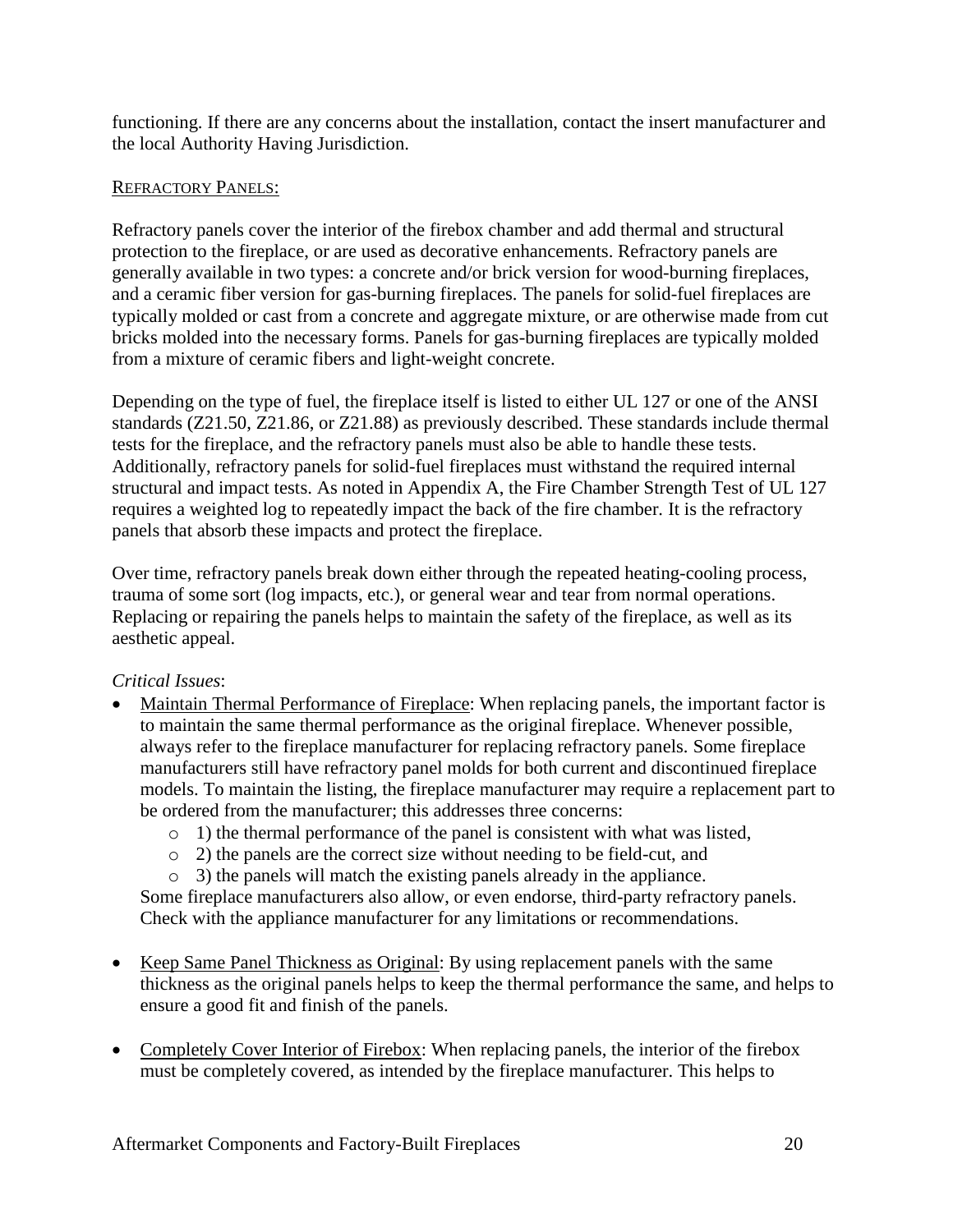maintain the same thermal performance as the original fireplace, and helps to ensure heat is not escaping somewhere and potentially creating a hazardous situation.

Different fireplaces will have different refractory panels, but they essentially perform the same function: to protect the firebox. Over time the refractory panels can break down and will need to be replaced or repaired. Check with the fireplace manufacturer for their requirements on replacing their panels. If using an aftermarket panel, be sure to follow the manufacturer's directions, and be aware of the critical issues described above.

### GRATES:

A fireplace grate is a frame support to hold wood in a fireplace. Not all factory-built fireplaces use fireplace grates. Some fireplace models are available without grates, which means they have been tested and listed without their use. The construction of a fireplace grate is simple; grates are typically made from low-carbon steel, or for outdoor uses, stainless steel. In the case of some decorative aftermarket grates or andirons, they may be cast iron or similar. The purpose of the fireplace grate is simple enough; it elevates the fuel off the bottom of the fireplace and allows air to flow under it to promote better combustion. While it is a simple component, it can have a critical effect on the operation of the fireplace.

The grate limits the fuel size for the fireplace. The fireplace is designed to work with a specific maximum load, which is controlled by the size and position of the grate. Without a grate, the fuel load could be as big as the firebox itself. For those fireplaces that were listed without grates, that is how they were tested; by filling the firebox for the appropriate tests. Changing the grate can change the fuel size, and thereby alter the performance of the fireplace.

Since a normal fireplace grate is typically made from cold-rolled steel or similar material, it can over time fall apart, crack, burn-out, and collapse due to repeated heating. This is the main reason for replacing a grate. Often this can occur long before the fireplace itself needs to be replaced. When replacing the grate, there are some critical issues that must be addressed.

## *Critical Issues:*

- Keep Same Grate Footprint: The biggest concern is that the replacement grate has the same footprint, or smaller, than the original grate. The reason is that the grate helps to control the fuel burned. If the grate is larger, it can lead to a larger fuel load. A larger fuel load can cause problems for the fireplace, which was tested to ensure temperatures remain below a certain level (refer to Appendix A). A larger fuel load can increase the temperatures in the firebox, as well as increase temperatures in the surrounding framing and nearby combustibles.
- Maintain Same Grate Depth: Besides the overall size of the fireplace grate, another critical dimension is the depth (front-to-back dimension) of the grate. If the depth of the replacement grate is larger than the original grate, it may move the fuel load too far forward, which may cause exhaust, and even flames, to spill into the room. Similarly, if the grate depth is increased, the fireplace may fail to draft properly through the smoke shelf and into the chimney. Exhaust spillage into the home can not only affect air quality by increasing carbon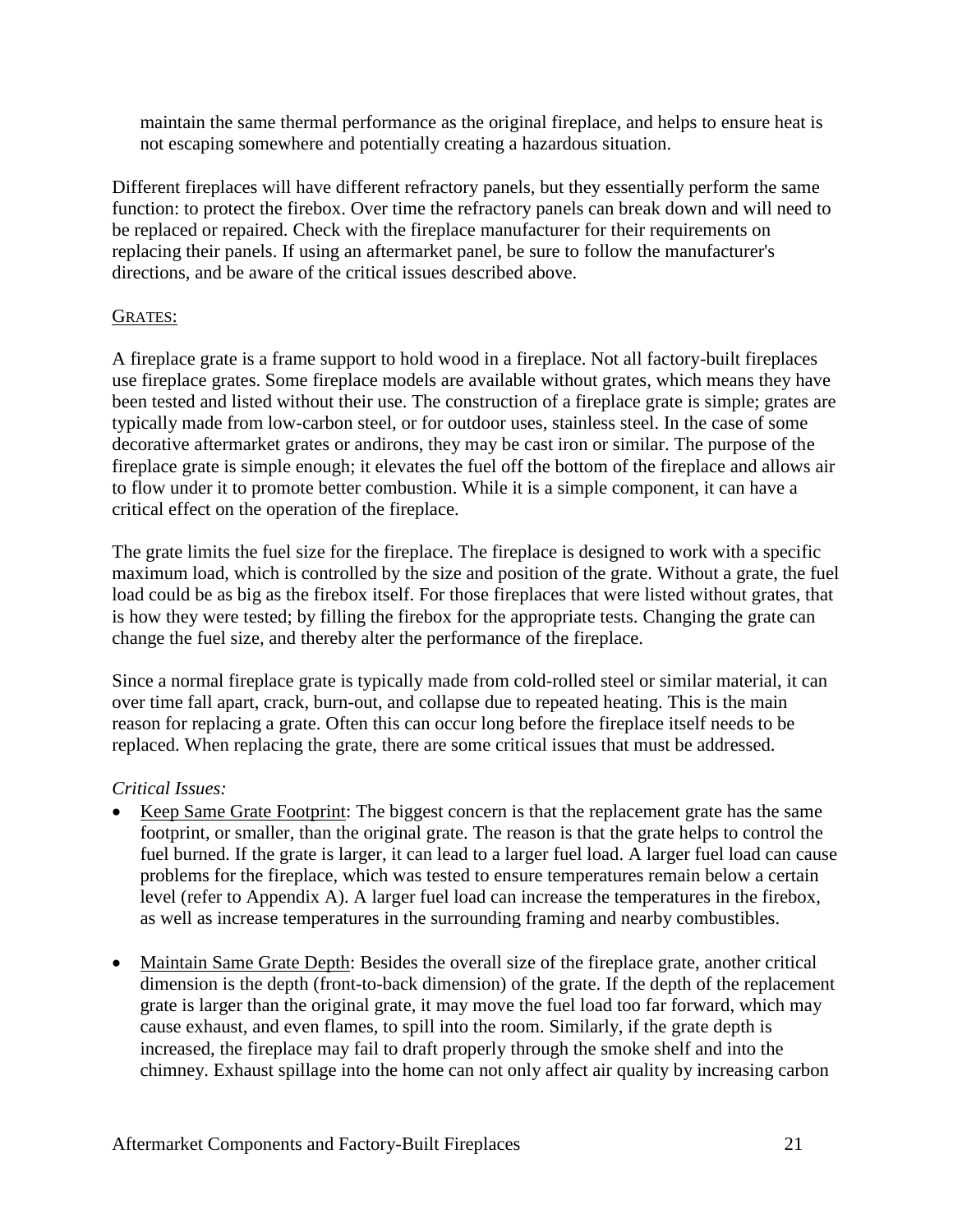dioxide  $(CO<sub>2</sub>)$  and carbon monoxide  $(CO)$  levels, but can have a dramatic temperature rise on the mantle or nearby combustibles, potentially creating a fire hazard.

• Maintain Same Grate Height: The height of the grate is also a concern, although less so than the overall size and depth of the grate. The height of the grate helps to control the airflow to the wood. By raising or lowering the grate, the burn quality can be affected. However, after multiple uses there will be an ash bed of a certain height, which should help to minimize any impact from the grate height. An exception is if the grate moves the burning fuel significantly closer to the top of the firebox, causing it to heat up more than intended, potentially overheating nearby framing and creating a hazardous situation.

Discussions with representatives from fireplace manufacturers, test agency engineers, and fire investigators have all commented that the grate size has a critical effect on the performance of a fireplace. To minimize any potential problems, use a replacement grate from the fireplace manufacturer. If that is not available, use a replacement grate with the same size (or smaller), footprint, depth, and height in order to help minimize any changes to the performance of the fireplace.

## GLASS DOORS:

Common styles of fireplace glass doors include single hinge door, double doors, and typical bifold doors. The doors themselves are fitted to the outside face of the fireplace with individual glass panels. There are gaps between the panels to allow the doors to fold or move. If the fireplace is allowed to operate with the doors closed, then the gaps also allow combustion air into the fireplace during operation.

The type of glass used for fireplace doors is either tempered glass (also called safety glass) or ceramic glass. Fireplace manufactures often supply their doors with tempered glass. Tempered glass has been treated to withstand typical fireplace temperatures (up to about  $\overline{500}^{\,0}$ F), and provides structural strength to withstand impacts. In the event that the glass is broken, it shatters into tiny pieces, as opposed to large sharp shards (hence the term, safety glass). Structural strength is necessary to withstand the required impact tests of the UL and ANSI standards. A drawback to tempered glass is that it tends to restrict the heat from radiating into the room. Additionally, tempered glass cannot be cut, and instead must come from the manufacturer in the appropriate sizes.

While tempered glass is available for replacement parts, often ceramic glass is a choice with aftermarket doors. Ceramic glass is not truly glass, but a transparent ceramic material that has a high temperature limit of about 1300-1400 $^{6}$ F (Fireplacedoorsguide.com, 2014). Ceramic glass allows heat to radiate into the room better than tempered glass. The downside is that ceramic glass does not have the same structural strength as tempered glass, and if it does break, it will do so in large, sharp pieces. Additionally, ceramic glass often looks tinted, which may not be as aesthetically appealing as tempered glass.

It is important for an installer to know whether or not doors are allowed on the fireplace in question. For some listings, doors are not allowed at all on the fireplace, as it may adversely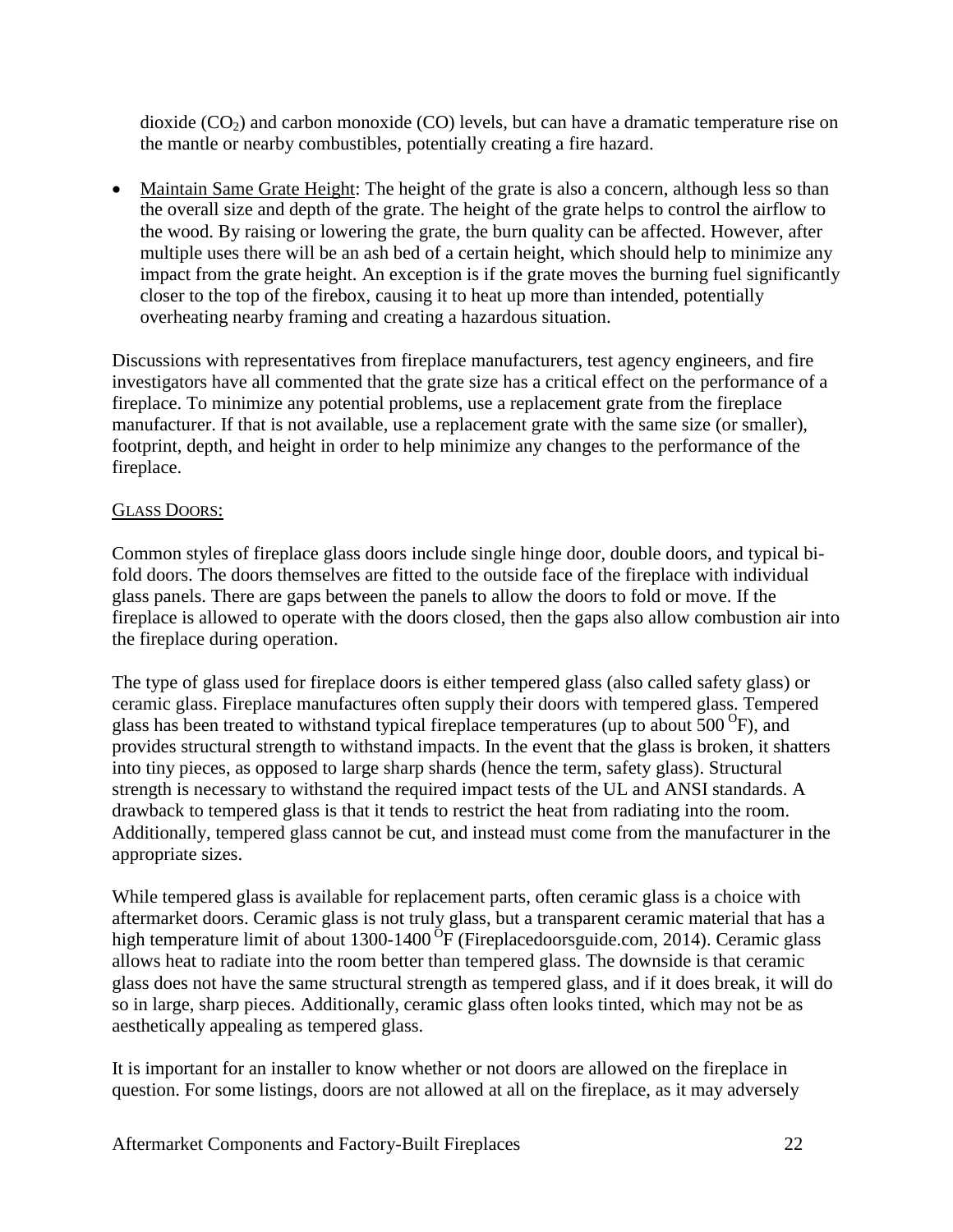affect the fireplace's performance. Even if doors are allowed on, or supplied with, the fireplace, the listing may require that the doors remain open during operation. Check the fireplace's operating instructions, or check with the fireplace manufacturer directly to determine the correct position of the doors, if allowed. If the doors can be closed during operation, normally that means the doors must be either fully opened or fully closed. If the doors are partially opened/closed this can create a potential fire hazard, as the airflow for the fireplace may have been changed, and could possibly direct heat out the front of the fireplace and upward into the mantle area. While this is more of an operating concern, it is worthwhile for installers to be aware of the issue.

## *Critical Issues:*

- Are Doors Allowed with Fireplace? If doors are not listed or approved for use with the fireplace, then using doors can increase temperatures in the firebox. Higher internal temperatures can result in higher exterior temperatures for the fireplace. This may mean that nearby framing and combustible materials have insufficient clearance, and can create a fire hazard.
- Check Manufacturer's Requirements for Doors: Some fireplace manufacturers require replacement doors to come from the factory. There are different reasons for this, including the need to ensure a proper size and fit for the door or glass panel. This may be especially true for tempered glass since it cannot be field cut. Alternatively, there may be a concern on how aftermarket doors are attached to the fireplace, if it was not an original option from the fireplace manufacturer. Some aftermarket doors are supplied with their handles at the top of the door. Often doors from the fireplace manufacturer are provided with handles at the bottom. If the handles are at the top of the doors, they can be exposed to additional heat and potentially create a burn hazard. The can vary from different models and different manufacturers.
- Must Provide Airflow Into Fireplace: Another concern about using aftermarket glass doors is the amount of airflow into the fireplace they provide. The gaps between glass panels and doors are not standard in the industry, and in fact can vary between models from the same manufacturer. Finding aftermarket doors that perform similarly to those of the fireplace manufacturer may be difficult. If the gaps in the doors are too large, there may not be much of a problem. However, if the gap is too small, this could lead to a hotter fire in the chamber, resulting in overheating the glass and the firebox. Alternatively, if the air supply is too constricted, it could potentially starve the airflow such that incomplete combustion occurs, resulting in a poor performing fireplace. Either condition is possible, and will depend on the specifics of the situation.

Again, not all fireplace models are allowed to use glass doors, so be sure to check the fireplace owner's manual or with the fireplace manufacturer directly to determine if that model was listed with the option of glass doors. Even if doors are allowed, their position may be restricted during operation. While aftermarket glass doors provide decorative options, they need to meet the listing requirements in order for the fireplace to operate safely and effectively. Always check fireplace manual if available, or the fireplace manufacturer, for any limitations or restrictions on glass doors.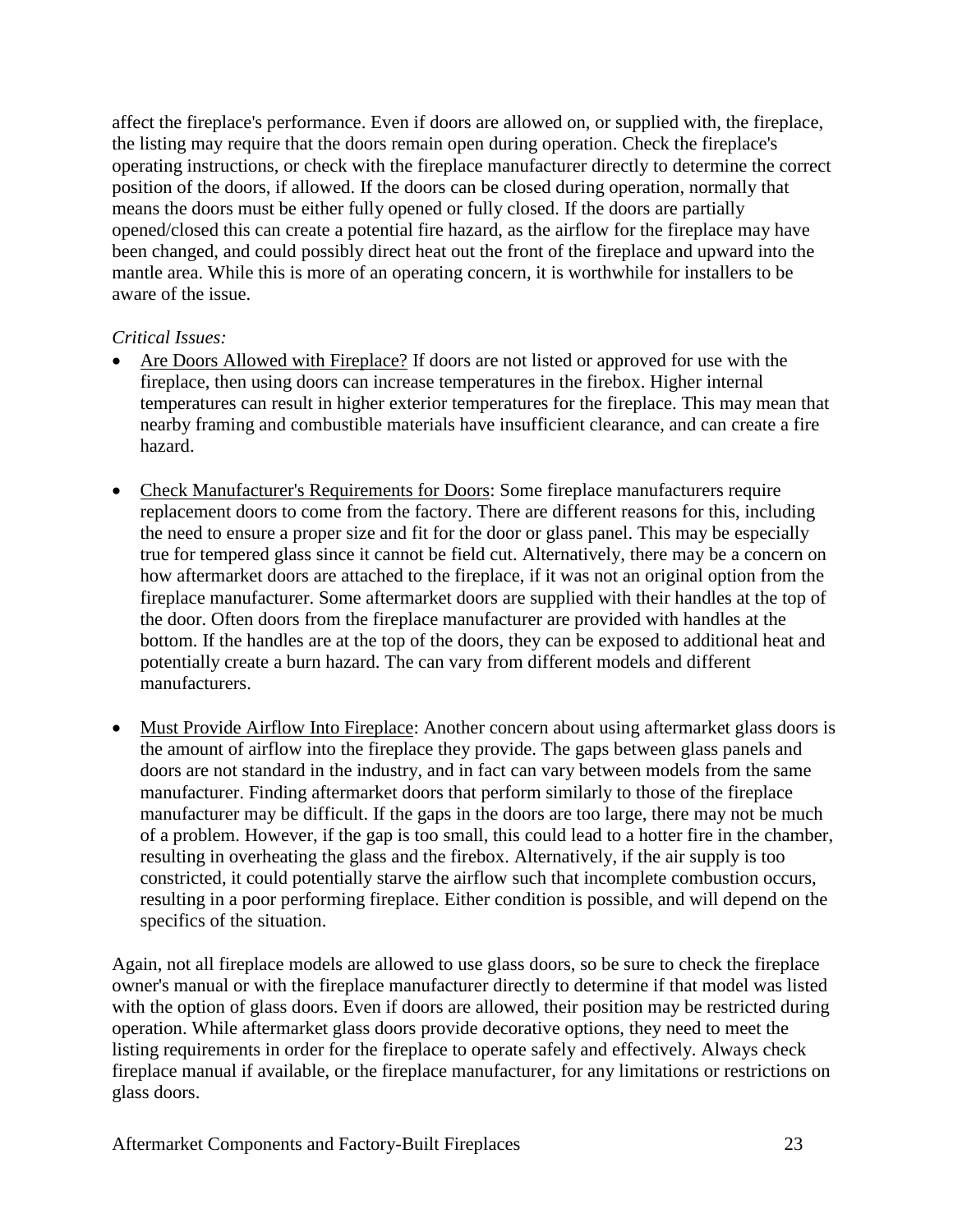#### LINERS:

Liners are the interior sleeve of a chimney system. While liners come in various forms, for the analysis here, the discussion is limited to metallic liners installed into factory-built chimney systems. As noted previously, the US standard that covers liners is UL 1777, but currently that standard only addresses liners for use with masonry chimneys. Using a liner in a factory-built chimney is currently not part of the standard. Despite this limitation, installing liners into factory-built chimneys has become a common practice in the industry.

There are two main reasons for replacing a liner system. The first is because the existing liner has degraded due to use, environmental conditions, or other reasons; and the second is when there is a change to the appliance and the required diameter needs to be reduced, such as when an insert is installed into a factory-built fireplace. It is this second condition that is the focus of this section.

### *Critical Issues:*

- Liner Must Be Properly Sized: When installing a chimney liner, it must be properly sized to the appliance. Normally this means the liner must be the same diameter as the outlet on the insert. Occasionally, depending on the requirements of the insert, the liner may actually be downsized. If so, it will be specified in the insert's installation instructions. Only downsize on the specific instructions from the appliance manufacturer.
- Maintain the Performance of Existing Chimney System: For air-cooled chimney systems, it becomes critical to maintain the operational performance of the chimney when installing a new liner. An air-cooled chimney system functions by cycling the air between the two or three walls of the chimney, and using that air flow to remove heat from the system. Too often, when a liner is installed, a simple but problematic approach is to block off the top of the chimney system with a plate and terminate the liner with its own cap. With this method, the chimney system itself has been reduced in its effectiveness because its air flow has been eliminated. So, maintaining the original air flow for the chimney system helps to ensure the chimney still functions properly. There are aftermarket relining systems that provides a means of maintaining the air flow of air-cooled chimneys. Their liner cap design provides a standoff that lifts the covering plate up off the outer wall of the chimney. By doing this, air between the two walls has a means to escape through the gap provided. Solid-packed chimneys are not affected as much as an air cooled system, but capping off their pipe still creates potential problems.
- Avoid Trapping Heat in Chimney: Capping off a chimney system not only creates the problem described above, but can lead to another issue. Heat coming through the liner along its length (insulated or not) and off the top of the insert is being trapped to the inside of the chimney's inner wall without a means to escape. If the top of the chimney has been blocked off, that trapped heat has the potential to cause the chimney system to overheat. There is at least one listed chimney/liner cap system available on the market that specifically addresses this issue. The cap includes a screened and covered standoff to allow heat in the chimney to escape, while still providing a proper termination cap for the liner.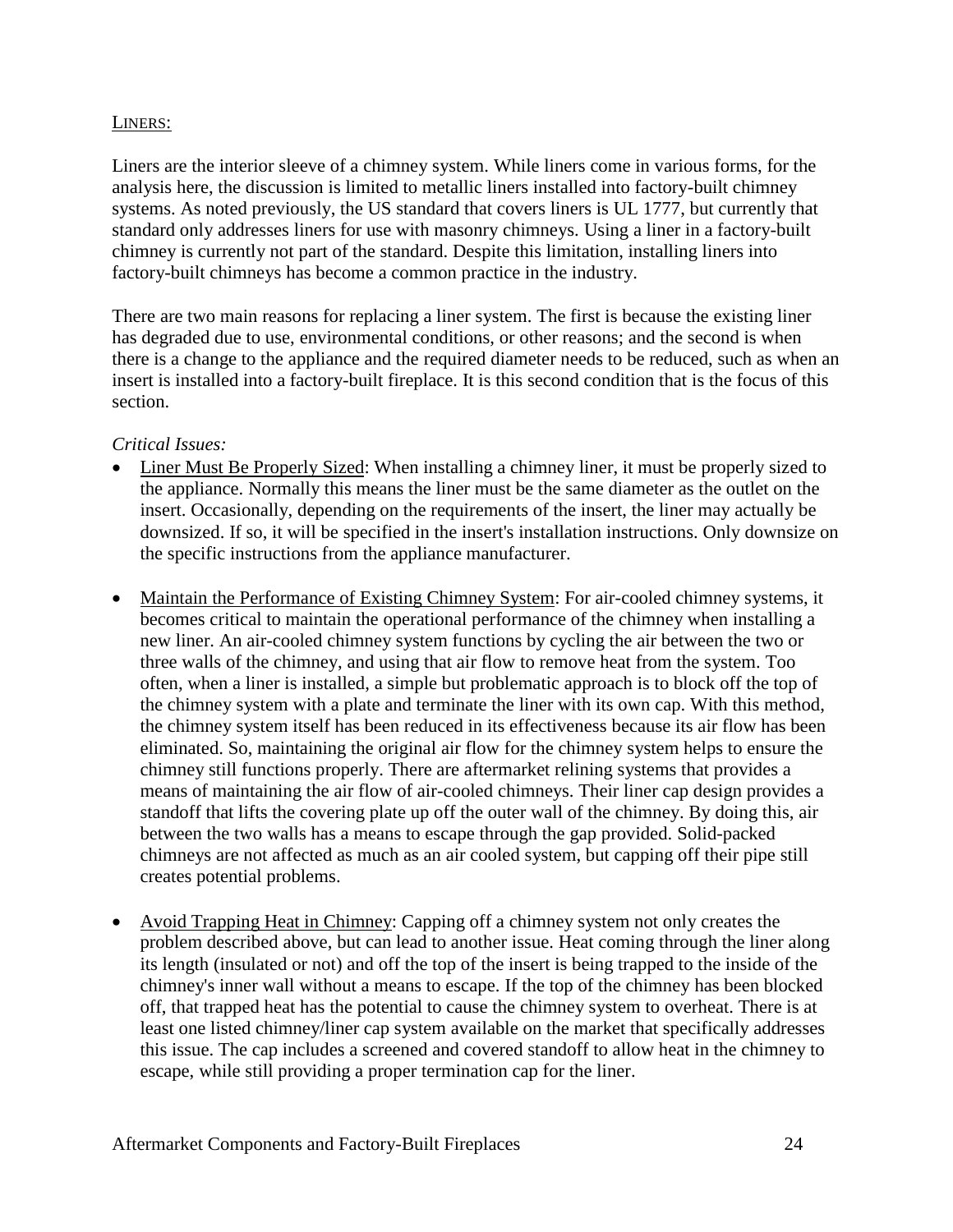Be Aware of the Chimney Temperature Rating: Additionally, there is a concern about the type of appliance being used with the liner, and how that may differ from the original chimney system. The chimney system listed with an open-face fireplace is often listed to withstand a 1700 $^{0}$ F temperature, instead of the 2100 $^{0}$ F HT requirements needed for woodstoves and solid-fuel inserts. The extra dilution air available with a fireplace helps to cool the exhaust. The additional air flow also helps reduce the time that the exhaust travels through the chimney system, which in-turn helps to keep the overall system's temperature down. By adding an insert and relining, the chimney system is potentially exposed to higher temperatures than originally intended. The possibility of higher temperatures is balanced somewhat by the liner itself. The liner acts as a third (or fourth) wall for the chimney system. The temperature increase is further mitigated if the liner is insulated. Also, since the liner has a smaller diameter than the original chimney, heat escaping the liner is somewhat diluted by the volume of the chimney itself.

As a standard practice, the liner should be insulated. However, there is a caveat to this practice that should be noted. If a liner with insulation is tightly installed into a chimney system, with minimal room between the liner and the chimney's inner wall, the heat coming from the liner and the top of the insert has nowhere to go. Depending on the details of the installation, the heat may be trapped inside the shell of the fireplace, which could increase temperatures around the fireplace housing. This trapped heat can increase the temperature of the fireplace housing, which in-turn may cause the original framed clearance requirements of the fireplace to be insufficient; i.e. the added heat may mean the fireplace now needs a larger clearance to combustibles than what it current has, which can lead to a fire hazard. Again, this is an issue to be aware of, and not something that affects every installation.

When using a liner, always follow the installation instructions of the liner manufacturer. The liner manufacturer can best advise an installer about issues of a specific installation. Check with the insert manufacturer as well for any specific details that may be required to connect a liner. Be aware of where heat from the system could become trapped and prevent it from doing so. Additionally, to minimize overheating problems, always maintain the performance and functionality of the existing chimney, especially with an air-cooled chimney system.

#### TERMINATION CAPS AND SHROUDS:

Termination caps serve the basic function of topping the chimney or vent system and minimizing rain, snow, debris, or animals from entering the chimney. Shrouds are the decorative enclosures placed around chimney caps to hide them in an effort to make the termination more aesthetically appealing. Solid-fuel caps may or may not require a spark arrestor screen to prevent ash and embers from exiting the chimney system, depending on local code requirements. Caps also help maintain negative draft in the chimney system and prevent possible down drafts, which could inturn cause smoking problems in the home. All factory-built chimney and vent systems have been listed with their own chimney caps. They may or may not be listed with additional aftermarket termination caps.

Aftermarket termination caps may be needed for a variety of different reasons. One reason may be if a replacement cap from the chimney manufacturer is unavailable (out of business,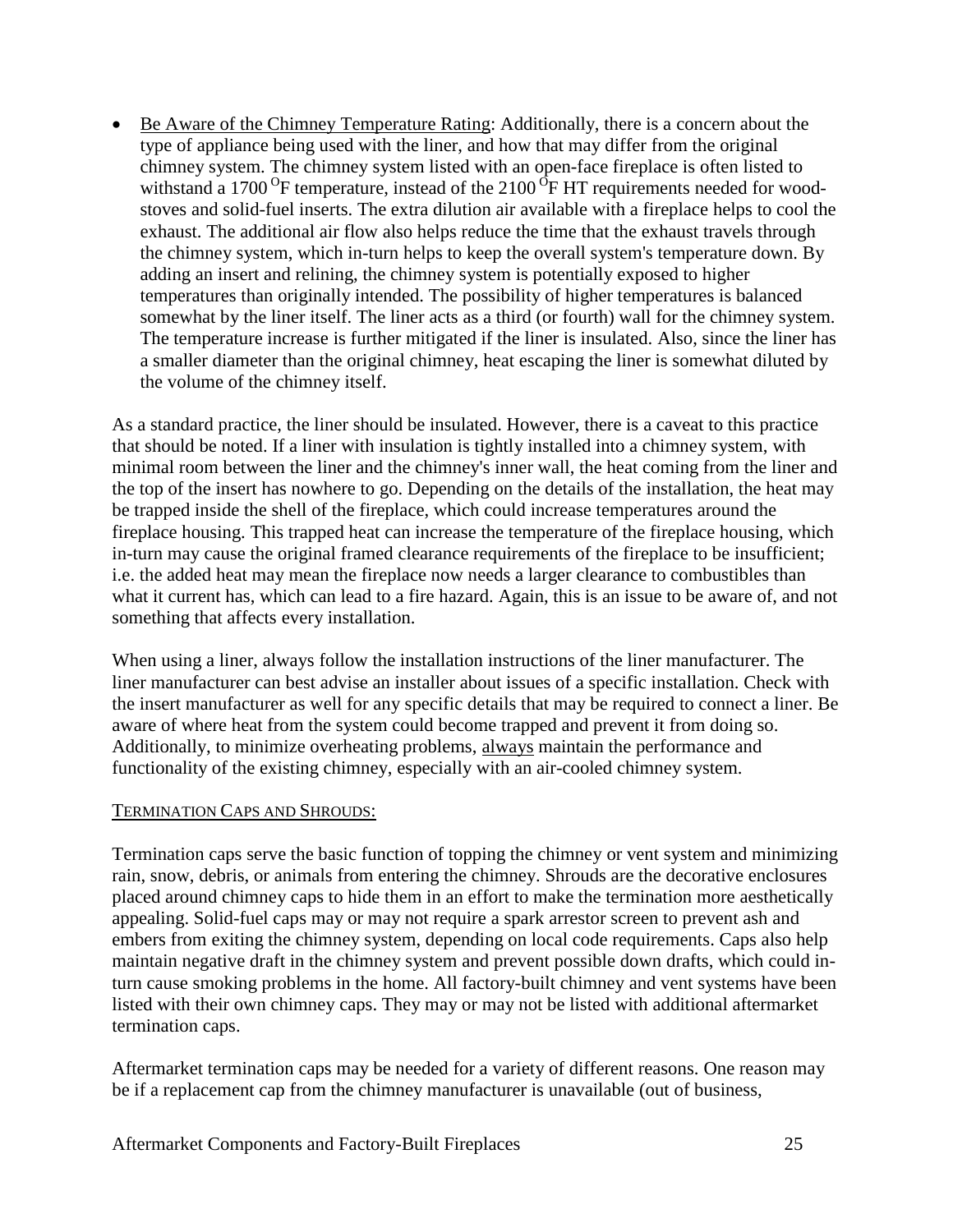discontinued model, etc.), but also an aftermarket cap may be wanted to address a performance issue. Local environmental conditions, specific to individual installations, may need something other than the chimney manufacturer's listed termination cap. Situations such as excessive winds, nearby trees or structures can cause problems for a chimney or venting system. While the chimney manufacturer's listed caps work well in most situations, it is possible that the specific performance issues may be better handled by an aftermarket cap. Note: due to the peculiarities of each installation, it may be that the stock chimney cap is the best performing cap; it just depends on the situation.

A different cap may be able to prevent down-drafting of a system, or to help prevent excessive weather infiltration. Changing the cap may also be an economical means to address the problem, as opposed to either extending the chimney, or replacing the system altogether. There are different reasons to install an aftermarket cap on a listed chimney, but they must be installed in such a way as to ensure the safe operation of the existing system.

Shrouds are associated with chimney caps, but their purpose is different. The purpose of a chimney shroud is to essentially hide the cap from view. Shrouds prevent the utilitarian look of the chimney cap from otherwise interrupting the exterior style of the home. A shroud is not typically connected to the chimney system itself, but instead surrounds the termination cap. In some areas of the country shrouds are not very common, whereas in other areas, shrouds are installed on nearly every home.

Much like chimney caps, shrouds can affect chimney performance. If too restrictive, the shroud can limit the draft performance of the chimney or cause other problems. Depending on the design of the shroud, it may be open or screened on the sides, or may be solid on the sides but open on the top. Both the size and style of the shroud can affect the thermal performance of the system by stifling draft and increasing thermal transfer in the chimney.

Both the NFPA 211 document and the International Mechanical Code require chimney shrouds to be listed and installed accordingly:

"6.1.5 Decorative Shrouds. Unlisted decorative shrouds shall not be permitted as the termination of a factory-built chimney." (NFPA 211, 2013).

"805.6 Decorative shrouds. Decorative shrouds shall not be installed at the termination of factory-built *chimneys* except where such shrouds are *listed* and *labeled* for use with the specific factory-built *chimney* system..." (International Mechanical Code, 2012).

There are at least two major chimney manufacturers that have produced listed specifications for shrouds to be used with their own listed chimney systems. The purpose is to allow installers, architects, and others to design shrouds for the specific home that meet general parameters, as opposed to limiting the listed shrouds to a few fixed designs. If a given shroud design complies with the specifications, then the shroud can be used as part of those particular listed chimney systems. Despite having a listed specification for shrouds, some local jurisdictions may still object to the shrouds because of the lack of appropriate labeling, as required by the building code. This is typically addressed by each individual jurisdiction.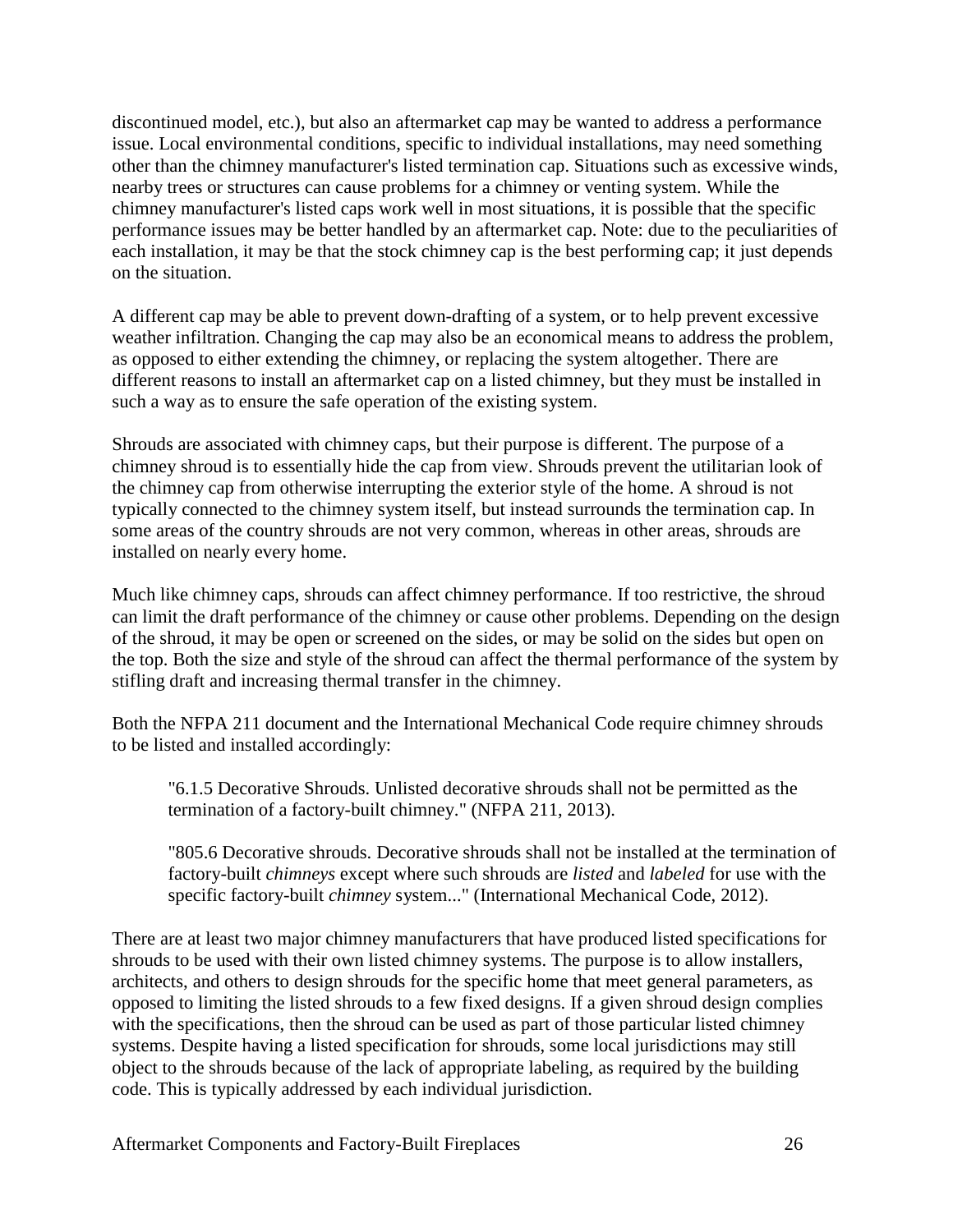While shrouds are not directly connected to the chimney system, they still share some of the critical issues with termination caps.

### *Critical Issues:*

- Do Not Restrict Exhaust Flow: A concern of chimney and vent manufacturers is that aftermarket caps may restrict the flow of exhaust flow. If a cap is more restrictive to the exhaust, the chimney or vent system can absorb additional heat that would have otherwise left the system. This in-turn could increase the chimney's outer wall temperature, which may also increase the temperatures of nearby combustibles.
- Maintain Cooling Air Flow: For air-cooled chimneys, there is a critical concern that the cooling air flow is maintained for the system. Without a proper cooling air flow, a chimney or vent system is not as effective, and could create a hazardous situation. Any obstruction of the cooling air flow can potentially cause a problem. This is similar to the problem that can be created by a liner, where the end of the chimney system is capped off, preventing the system from cooling properly.
- Prevent Weather Infiltration: Another concern involves the weatherization of the chimney system. Some chimney systems, both air-cooled or solid-filled, have open ends or rings that are normally covered by the listed chimney cap. An aftermarket cap would need to cover these same openings to prevent weather infiltration into the system. If these open ends or rings are left exposed, rain, snow, or ice could find their way in between the walls, and eventually cause the chimney system to deteriorate from within over time through oxidation (rusting). This can occur with galvanized steel, aluminized steel, and stainless steel. Note: stainless steel can (and will) rust, but it is more resistant to oxidation than standard carbon or coated steels.
- Avoid Collecting Debris: This is a specific concern for some shrouds, but could potentially apply to chimney caps as well. Certain designs or models of shrouds can collect dried leaves and similar debris in or near the shroud itself. Depending on the relative location of the chimney cap, this could present a possible fire hazard, especially for caps that do not have spark arrestors. Some shrouds have their openings screened to help prevent such collection, but it does not remove the concern entirely.

There are aftermarket cap manufacturers that try to address these issues. Some cap designs differ for air-cooled chimneys and solid-filled chimneys, trying to ensure the cooling air flow of the chimney system is maintained. Some designs try to avoid restricting the exhaust draft, while still providing protection against down-drafts and weather infiltration.

If choosing to use an aftermarket cap or installing a shroud with a listed chimney or vent system, be aware of the potential performance impact as described above. Follow the chimney manufacturer's installation instructions and recommendations. If the chimney manufacturer's stock cap does not perform as needed, it may be possible to find an aftermarket cap that can address the situation better. However, always maintain the functional performance of the chimney in order to minimize any potential problems.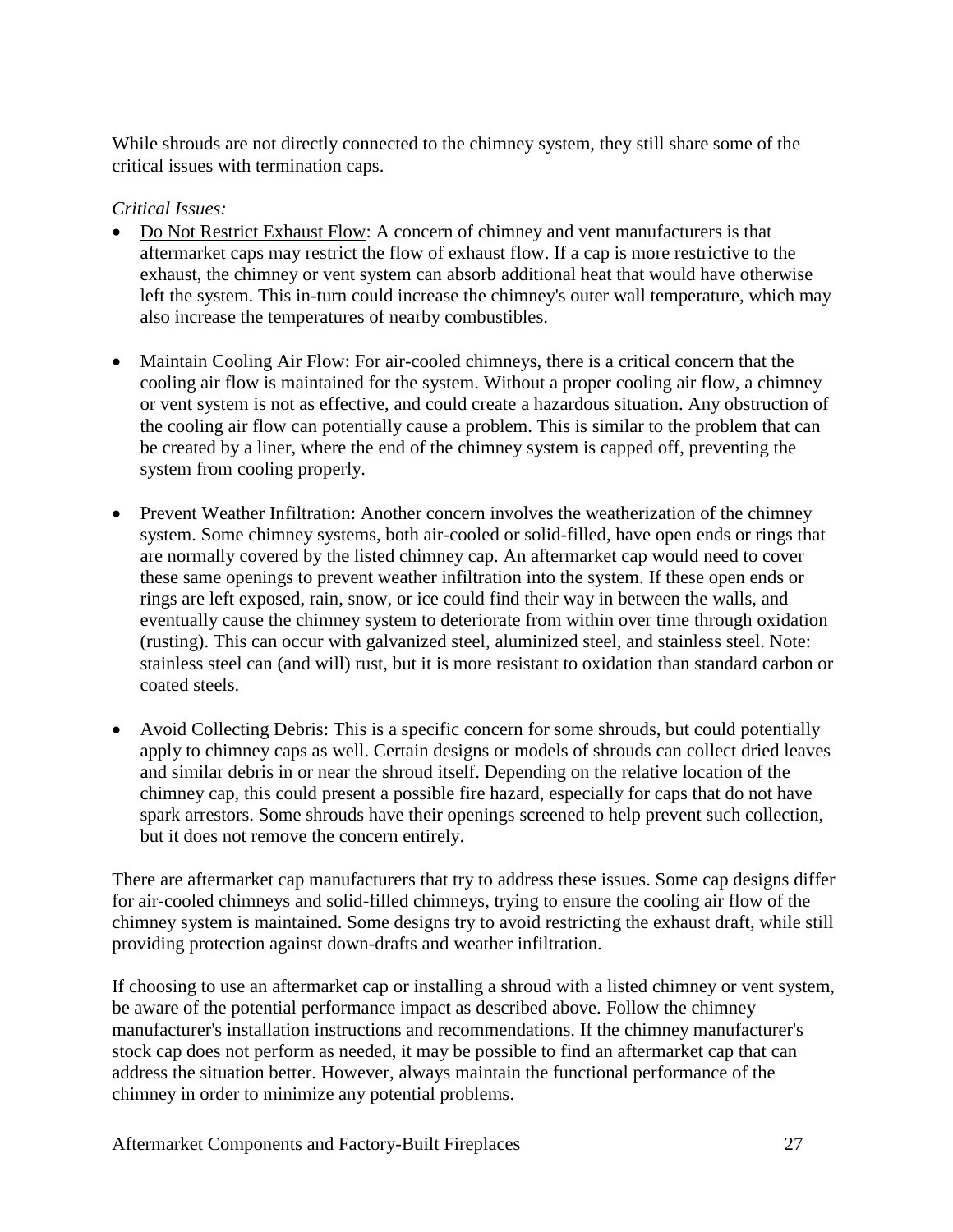#### **PRODUCT TESTING**

To further explore the performance of aftermarket components with listed factory-built fireplace systems, the CSIA in conjunction with various manufacturers, contracted with Intertek Testing Services to perform a series of tests. The tests were directly taken from those required in UL 127 *Standard for Fireplaces*. The names of the manufacturers and the models of the components are withheld, as this document is not making any endorsements or criticisms of products, listed or not. The purpose of testing these products was to see if aftermarket components have any impact on the thermal performance of the listed factory-built fireplace system.

With this in mind, a UL 127 listed fireplace system was used, a model common in the industry, along with some popular components, including a set of replacement panels, a log grate, and a chimney cap. As the scope of testing is limited, no definitive conclusion can be drawn for these tests. The results are simply indicative of the performance of these particular components on this one listed fireplace system.

To establish a baseline set of data, the listed fireplace system is enclosed in a plywood construction as prescribed in UL 127, with thermocouples placed on the inside surfaces of the enclosure and other locations. It should be noted that the fireplace unit was enclosed, but the connected chimney system was not due to testing limitations. The closest thermocouples to the chimney portion were around the flue collar.

The Brand Fire Test was then performed three times to determine typical operating temperatures. The Brand Fire Test is from Section 13 in UL 127, and is performed by burning wood brands in the fireplace. The brands themselves are made from prescribed wood with a limited moisture content assembled together in a specified lattice construction pattern. The dimensions of both the individual pieces of wood and the overall brands are also specified in the standard and can depend on the size and shape of the fireplace model. Brands are added to the fireplace at fixed time intervals, and the temperatures of the various thermocouples are monitored until equilibrium is attained on all surface thermocouples (i.e. until all the thermocouples reach their maximum temperature and stop rising). As the fuel source is wood, the flue gas temperatures generated can vary significantly during the testing, but the intention is to be reliable. Some fluctuations in flue temperatures were encountered that are not necessarily attributable to either the fireplace's performance, nor that of the components, but instead result from using wood brands as the fuel source.

Following the baseline tests, one feature of the fireplace was replaced with an aftermarket component, such as replacing the original refractory panels with aftermarket panels. The same three Brand Fire Tests were then performed on the system, and the highest temperatures noted for each area of the test enclosure. Afterwards, the fireplace was restored to its original components, and then a different component was changed to an aftermarket part, and then the Brand Fire Tests were run again. During each set of tests, only one component was different from the original fireplace equipment. This was done in order to isolate any performance differences, and to avoid compound errors that may have occurred from using multiple component changes in the same test.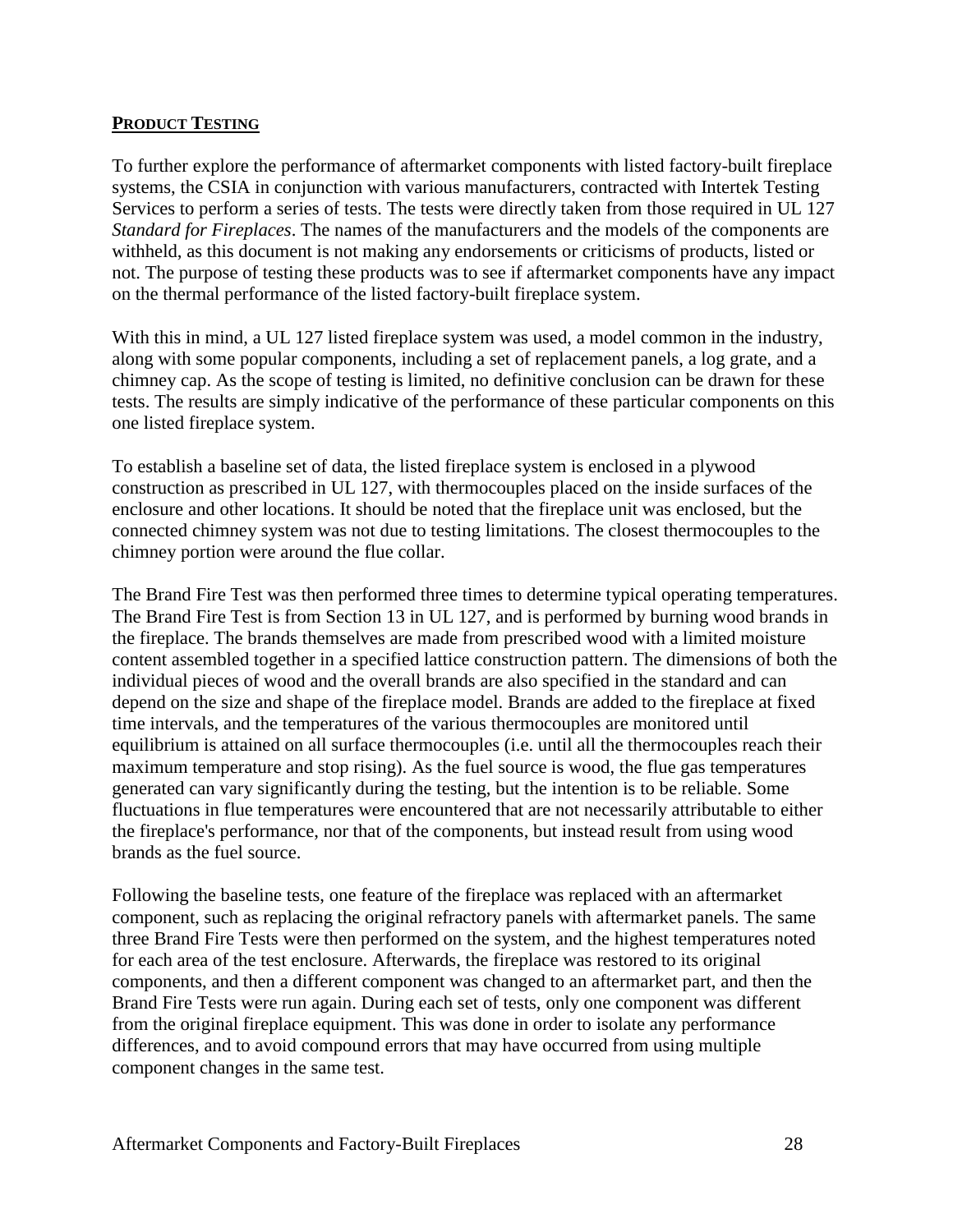The Product Test results are shown in **Table 1**. With the exception of the Ambient temperatures, the values shown indicate the temperature increase or decrease  $(\Delta T)$  or delta-T) relative to the average temperatures of the original factory-built fireplace at the same locations. The intention is to show the differences between the original fireplace components, and those of the aftermarket components. Positive values show an increase, negative values show a decrease in relative temperature for each of the different areas of the test structure noted at the top of the table.

| Highest Temperature Recorded (°F) |         |          |                          |                     |                         |                        |                   |                  |             |             |  |
|-----------------------------------|---------|----------|--------------------------|---------------------|-------------------------|------------------------|-------------------|------------------|-------------|-------------|--|
| <b>Refractory Panels</b>          | Ambient | Flue Gas | Floor Under<br>Fireplace | Extension<br>Hearth | Enclosure<br>Right Side | Enclosure<br>Left Side | Enclosure<br>Back | Enclosure<br>Top | Header face | Flue collar |  |
| Test 1                            | 84      | 271.3    | 37.0                     | 11.7                | 18.7                    | 16.3                   | 21.7              | 15.7             | $1.0\,$     | 12.3        |  |
| Test 2                            | 71      | 222.3    | 34.0                     | 14.7                | 16.7                    | 13.3                   | 19.7              | 11.7             | 12.0        | 9.3         |  |
| Test 3                            | 75      | 33.3     | 27.0                     | 12.7                | 13.7                    | 9.3                    | 15.7              | 9.7              | 3.0         | 7.3         |  |
| <b>Average:</b>                   | 76.7    | 175.7    | 32.7                     | 13.0                | 16.3                    | 13.0                   | 19.0              | 12.3             | 5.3         | 9.7         |  |
| <b>Log Grate</b>                  |         |          |                          |                     |                         |                        |                   |                  |             |             |  |
| Test 1                            | 75      | 109.3    | 4.0                      | $-8.3$              | $-3.3$                  | $-1.7$                 | $-1.3$            | $-0.3$           | $-12.0$     | 0.3         |  |
| Test 2                            | 75      | 94.3     | 12.0                     | 0.7                 | 2.7                     | 1.3                    | 3.7               | 2.7              | 4.0         | 4.3         |  |
| Test 3                            | 72      | 33.3     | $-3.0$                   | $-11.3$             | $-0.3$                  | $-3.7$                 | $-2.3$            | $-6.3$           | $-25.0$     | 1.3         |  |
| <b>Average:</b>                   | 74.0    | 79.0     | 4.3                      | $-6.3$              | $-0.3$                  | $-1.3$                 | 0.0               | $-1.3$           | $-11.0$     | 2.0         |  |
| <b>Chimney Cap</b>                |         |          |                          |                     |                         |                        |                   |                  |             |             |  |
| Test 1                            | 71      | 201.3    | 16.0                     | $-7.3$              | 4.7                     | 2.3                    | 6.7               | $-3.3$           | $-31.0$     | 0.3         |  |
| Test 2                            | 73      | 12.3     | $-11.0$                  | $-26.3$             | $-10.3$                 | $-5.7$                 | $-7.3$            | $-13.3$          | $-40.0$     | $-11.7$     |  |
| Test 3                            | 71      | $-97.7$  | 22.0                     | $-8.3$              | 7.7                     | 3.3                    | 13.7              | 4.7              | $-22.0$     | 2.3         |  |
| <b>Average:</b>                   | 71.7    | 38.7     | 9.0                      | $-14.0$             | 0.7                     | 0.0                    | 4.3               | $-4.0$           | $-31.0$     | $-3.0$      |  |
| <b>Repaired Panels</b>            |         |          |                          |                     |                         |                        |                   |                  |             |             |  |
| Test 1                            | 76      | $-60.7$  | 23.0                     | $-8.3$              | 5.7                     | $-0.7$                 | 15.7              | 35.7             | 34.0        | 1.3         |  |
|                                   |         |          |                          |                     |                         |                        |                   |                  |             |             |  |
| Test 2                            | 73      | 173.3    | 14.0                     | $-2.3$              | 3.7                     | $-1.7$                 | 11.7              | 23.7             | 25.0        | 2.3         |  |
| Test 3                            | 71      | $-111.7$ | 18.0                     | $-11.3$             | 5.7                     | 0.3                    | 10.7              | 22.7             | 25.0        | 1.3         |  |

**Table 1: Aftermarket Component Temperatures Relative to Original Fireplace Equipment**

A review of the table shows that the flue gas temperature for each test varies significantly. This variance in flue temperature is mostly due to the use of the required wood brands, as specified by UL 127.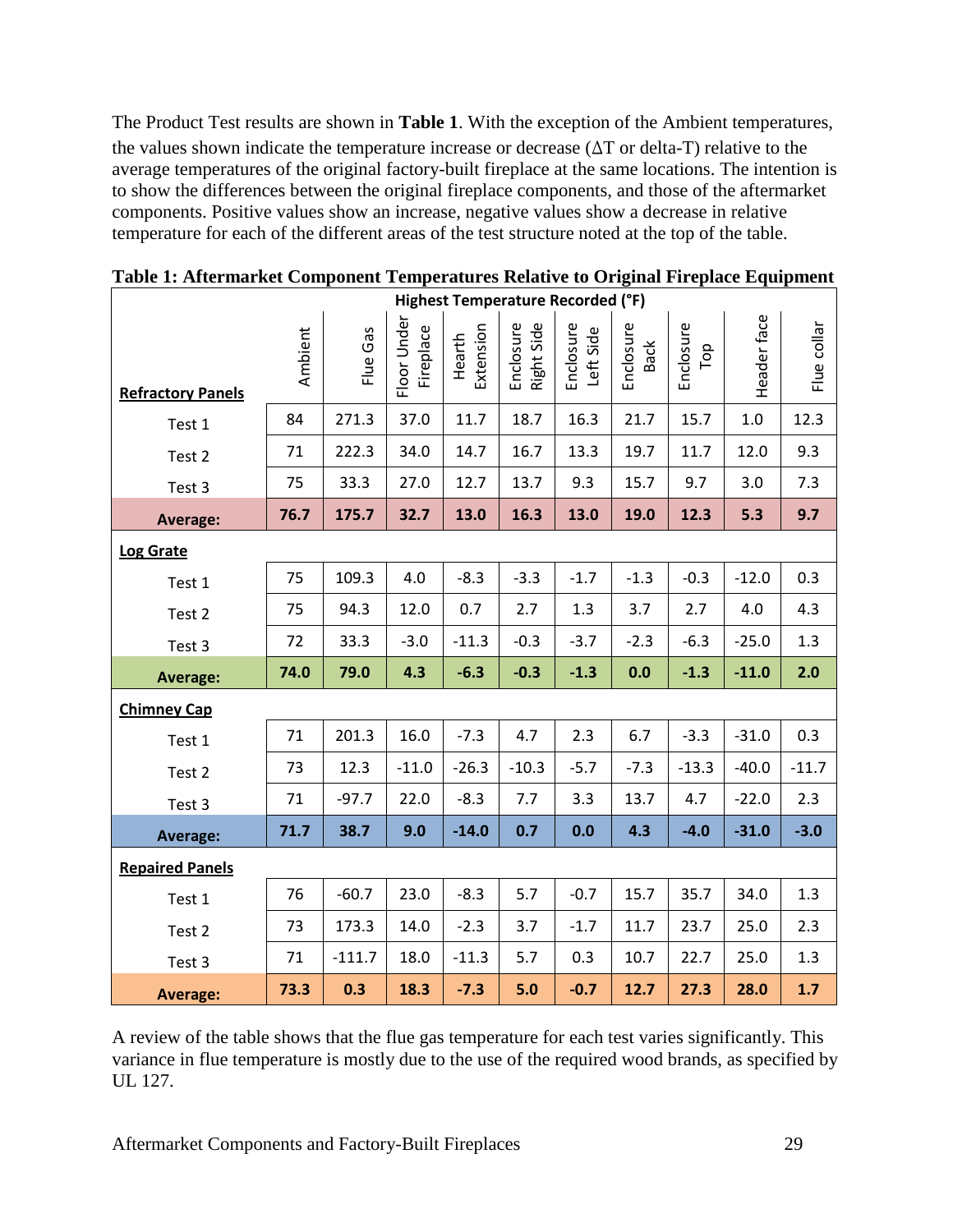#### Refractory Panels

The first component change was the refractory panels. The original panels supplied with the fireplace system were a refractory material molded into a brick pattern. The original panels were 1-inch thick. The aftermarket panels were also refractory material molded into a brick pattern, and were cut down in size to match the original panels in order to fit inside the fireplace. The aftermarket panels were 1.25-inch thick, although some of the thickness difference was due to the pronounced brick pattern. The difference in thickness did not affect how the panels fit into the fireplace.

While the temperatures shown for the various areas of the test enclosure are higher than that of the original fireplace equipment, it must be noted that the flue temperatures for each test were also significantly higher as well. Higher temperatures on enclosure surfaces is expected when the flue temperature is hotter, but it is unknown if the rise shown here is proportionate or not. However, as the temperatures show only an increase between  $5\text{-}19^\circ\text{F}$ , it is reasonable to attribute these rises to the increased flue temperature. As such, it appears that the panels did not have a significant performance impact on the fireplace system, although additional testing would be necessary before this can be stated conclusively.

## Log Grate

The second component change was the log grate. As previously noted, the original refractory panels were reinstalled into the fireplace, and then the supplied log grate was removed and replaced with an aftermarket grate. The original log grate was constructed using 3/4-inch steel bar stock, molded into a grate shape. The overall dimensions of the grate were 25-in wide x 9.5 in deep, and 7.5-in tall.

The replacement log grate was constructed of cast iron. Its overall dimensions differed from the original grate, and measured 22-in wide x 11-in deep, and 6.5-in tall. While the overall area of the grates is similar  $(237.5 \text{ in}^2 \text{ for the original gate versus } 242 \text{ in}^2 \text{ for the replacement gate})$ , the height as well as the depth of the grates differ.

The results on the aftermarket grate are a little contradictory. The average temperatures show essentially no change from that of the original grate. However, when reviewing the test in detail with representatives from Intertek, it must be noted that the wood brands used are the same size as were the brands used for the original grate, and they were placed in the back of the firebox, not necessarily centered on the grate itself. This is consistent with the UL 127 test protocol, but does not highlight some of the critical issues that may occur in the field, as noted in the component discussion of grates. The limited data shown here does not reflect some of the issues described, nor does it negate those issues.

#### Chimney Cap

The fireplace's original chimney termination cap was changed to a popular aftermarket cap. Again, the original grate was reinstalled into the fireplace before the caps were changed. The original chimney cap had a diameter of 16.75-in, a 7-in screen height, and allowed for 2.5-in of cooling (airflow space between walls of the air-cooled chimney). The aftermarket cap had a diameter of 16-in, a 5.5-in screen height, and allowed for 1.625-in of cooling.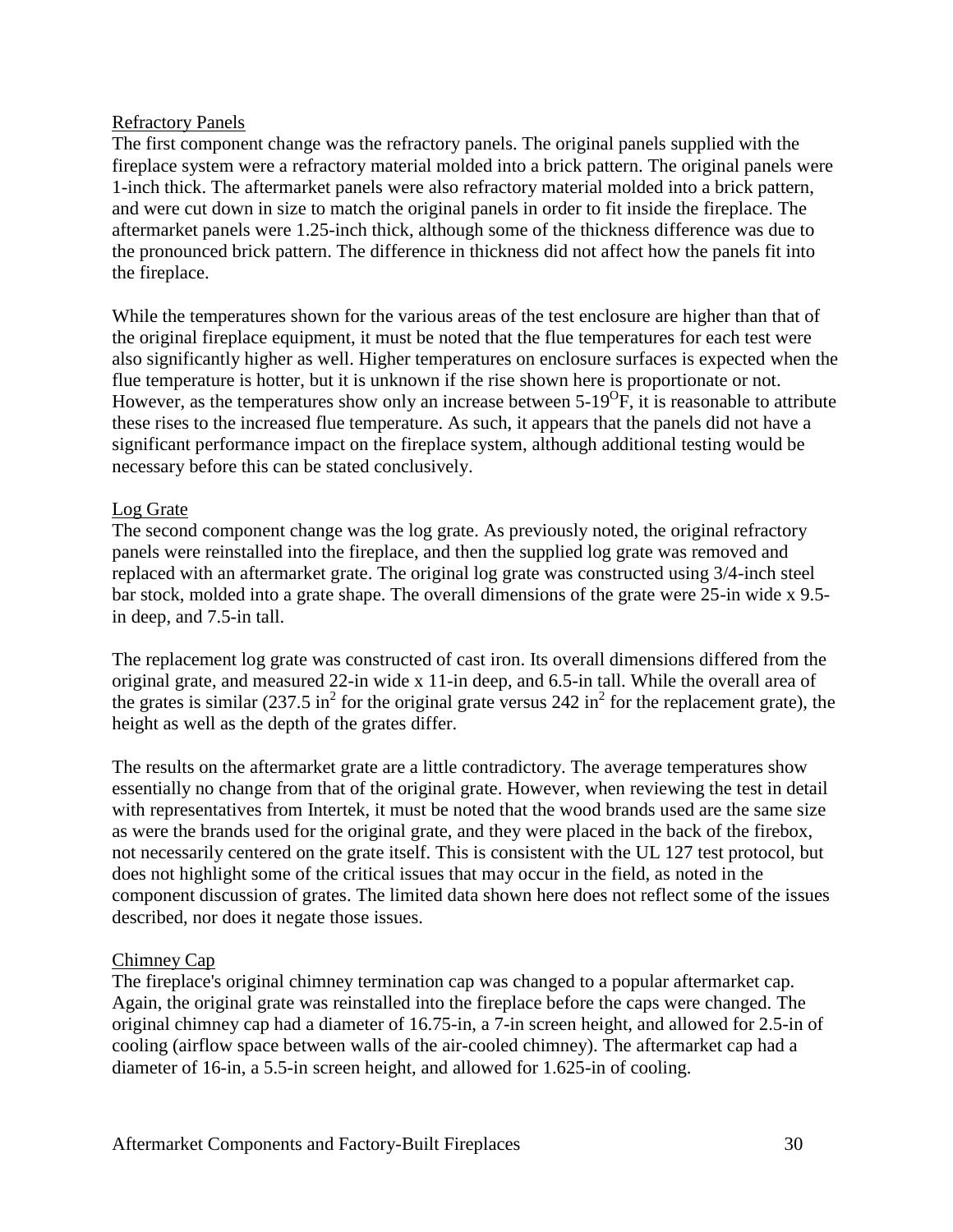The aftermarket chimney cap shows a neutral change across certain areas of the test enclosure, but a cooler result at the fireplace header. This is possibly due to a higher draft, and may be a result from the performance of the cap itself. Based on these testing results, this cap appears to have no adverse effects, and seems to work well with this factory-built fireplace system.

#### Repaired Panels

Another set of tests was performed on the original fireplace panels using a new product that repairs cracks in refractory panels. The original panels on the left and back sides were broken across the full length of the panel and then repaired using this product. The panels were prepared and then the cracks were filled with a thermal refractory mixture. A ceramic paper material is used to cover the crack, and then the repaired area is then covered with an appropriate thermal coating. The panels were allowed to dry/set for the recommended time before being tested. The results for the enclosure temperatures on the left and back sides show that the repaired panels performed essentially the same as the original fireplace panels, with variations in the temperature being attributable to the burn process due to using wood brands. The temperature rises seen in other locations are disregarded, as the repairs would not have an effect on these other areas of the enclosure.

The product testing performed was intended to highlight differences between the original factory-built components and those of aftermarket components. As seen in the results, there is a significant amount of variability in the test process, despite adhering to the proper test protocols of UL 127. Most of the component tests did not show any significant difference from those of the original fireplace system. The testing performed was limited in its scope, so these results cannot be taken as definitive. The results do show an indication that at least some aftermarket components, when properly installed, can approximate the performance of the original equipment. However, as stated previously, these results cannot be used to predict the performance of other components on other systems. Always follow the installation instructions of both the fireplace manufacturer, and those of the component manufacturer.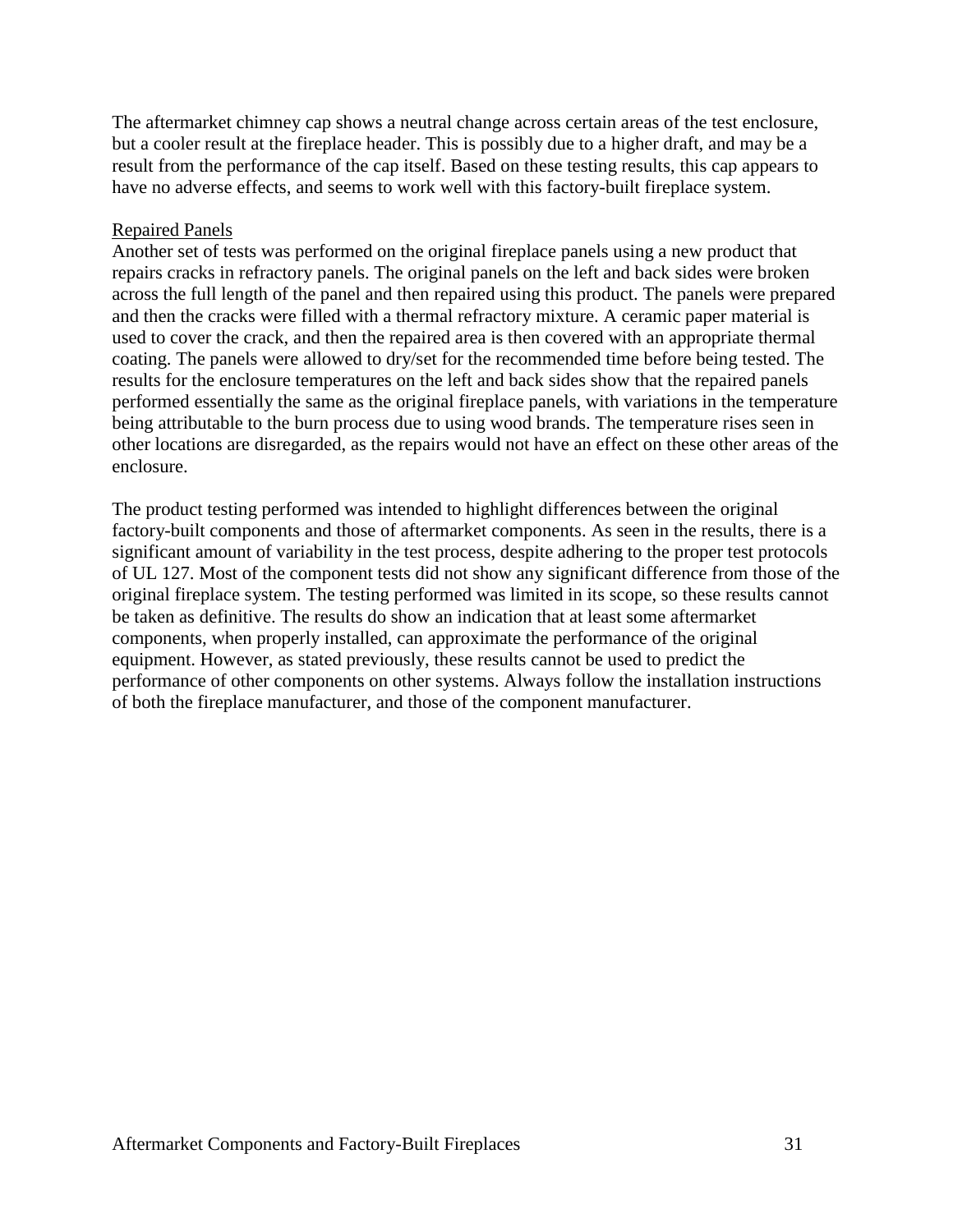### **LIABILITY**

This section discusses liability in general. As specific laws and case studies vary from state to state, this section should not be considered complete in its explanation, but instead should be used only for a general understanding of liability. Always refer to the laws in your state, and check with appropriate legal counsel before addressing any legal issue.

What is liability? Merriam-Webster dictionary defines liability as "the state of being legally responsible for something" (Merriam-Webster, 2014). With our modern society being as litigious as it is, installers and contractors need to be aware of their exposure to liability.

Liability for any installation starts with the manufacturer, and extends down through the supply chain, all the way to the retailer, installer, and even the end user. Manufacturers are typically exposed to *product liability*:

"There are three types of product defects that incur liability in manufacturers and suppliers: design defects, manufacturing defects, and defects in marketing. Design defects are inherent; they exist before the product is manufactured. While the item might serve its purpose well, it can be unreasonably dangerous to use due to a design flaw. On the other hand, manufacturing defects occur during the construction or production of the item. Only a few out of many products of the same type are flawed in this case. Defects in marketing deal with improper instructions and failures to warn consumers of latent dangers in the product." (Cornell Law Library, 2014).

While product defects do occur, they are rarely the cause when it comes to fires and other incidents related to hearth products. The good news for installers is they are generally not liable for product defects, but they do have their own share of liability exposure when it comes to the installation of products.

When installers and contractors are doing any work for a consumer they are exposed to possible *breach of contract* and *negligence* claims. Breach of contract can occur when the installation is not done in accordance with a contract, building codes, manufacturer's instructions, or standard industry practices. It is not necessary for a contract to be signed in order for breach of contract to occur. The "contract" may be as simple as an understanding between people, as long as there has been an offer of payment or compensation, acceptance of an offer, and performance of work. Refer to your state and local laws for details and clarification. Similarly, negligence can be defined as "failure to take the care that a responsible person usually takes" or "lack of normal care or attention" (Merriam-Webster, 2014). Allegations against contractors and installers often include both claims.

To help minimize an installer's exposure to liability, the installer should always follow the appropriate instructions for the products to be installed. This sounds obvious enough, but observations from the field repeatedly show that problems often occur because installers fail to follow the instructions. Failing to install a product in accordance with the manufacturer's installation instructions, or altering the intent of the instructions can significantly increase the installer's exposure to liability, even to the point where most, or all, of the liability becomes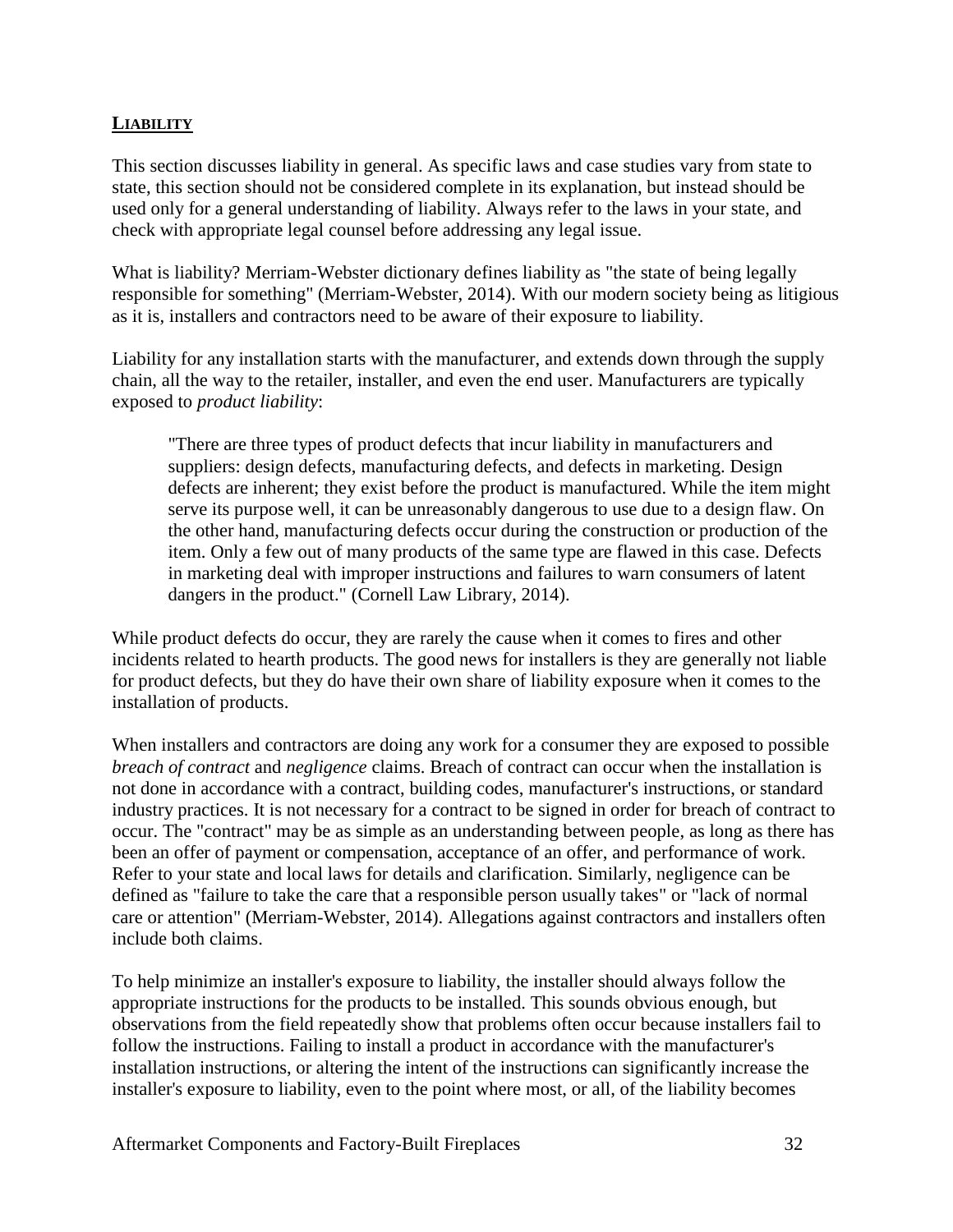theirs. Deviating from the published installation instructions could also possibly increase the chance that an incident may occur. This is one reason the CSIA adopted its policy statement regarding the use of aftermarket parts with listed systems (refer to the Motivation segment in the Introduction for the policy statement).

If for some reason an installer needs to deviate from the installation instructions, be sure to obtain the approval from the manufacturer for doing so. Written approval from the highest resource you can get is best, but even verbal permission may do, although verbal approval is difficult to defend if a controversy arises. Once you have the manufacturer's authorization, be sure to check with your local building department or other Authority Having Jurisdiction (AHJ). Getting both authorizations will help to minimize (not eliminate) possible liability. In the event an incident occurs, the installer may then be able to redirect at least some of the liability to the manufacturer. However, an AHJ would likely not be included in any claims if it were to go to litigation.

As a best practice suggestion: Besides reading and following the installation instructions and getting additional authorization if needed, the next best thing for an installer to minimize their exposure to liability is document, document, document! Document and record all changes that occur, delays, ideas, problems, etc. that might affect the installation. If something were to occur, this type of documentation provides the foundation for an effective defense.

If an incident does happen, the process typically happens as follows: the homeowner files a claim with their insurance company, and then the insurance company evaluates the claim. If they pay the claim, depending on the severity and value of the incident, the insurance company may start an investigation and look for other parties to subrogate (repay the insurance company). When this occurs, the attorney for the insurance company notifies every potential party that may have had any influence on what happened. For anything to do with a hearth installation, the installer would certainly be put on notice.

If an installer is put on notice for a claim, they should immediately report it to their insurance carrier. Often, the insurance company may then take an initial stance dealing with the potential claim, but that may depend on the details of the installer's insurance policy. Typically, there may be a group inspection of the site with representatives from all the notified parties. Following that, there may be an indication of which party or parties could have been responsible. Then litigation begins, which attempts to determine which parties will be held responsible for the liability.

With respect to insurance policies for installers and contractors, check with the broker and understand the limitations and deductions that come with the policy. The insurance company will abide by those clauses, and so the installer needs to know what is, and what is not covered in their policy.

Reviewing claims with attorneys, manufacturers, fire experts, and other knowledgeable people, it appears that most claims are the result of one or more installation errors. Installation errors may result from a single party's work, or may also be a combination of errors between multiple trades (roofer, framers, electricians, insulators, etc.).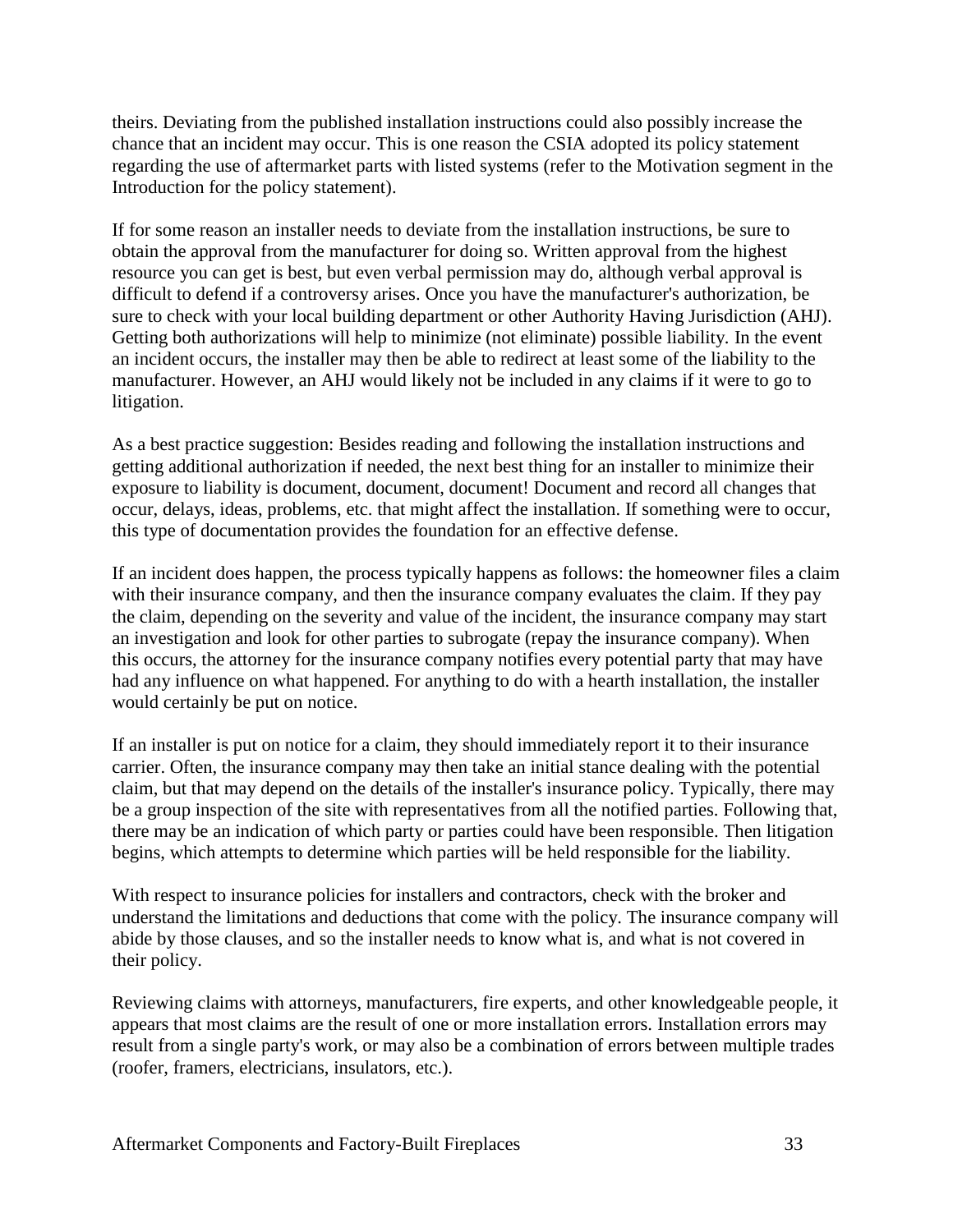An example of a combination of errors: a contractor installs a new fireplace and chimney in a new home under construction. At the time of installation, the home is only stick-framed and the contractor puts in the fireplace and chimney, but does not install an attic insulation shield since there is no insulation present. Later, the insulation contractor sprays blown-in insulation and buries the chimney where it passes into the attic. In the event of a fire, both subcontractors would likely be held responsible; the fireplace installer for failing to install the necessary shield, and the insulation contractor for failing to keep the insulation away from chimney pipe. Unfortunately, this example is an all-too-common occurrence in the field.

If there are questions about a project before starting, or after work has begun, it may be worthwhile to contact an attorney and seek legal advice. Having a good representative could help to resolve issues before they become problems.

For installers and contractors, there is exposure to liability for every installation performed. To minimize the possibility of an incident, and also minimize the exposure to liability, always follow the manufacturer installation instructions. If a situation occurs where something needs to deviate from the instructions, get written authorization from the manufacturer and the AHJ. Document everything, especially when something is out of the ordinary. Be aware of your state and local laws which affect liability and how they may affect you. Understand the limits of your insurance coverage, and always practice good workmanship.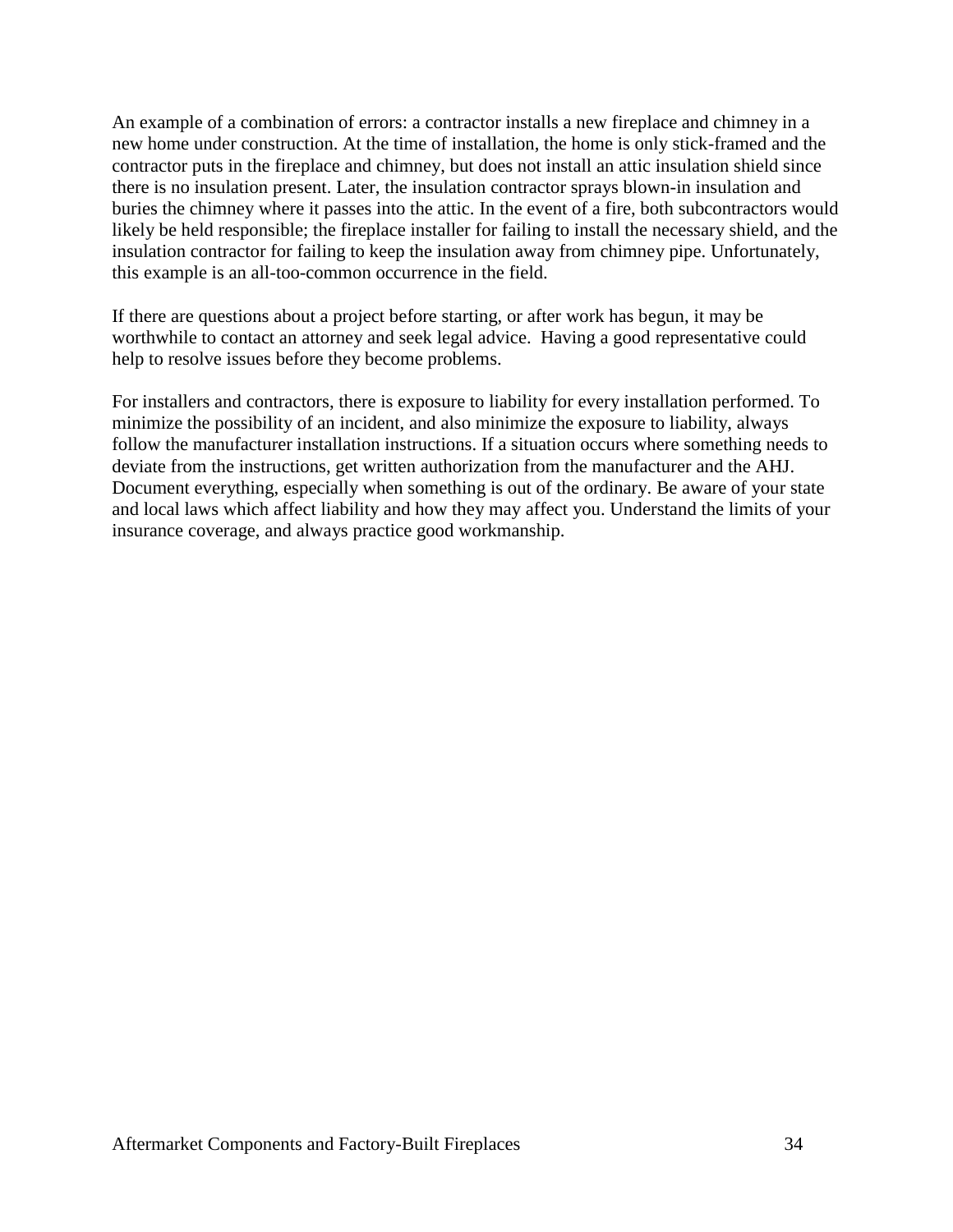#### **CONCLUSION**

The installation of aftermarket parts with listed fireplace systems is a regular practice in the industry. Installers are sometimes placed in difficult situations where a customer wants something, but it may not agree with the original listing. Installers are expected to be the professionals and need to be armed with knowledge to best address the customer's wants, while still making sure the installation is safe and performs properly.

Aftermarket parts can act as necessary replacement components when the original factory-built components are unavailable, or to help address a performance problem in the field. If aftermarket parts are the only ones available, it may be better to use these components rather than to go without a component at all and risk an unsafe situation. However, the installer must verify the aftermarket part is installed correctly and that it does not make the situation worse.

With the exception of inserts and liners, most aftermarket parts do not have their own safety and performance standards. Even if a component has been designed to address the requirements of the standards, it does not necessarily mean that the component will work properly for all the different systems with which it may be used. This is the unknown factor and a reason that appliance and chimney manufacturers are hesitant to allow aftermarket parts to be used with their systems. Unless the component in question has been tested and listed with the system, the effect of its use is unknown.

Different types of components have their own critical issues that must be properly addressed. For installers, it is their responsibility to understand these issues and deal with them in the field. If in doubt, contact the manufacturers and get their opinions about the situation. Mitigate any risks and work to ensure a safer installation. The homeowners themselves may be asking for something that is not allowed, or may even be unsafe. The installer needs to educate them appropriately.

Each installation performed by an installer or contractor brings with it a certain amount of liability. The safer the installation, the less risk of incident, and therefore the smaller the exposure to liability. By accurately adhering to the manufacturers' installation instructions, the installer minimizes their risk of liability. By using aftermarket parts with a system, the risk of liability increases. Obtaining authorization from both the manufacturer and the AHJ can not only help to make the installation safer, but can also minimize the installer's exposure to liability. Following the listed installation instructions, and documenting details of the installation can help the installer with a defensible position if a claim should occur.

Until there is a time when universal components are available and approved for all systems, installers must ensure installations are safe and perform properly. The best advice is the same advice that has been given all along: Always follow the manufacturers' installation instructions and install in accordance with their listing, and follow local codes and standards. The instructions reflect how the appliance or system was actually tested and listed, and reflects how it performs. If an aftermarket part is used, the installer must ensure that the integrity of the existing system is maintained. Ultimately it is the installer that has the knowledge and experience to help ensure the fireplace system is both safe and performs well for the homeowners.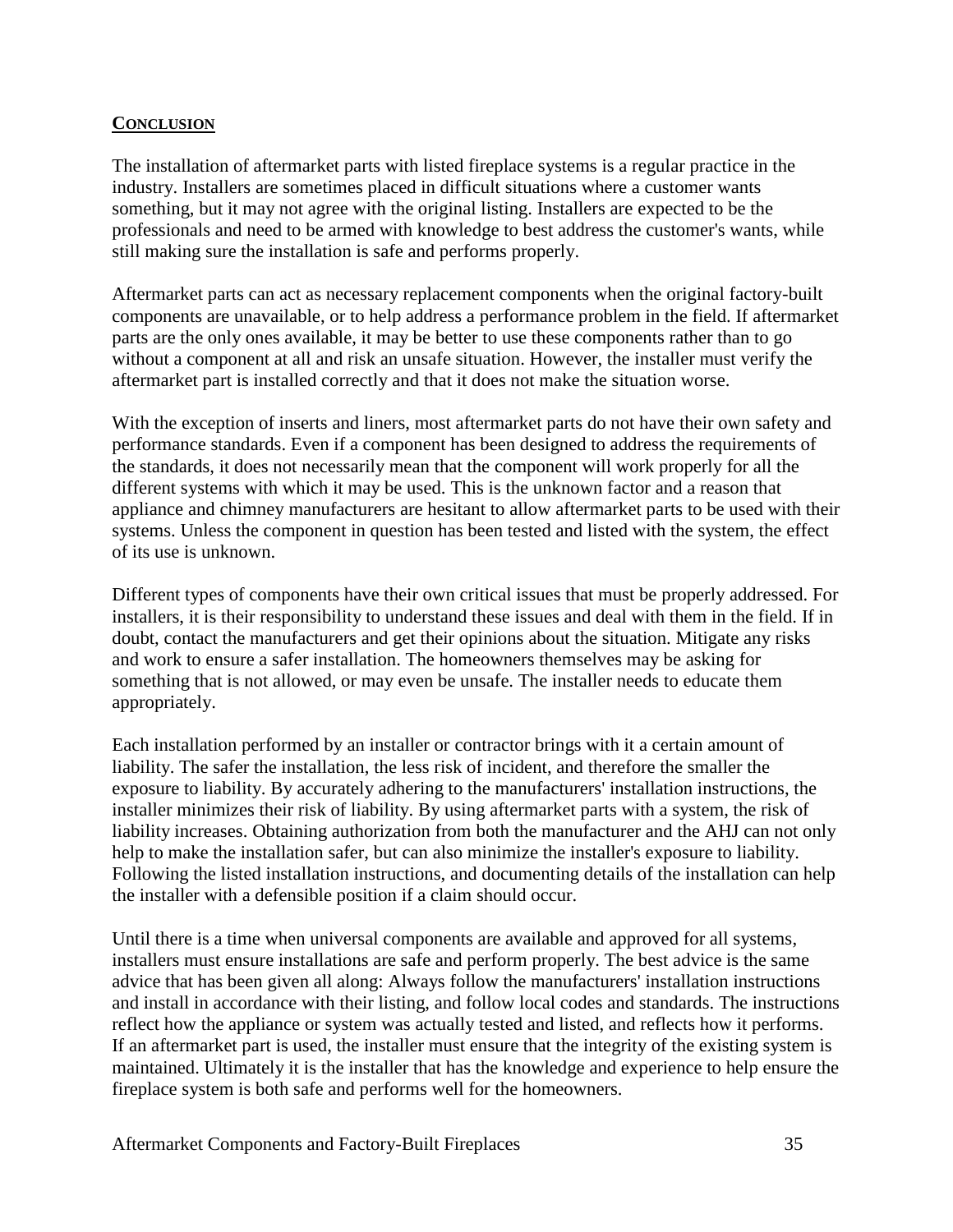## **APPENDIX A**

#### Performance Tests included in UL 127 *Factory-Built Fireplaces*

The following performance test descriptions are provided as a summary only, and should not be regarded as a complete description of the required tests. For a complete description of the tests, refer to the standard itself.

**General** - Requires that after testing, the fireplace must still be able to operate. No part of the fireplace may reach temperatures that will cause damage or corrosion to occur. No part may become permanently damaged or distorted. During thermal testing, screens are to remain open.

**Test Installation** - Describes the fireplace test assembly, including required plywood and other combustible materials, floor construction and framing, and relative height and locations of back and side walls, ceilings, and floors. For fireplaces with doors, they are tested with doors fully opened or doors fully closed.

**Test Measurement** - Type J and K thermocouples are used throughout the test structure to measure temperature. Typical locations and method of attachment of thermocouples are described so all combustible surfaces and metallic components are sufficiently evaluated, subject to the approval of the testing agency.

#### **Preconditioning Tests**

- **General** Requires the fireplace assembly be subjected to the Thermal Shock Test and either the 1700  $^{\rm o}$ F Flue Gas or the 2100  $^{\rm o}$ F Flue Gas test, before any performance testing occurs.
- **Thermal Shock Test** Subjects the fireplace and chimney system to three exposures of 1700  ${}^{0}$ F flue gas for a duration of 10 minutes each, in an effort to condition and pre-stress the fireplace and chimney assembly.
- **Temperature Test 1700<sup>O</sup>F Flue Gas** After the test assembly reaches equilibrium with a flue temperature of 1000<sup>o</sup>F, the flue gas is then raised to 1700<sup>o</sup>F for 10 minutes. The combustible materials around the fireplace cannot be greater than  $175<sup>o</sup>F$  above ambient.
- **Temperature Test - 2100 <sup>O</sup> F Flue Gas** After the test assembly reaches equilibrium with a flue temperature of 1000<sup>o</sup>F, the flue gas is then raised to 2100<sup>o</sup>F for 10 minutes. The combustible materials around the fireplace cannot be greater than  $175<sup>o</sup>F$  above ambient. The test is performed three times, cooling to room temperature between each test. Passing this test provides compliance with the HT requirements of the standard.

**Radiant Fire Test** - Charcoal briquettes are burned within a basket of specific size and shape inside the fireplace at specified intervals. Temperatures on test assembly surfaces cannot exceed 117<sup>o</sup>F above ambient for exposed surfaces, or 90<sup>o</sup>F above ambient for enclosed surfaces. Similarly, the maximum temperature on the air outlet for a duct system cannot exceed  $250^{\circ}$ F, and the temperature of surface grills of the duct system cannot exceed either  $140^{\circ}$ F or  $180^{\circ}$ F, depending on location.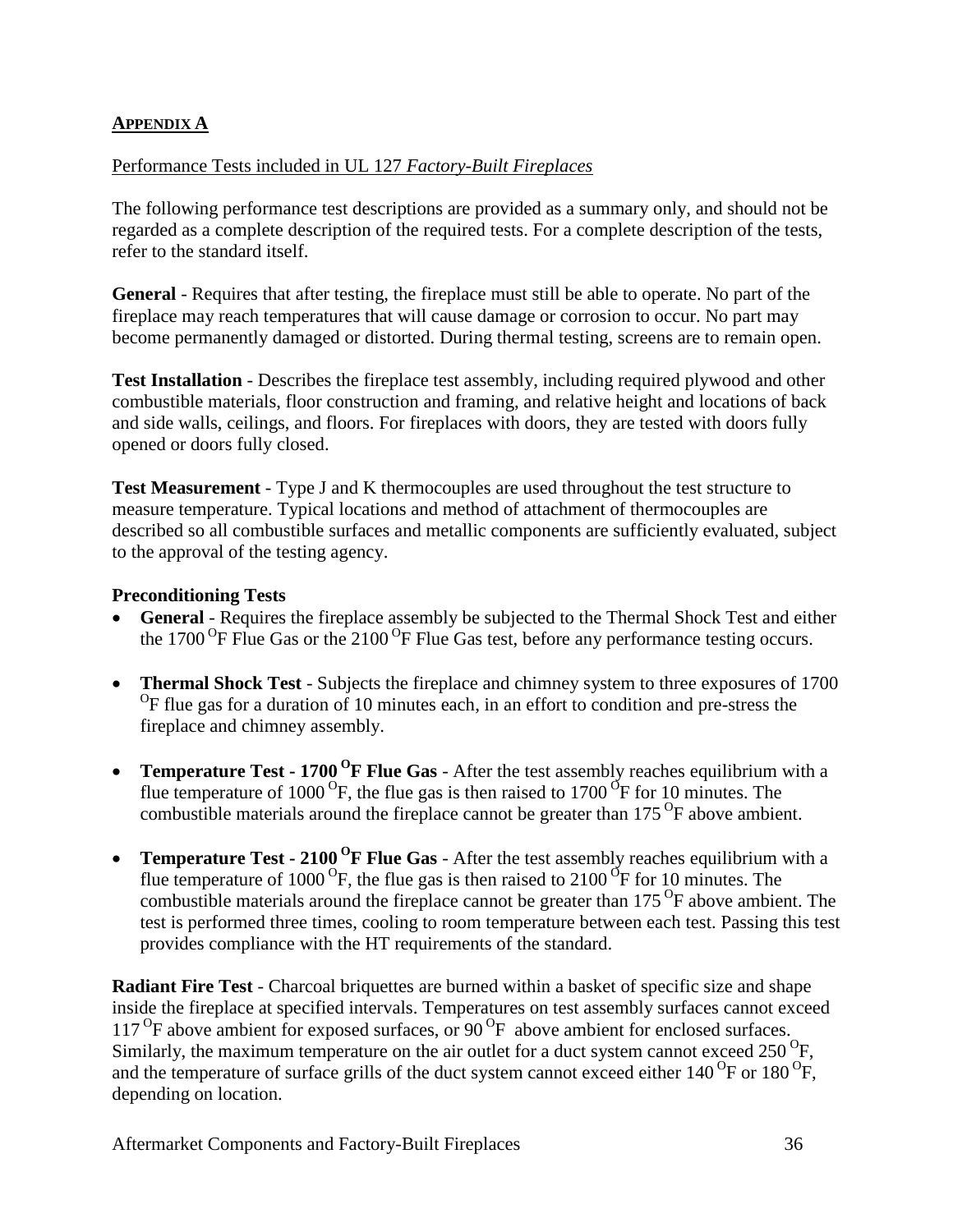**Brand Fire Test** - An andiron is used to hold in wood brands of specific size and shape, which are burned at regular intervals in the fireplace. Neither flames nor combustion gases are allowed to spill into the room. Brands are added until maximum temperatures are reached on the test assembly. Temperatures are cannot exceed 117 ${}^{0}$ F above ambient for exposed surfaces, or 90 ${}^{0}$ F above ambient for enclosed surfaces. Similarly, the maximum temperature on the air outlet for a duct system cannot exceed  $250^{\circ}$ F, and the temperature of surface grills of the duct system cannot exceed either  $140^{\circ}$ F or  $180^{\circ}$ F above ambient, depending on location.

**Flash Fire Test** - Continues from the Brand Fire Test. Brands are stacked in a specific configuration in the fireplace. The maximum temperatures cannot exceed  $140^{\circ}$ F above ambient for the test enclosure, parts of the fireplace at zero clearance to combustibles, area underneath the hearth pad.

**Optional Unvented Decorative Log Temperature Test** - An unvented log set complying with ANSI Z21.11.2 *Standard for Unvented Room Heaters* is operated in the fireplace with the damper fully closed. Maximum temperatures are not allowed to exceed  $117^{6}F$  above ambient for exposed surfaces, or  $90^{\circ}$ F above ambient for enclosed surfaces.

**Support Test** - Parts of a fireplace cannot be damaged or distorted when a load of four times the weight of the maximum chimney height is applied to the fireplace for 1 hour.

**Fire Chamber Strength Test** - The fireplace sides and back must withstand repeated impacts from a rolling log of specified size and weight, without becoming damaged beyond continued use. The hearth area is subjected to a load of 100 lbs/ft<sup>2</sup> without showing signs of distortion or damage. Similarly, the hearth extension is subjected to a 400 lbs load applied to different points without showing permanent distortion or damage. Lastly, the edge of the hearth is subjected to a load of 300 lbs, without showing any damage to the fireplace or surrounding structure.

## **Glazing Test**

**General** - requires the glazing to not crack, break, dislodge, or lose strength as a result of the Radiant Test, Brand Test, or Flash Fire Test described above, or the two following tests.

**Impact Test** - A 2" diameter, 1.18 lbs steel ball is swung on a pendulum arc, starting at a height of 16.25", where the at-rest position of the ball is 1" away from the face of the glass. The impacts are done:

- Prior to any testing, at room temperature,
- During the Radiant Test, at maximum temperature,
- After the Radiant Test, at room temperature,
- During the Brand Test, at maximum temperature,
- After the Flash Fire Test, at room temperature,
- And for outdoor fireplace, during the hot and cold exposure tests.

**Water Shock Test** - During the Radiant Fire Test, the glass panels are wiped by a wet cloth at room temperature; and subjected to three sprays of water from a household cleaner-style mister. The glass panel cannot crack or break.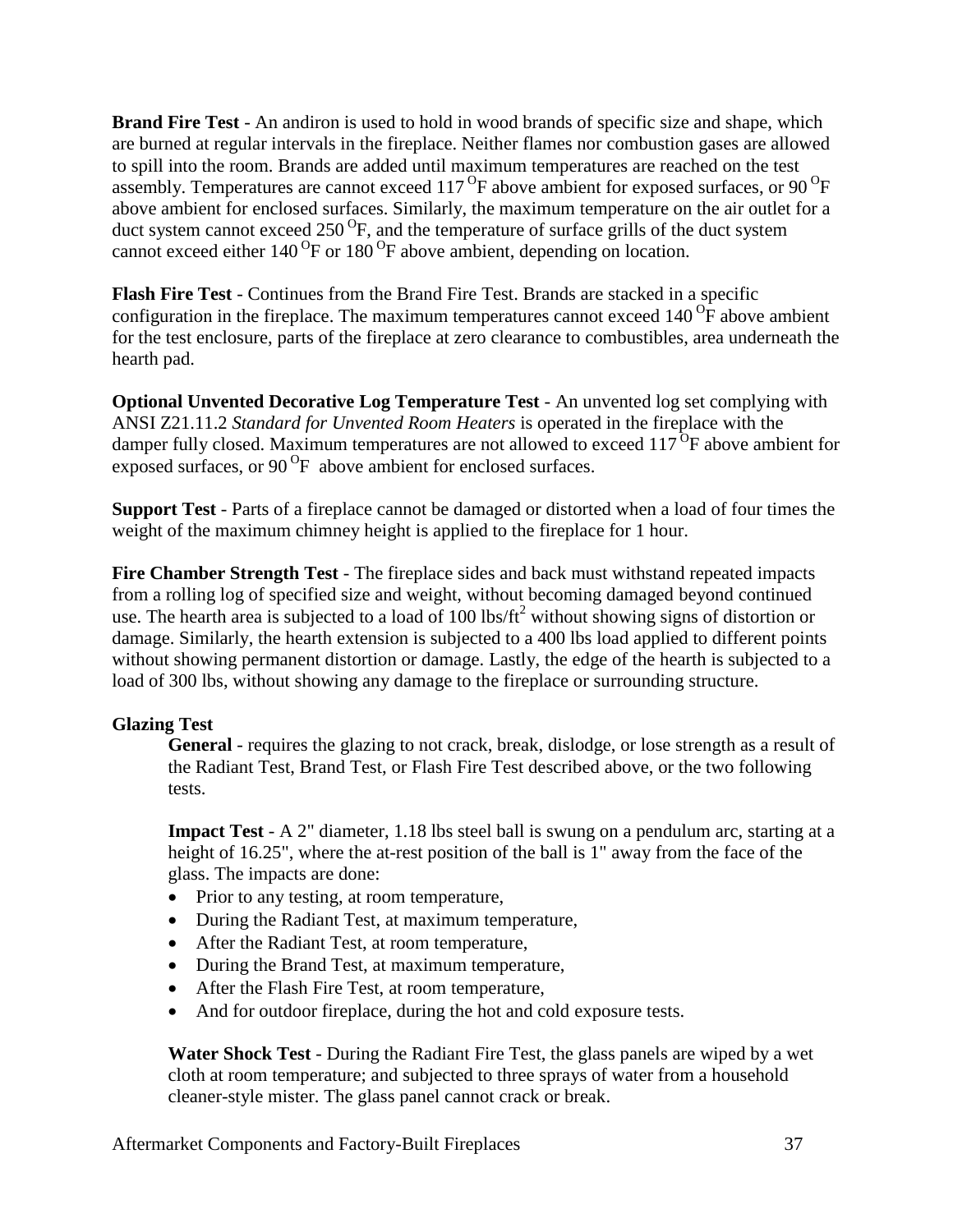There are additional construction and performance requirements for fireplaces intended to be used outdoors or in manufactured homes

The following tests apply to the factory-built chimney system that is listed and used with the fireplace. These tests are the same as specified in UL 103 *Standard for Factory-Built Chimneys for Residential Type and Building Heating Appliances*, and are described in Appendix F.

#### **Chimney Strength Test**

General Impact Test Longitudinal Force Test Load Test for Elbows Chimney Joint Load Test Chimney Joint Torsion Test Wind Load Test Rain Test Crushing Test for Nonmetallic Flue-Gas Conduit or Insulation Freezing and Thawing Test of Water-Absorptive Nonmetallic Materials Cemented Joint Test of Flue-Gas Conduit Sulfuric Acid Extraction Test for Porcelain Coated Steel Used for Flue-Gas Conduit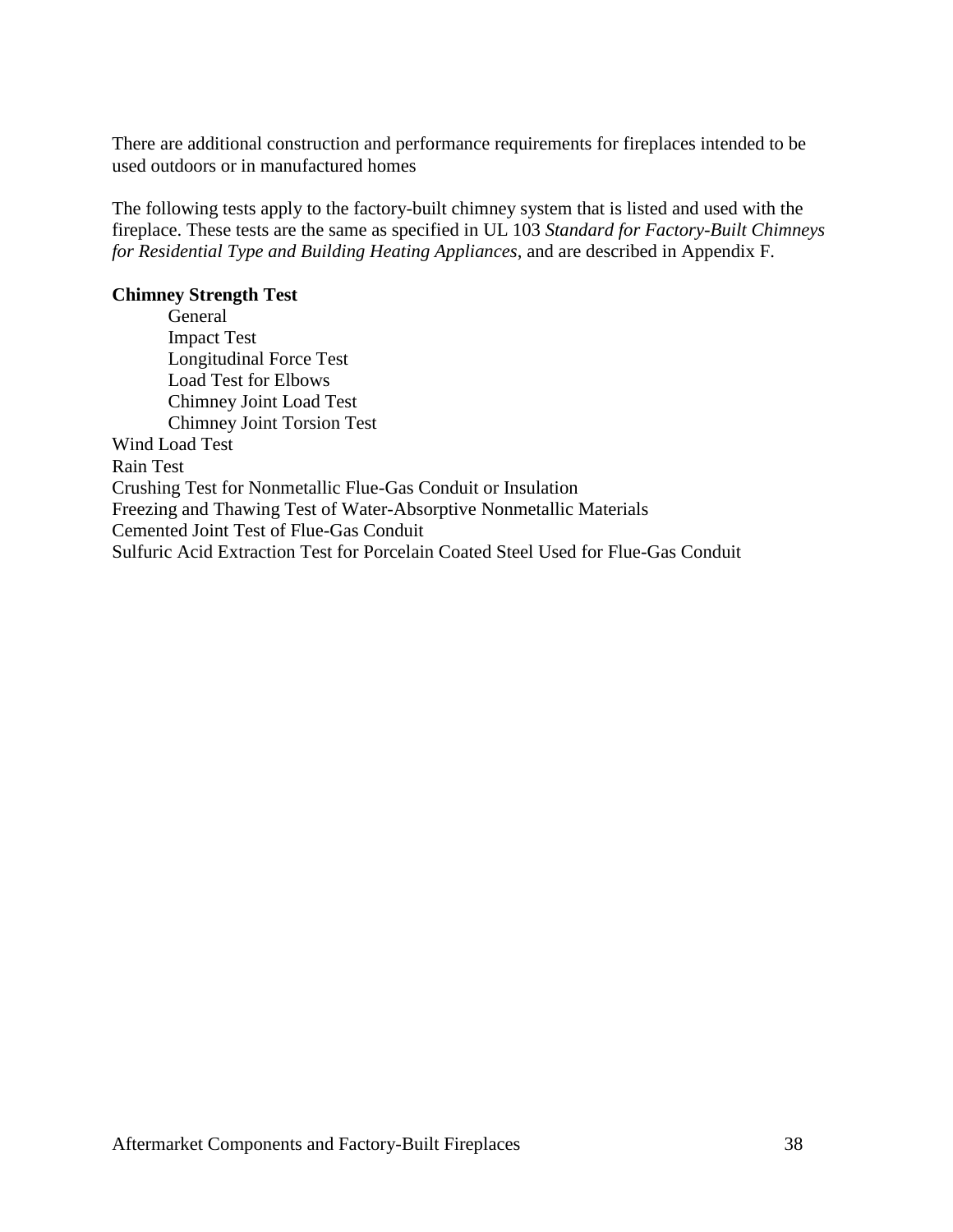### **APPENDIX B**

#### Performance Tests included in UL 1482 *Solid-Fuel Type Room Heaters*

The following performance test descriptions are provided as a summary only, and should not be regarded as a complete description of the required tests. For a complete description of the tests, refer to the standard itself.

**General** - Requires that when the room heater is tested, the temperature limits are not exceeded, that no spillage into the room of exhaust gasses occurs, and that the appliance can continue to be used as intended. After testing, no part of the room heater can be damaged, melted, or distorted, such that the unit is prevented from operating.

**Test Installation** - Describes the test structure and the plywood combustible materials used to build the test structure. The test structure resembles one room of a residential home, with floor, back and side walls, and ceiling.

**Temperature Measurement** - Type J and K thermocouples are used throughout the test structure to measure temperature. Typical locations and method of attachment of thermocouples are described so all combustible surfaces and metallic components are sufficiently evaluated, subject to the approval of the testing agency.

**Fire Tests** - Room heaters must comply with the fire tests listed below. Specifies that if a grate is used, then it must be used with all tests. If fire is to be built directly on bottom of chamber (no grate), then notice must be provided with the appliance to not elevate the fire. The maximum temperature on handles and exterior surfaces are specified, depending on material. Also requires that products of combustion do not spill into the room.

**Radiant Fire Test** - Charcoal briquettes are burned within a basket of specific size and shape inside the fireplace at specified intervals. Temperatures on test assembly surfaces cannot exceed 117<sup>O</sup>F above ambient for exposed surfaces, or 90<sup>O</sup>F above ambient for enclosed surfaces. The maximum temperature of flue gases to enter the chimney cannot exceed  $1000^{\circ}$ F or  $1400^{\circ}$ F if less than a cumulative 12.5% of the test duration.

**Brand Fire Test** - An andiron is used to hold in wood brands of specific size and shape, which are burned at regular intervals in the fireplace. Neither flames nor combustion gases are allowed to spill into the room. Brands are added at regular intervals until maximum temperatures are reached on the test assembly. Temperatures are not allowed to exceed 117<sup>o</sup>F above ambient for exposed surfaces, or 90<sup>o</sup>F above ambient for enclosed surfaces. The maximum temperature of flue gases to enter the chimney cannot exceed  $1400\,^{\text{O}}$ F or  $1700\,^{\text{O}}$ F for less than a cumulative 10 minutes of the test duration.

**Flash Fire Test** - Continues from the Brand Fire Test. Brands are stacked in a specific configuration in the fireplace. The maximum temperatures cannot exceed  $140^{\circ}$ F above ambient for the test enclosure, parts of the room heater at zero clearance to combustibles, area underneath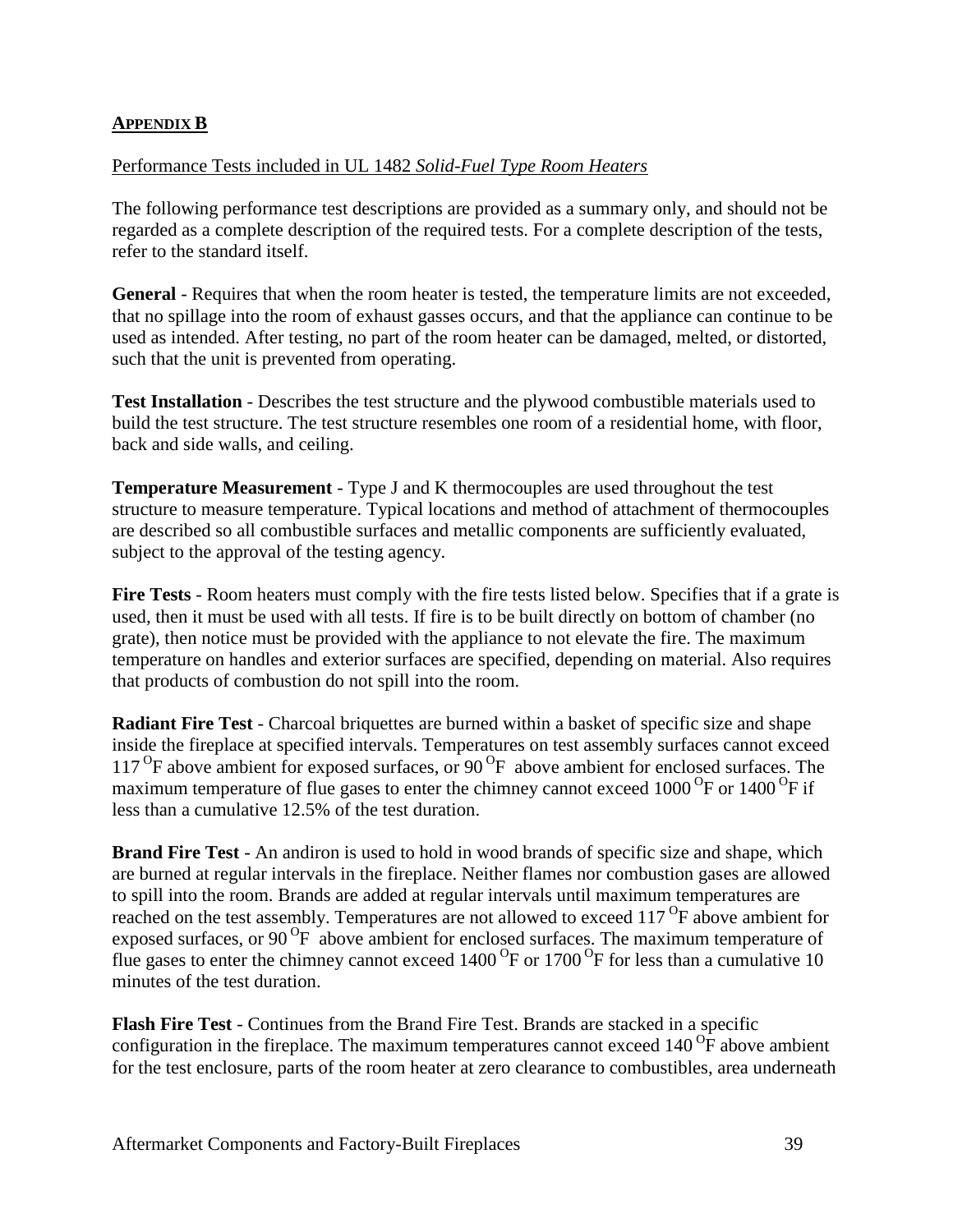the hearth pad. The maximum temperature of flue gases to enter the chimney cannot exceed 1400<sup>o</sup>F or 1700<sup>o</sup>F for less than a cumulative 10 minutes of the test duration.

**Fire Tests for Coal Heaters** - Coal burning heaters are required to comply with additional tests:

- **Coal Fire Test** The appliance is filled with coal to the halfway point and operated until maximum temperatures are reached. The appliance is then filled fully and operated until maximum temperatures are reached. Temperatures are not allowed to exceed  $117^{\circ}$ F above ambient for exposed surfaces, or  $90^{\circ}$ F above ambient for enclosed surfaces. The maximum temperature of flue gases to enter the chimney cannot exceed  $1000^{\circ}$ F or  $1400^{\circ}$ F if less than a cumulative 12.5% of the test duration.
- **Abnormal Radiant Fire Test** Tests a room heater without a storage hopper. The heater is filled with coal to the greater of 6-in depth or half the volume of the chamber and then operated as in the Radiant Fire Test. The maximum temperatures on the test structure, zero clearance points of contact to the heater, and beneath the floor protector is  $140^{\circ}$ F above ambient. The maximum temperature of flue gases to enter the chimney cannot exceed 1400<sup>o</sup>F or 1700<sup>o</sup>F for less than a cumulative 10 minutes of the test duration.
- **Abnormal Brand Fire Test** Tests a room heater without a storage hopper. The heater is operated as in the Brand Fire Test. The maximum temperatures on the test structure, zero clearance points of contact to the heater, and beneath the floor protector is  $140^{\circ}$ F above ambient. The maximum temperature of flue gases to enter the chimney cannot exceed 1400<sup>o</sup>F or 1700<sup>o</sup>F for less than a cumulative 10 minutes of the test duration.

## **Glazing Test**

**General** - requires the glazing to not crack, break, dislodge, or lose strength as a result of the Radiant Test, Brand Test, or Flash Fire Test described above, or the two following tests.

**Impact Test** - A 2" diameter, 1.18 lbs steel ball is swung on a pendulum arc, starting at a height of 16.25", where the at-rest position of the ball is 1" away from the face of the glass. The impacts are done:

- Prior to any testing, at room temperature,
- During the Radiant Test/Abnormal Radiant Fire Test, at maximum temperature,
- After the Radiant Test/Abnormal Radiant Fire Test, at room temperature,
- During the Brand Test/Coal Fire Test, at maximum temperature,
- After the Flash Fire Test/Abnormal Brand Fire Test, at room temperature,
- And for outdoor fireplace, during the hot and cold exposure tests.

**Water Shock Test** - During the Radiant Fire Test, the glass panels are wiped by a wet cloth at room temperature; and subjected to three sprays of water from a household cleaner-style mister. The glass panel cannot crack or break.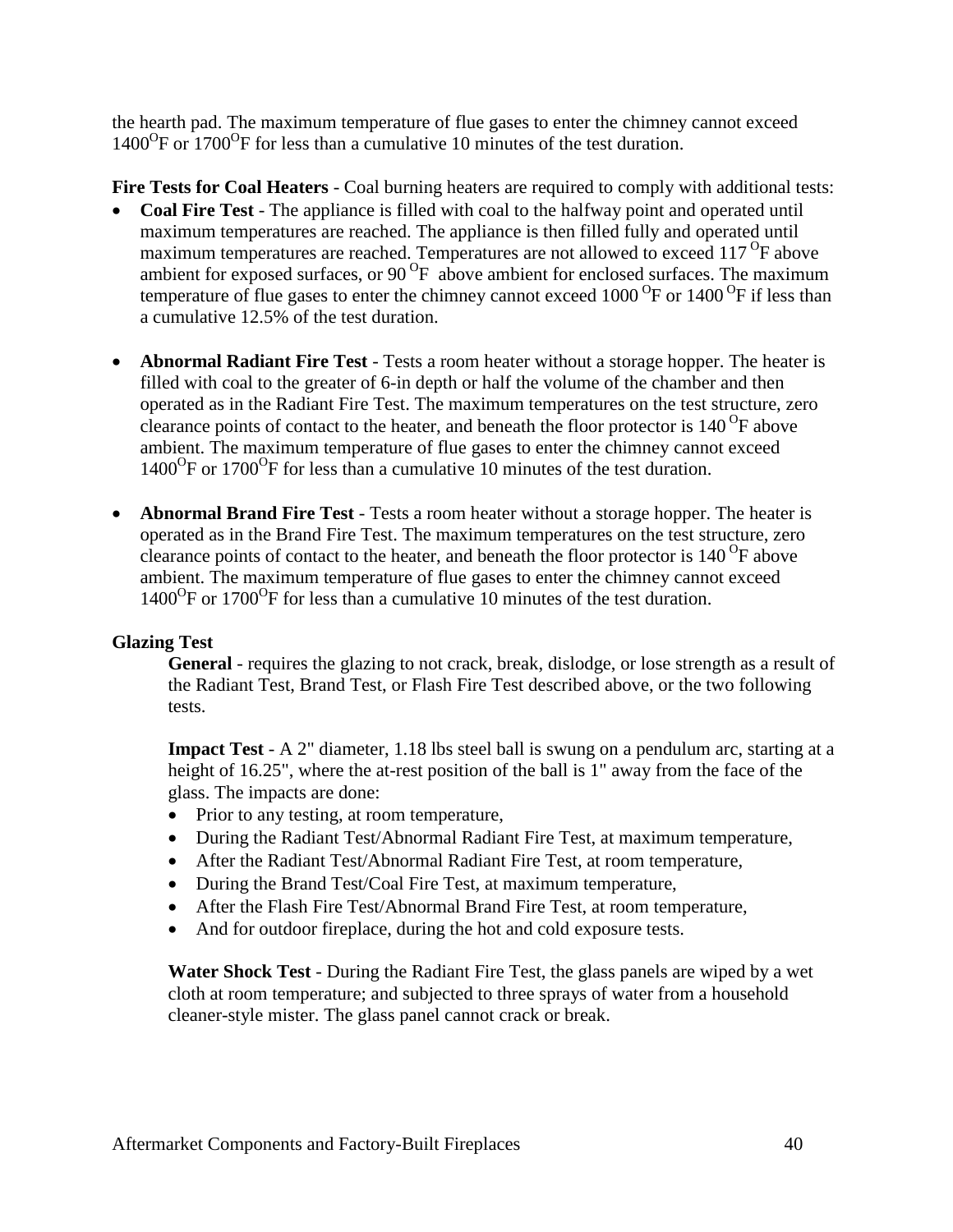### **Mechanical Tests**

- **Strength Tests - Chimney Connector** When the unit is supplied with a chimney connector, the connector will not break, disassemble, or otherwise become damaged when subjected to a pendulum impact test. An 8-ft assembly of connector pipe will have a 20-lbs sandbag, raised to a height of 9-inches, impact against the joint section or at the midpoint of the middle pipe section.
- **Stability Test** Requires that if the heater is tipped in any direction, the minimum force used multiplied by the angle before it falls is at least 150 lbs-degrees.

There are additional construction and performance requirements for solid-fuel room heaters intended to be used outdoors or in manufactured homes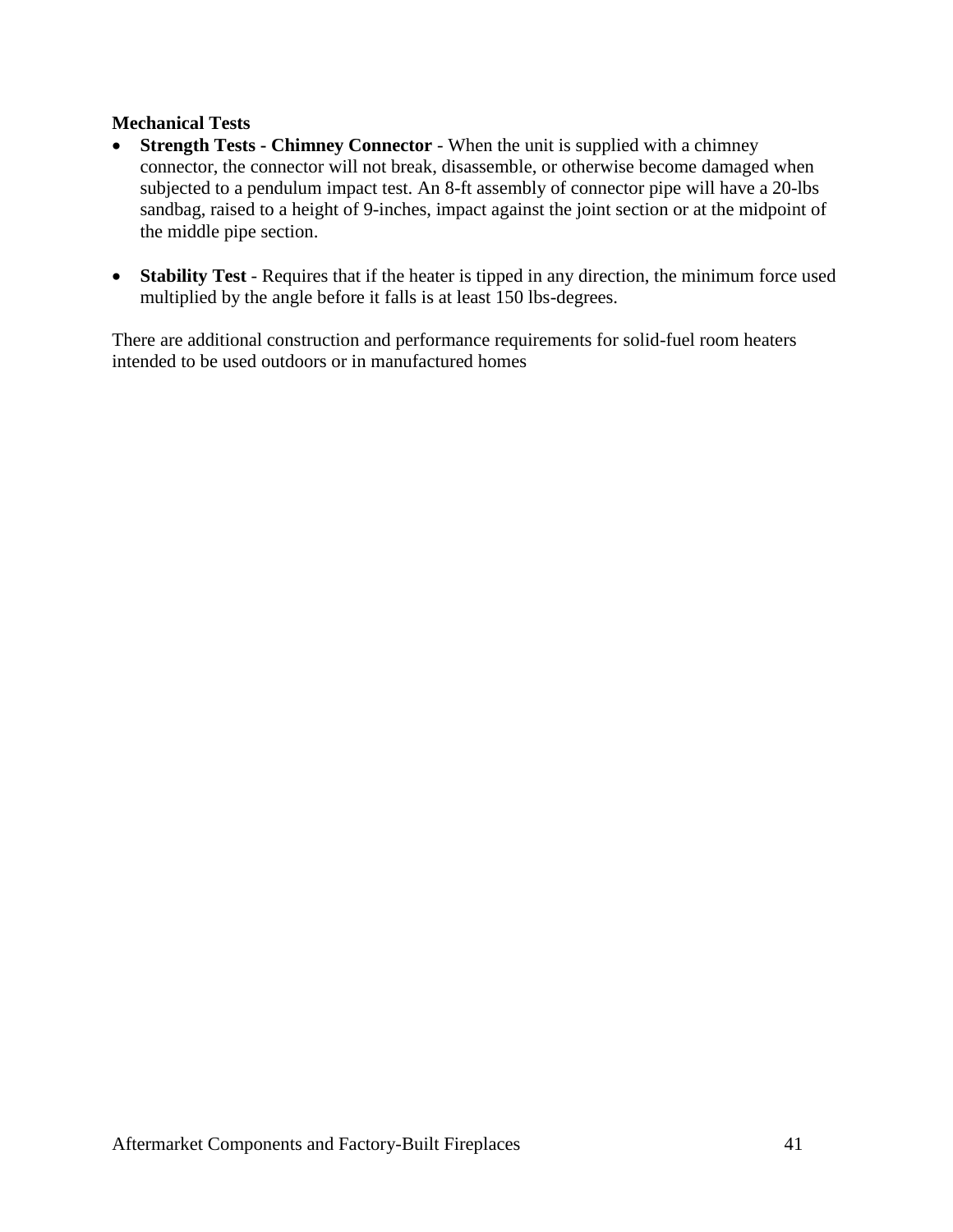### **APPENDIX C**

#### Performance Tests included in ANSI Z21.50 / CSA 2.22 *Vented Gas Fireplaces*

The performance tests of ANSI Z21.86 and ANSI Z21.88 are generally similar to those of ANSI Z21.50, but have specific differences related to the scope of their respective standards. For the sake of simplicity, the performance tests of ANSI Z21.86 and Z21.88 have not been included here. Refer to those standards for their performance tests.

The following performance test descriptions are provided as a summary only, and should not be regarded as a complete description of the required tests. For a complete description of the tests, refer to the standard itself.

**General** - Section describes the coverage that applies to natural gas or propane appliances, direct vent, or gravity vented appliances. If appliance is equipped with doors, must be tested with doors open and doors closed. If appliance to be operated with only doors open, then appliance must be designed to prevent doors from being closed when in operation. This section further describes the test structure around the appliance, and other details that apply to testing.

**Test Gases** - Describes the specific test gases to be used in testing and their burn characteristics. Test Pressure and Burner Adjustments - Describes the minimum, normal, and maximum gas input pressures used for testing.

**Combustion** - Appliance is operated for 24 hours. Carbon deposits formed cannot affect testing. Afterwards, appliance is operated for 45-minutes and sampled for CO production. Appliance cannot have an excess of CO: 25ppm for normal operation or 40ppm for abnormal operations.

**Appliance and Burner Durability Test** - The appliance's burner is operated 23-hours on, 1 hour off, and repeated 4 times. There cannot be any evidence of corrosion, excessive carbon deposits, or leakage of flue gases.

**Burner Operation Characteristics** - Tests the burner to verify all ports are ignited under various conditions, and that no flash-back or delayed ignition occurs. Natural drafting appliance burners are tested for flameout when subjected to a 3 mph draft. Additional tests also ensure that gas expelled from the burner shall be ignited. This is done by introducing a draft onto the burner face. Flame ports shall remain ignited and not flash-back or flameout.

**Loose Burner Material** - Requires that if loose burner material is provided by the manufacturer, it must be used during testing and not interfere with any of the other tests in the standard.

**Pilot Operating Characteristics** - Requires that appliances equipped with a pilot will ignite the main burner without delay, and that the pilot will not become extinguished when the gas to the main burner is shut off. The pilot for non-direct vent appliances must also be protected against drafts.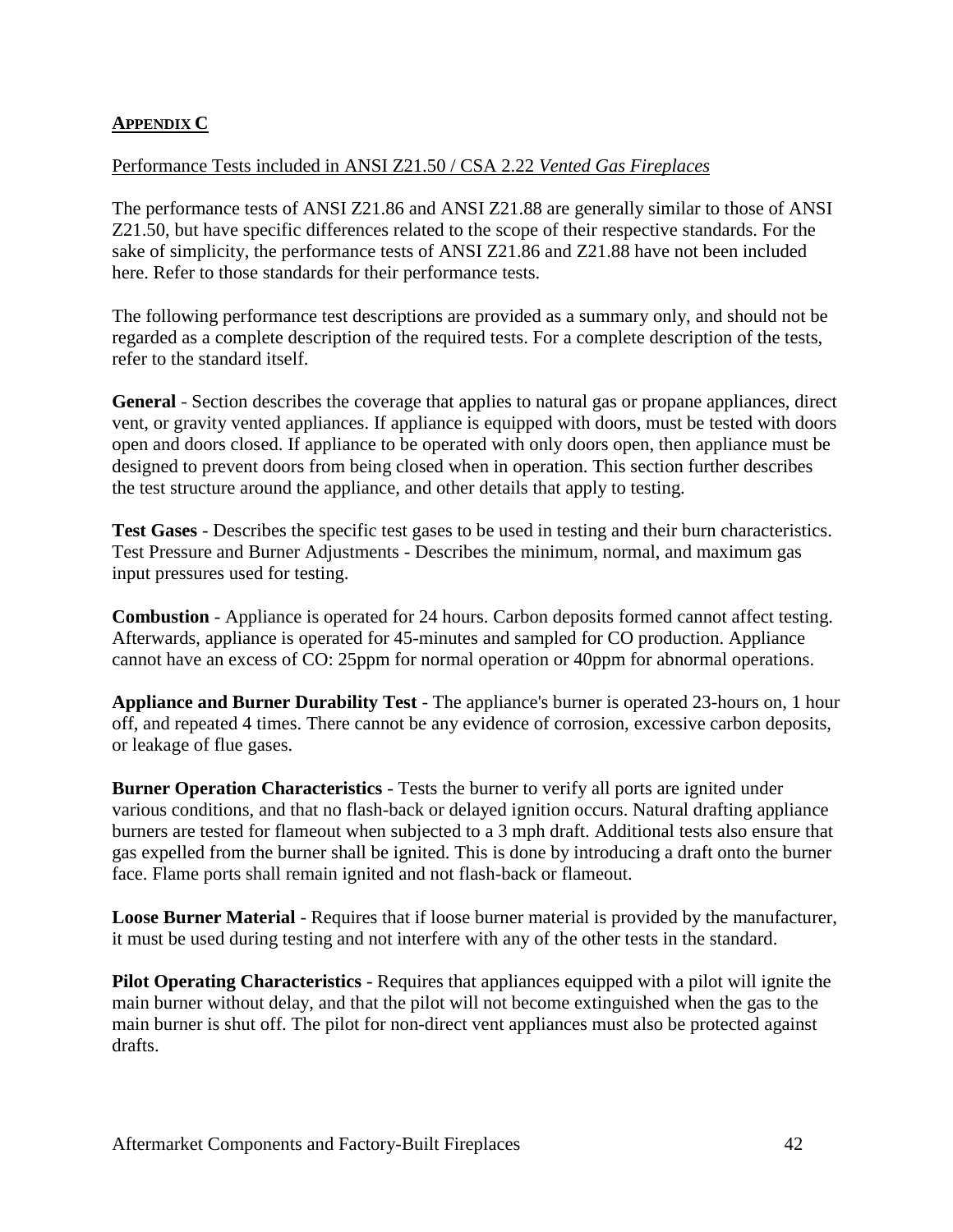**Pilot Burners and Safety Shut Off Devices** - Requires that appliances equipped with a pilot shall ignite the gas as soon as it reaches the burner and that the pilot will remain on whether the main burner is on or off. Tests are performed under different gas inlet pressures and under various conditions that may affect the gas valve and pilot. Multiple tests are done to ensure proper safety of the burner and gas valve.

**Direct Ignition Systems** - For appliances that use a direct ignition system, it specifies requirements for the ignition system. The igniter must be able to ignite the main burner without delay.

**Proved Igniter Systems** - Specifies the operation requirements for appliances using an igniter system which already complies with ANSI Z21.20. Additionally, the igniter must ignite the gas within 4 seconds of reaching the main burner port.

**Delayed Ignition and Integrity Tests For Direct Vent Gas Fireplaces** - For a direct vent system, the tests are run with the maximum number of elbows and maximum horizontal run and minimum vertical run, as well as other configurations. A specified amount of gas is introduced into the combustion chamber. The gas is ignited after a 5 minute delay, which cannot result in glass breaking or nearby materials igniting. Additional tests are also performed to verify the accumulation of gas into the appliance will not cause any breakage or damage when ignition is delayed.

**Glass Fronts** - Sets the maximum allowable temperature for viewing glass at 500<sup>°</sup>F and for direct-vent units, sets the maximum allowed stress on the face of the glass at 10,000psi.

**Impact Test of Glass Materials** - The glass will not break or crack when impacted by a 2" diameter, 1.2-lbs steel ball is swung on a pendulum arc at a height of 13.25". The at-rest position of the ball is 1" away from the face of the glass. The test is done at room temperature.

**Water Shock Test** - During the maximum temperature of the Wall, Floor, and Ceiling Temperature test, the glass panels are wiped by a wet cloth at room temperature; and subjected to three sprays of water from a household cleaner-style mister. The glass panel cannot crack or break.

**Main Burner Temperatures** - Tests if parts of the burner made from materials with a melting point below 1450 $\overline{^{\circ}F}$  will not reach an operating temperature of 875 $\overline{^{\circ}F}$ . The burner is exposed to a temperature of  $875 \text{ °F}$  for 30 minutes. At the end of the test, the burner cannot have been melted, sagged, or become distorted.

**Non-load Bearing Flue Gas Baffle Temperatures** - With thermocouples at high-temperature points of the baffle, the burner is cycled 8 times with hard and soft flames until equilibrium temperatures are reached. The temperatures measured cannot exceed the material limits described in Table VIII of the standard.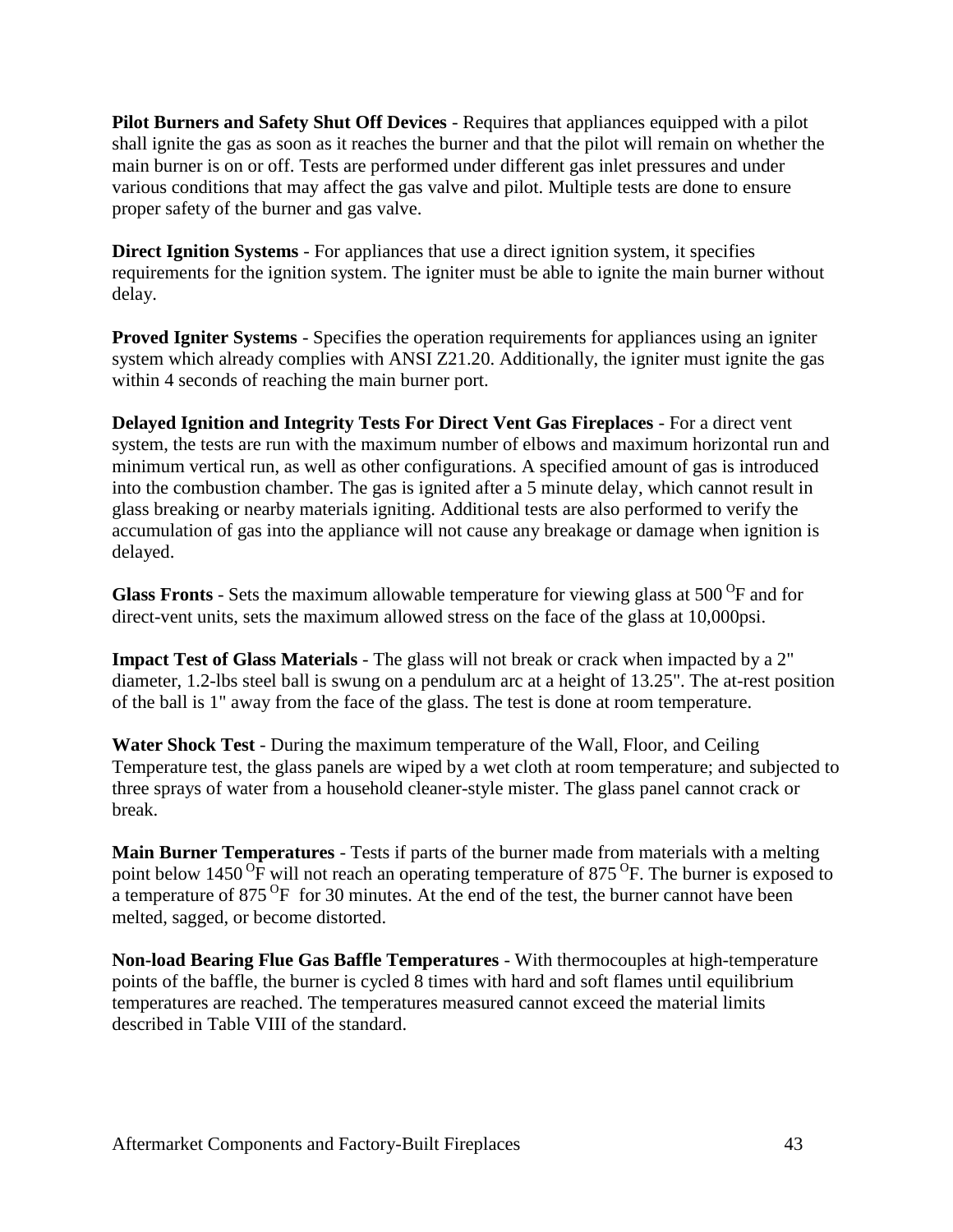**Appliance Main Gas Valves** - During the Wall, Floor, and Ceiling Temperature test , the appliance main gas valves are tested to ensure they do not reach temperatures beyond which the valves were designed.

**Gas Appliance Pressure Regulators** - During the Wall, Floor, and Ceiling Temperature test, the pressure regulators are tested to ensure they do not exceed the pressures beyond which they were designed.

**Automatic Valves** - During the Wall, Floor, and Ceiling Temperature test , the valves are tested to ensure they do not reach temperatures beyond which the valves were designed.

**Safety Circuit Analysis** - Tests that demonstrate that control components will properly meet their Failure Mode and Effects Analysis, and will not result in an unsafe condition.

**Manifold and Control Assembly Capacity** - The manifold pressure is measured downstream to ensure proper input, while operating at minimum gas pressure. This is done in order to ensure the manifold and controls have sufficient flow capacity to supply the minimum rated BTU input while at the lowest allowed supply pressure.

**Condensate Drain System Located in Blower Compartment** - Tests that flue gases will not come from the condensate drain system if located on the negative pressure side of the air blower.

**Temperatures at Discharge Air Openings** - Tests the temperatures limits on the discharge openings of the unit:

- With a temperature limit control, the discharge temperature must not exceed an average of  $250^{\circ}$ F before the control shuts off the gas supply to the main burner.
- For units without temperature limit controls, the discharge temperature cannot exceed 280  $^{\circ}$ F after 1 hour.
- Distribution duct discharge temperature must not exceed  $130^{\circ}$ F above the air inlet temperature while the circulating fan is on.
- With the circulating fan off, the duct discharge temperature must not exceed  $180^{\circ}$ F.

**Wall, Floor and Ceiling Temperatures** - Fireplace inserts are installed in a non-combustible surround simulating a fireplace of the minimum size, according to the manufacturer. Freestanding appliances are installed at the minimum specified clearances. Various thermocouples are placed around a room with 3/4" plywood panels painted flat black, which surround the appliance (walls, floor, and ceilings).

- For non-direct vent appliances, the flue outlet is progressively blocked and tested to equilibrium. The temperatures on exposed combustible surfaces must not exceed  $117^{\circ}F$ above ambient, and not exceed  $90\,\text{°F}$  for unexposed combustible surfaces.
- For fan-equipped units, the fan is turned off. For a unit with temperature limit control, a nondirect vent appliance is installed in the same type setup, with the outlet flue completely blocked. When tested to equilibrium, temperatures on combustible surfaces cannot exceed 175<sup>O</sup>F above ambient, for the first cycle of the temperature limit control. After the 6th cycle of the temperature limit control, temperatures on combustible surfaces must not exceed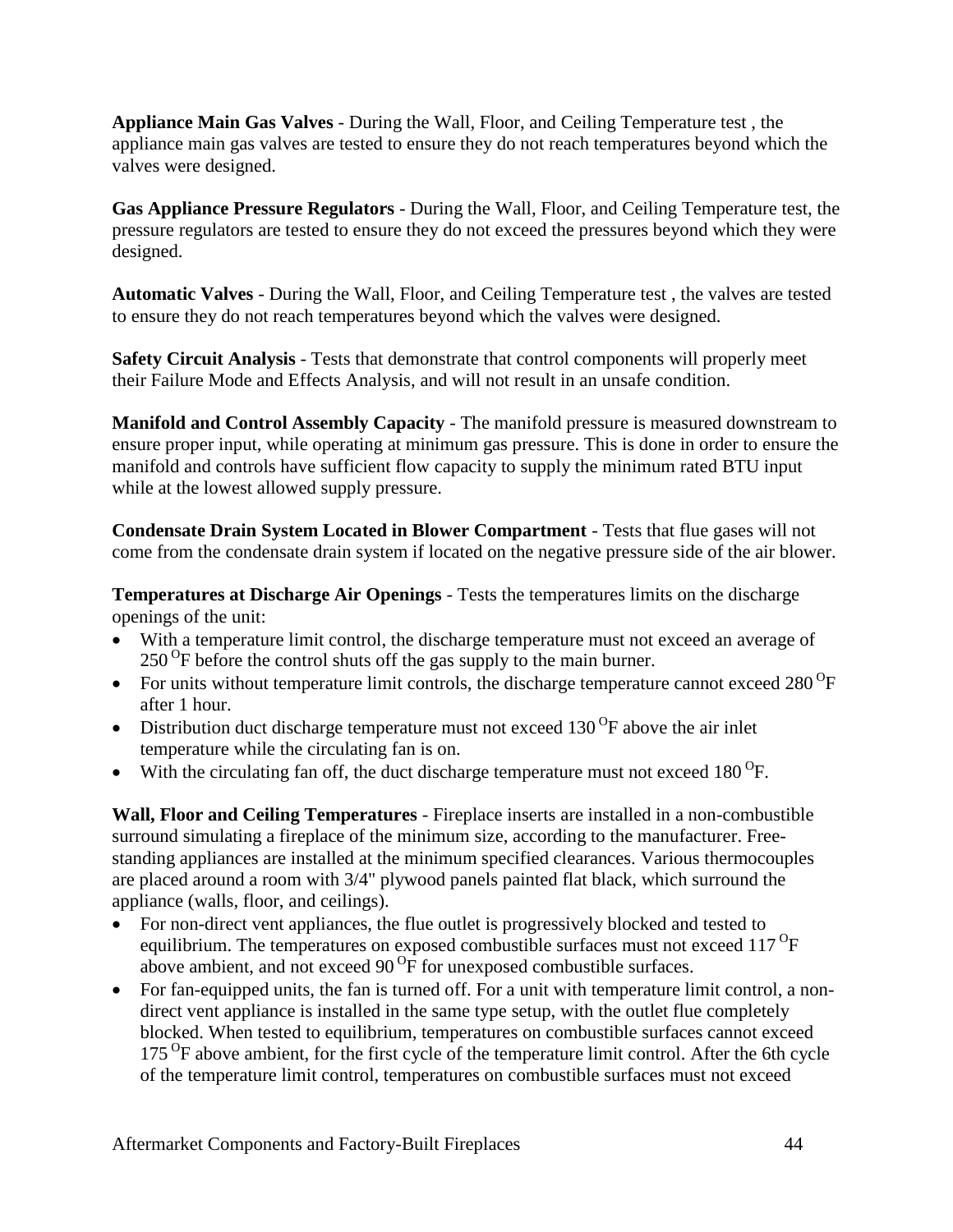$117^{\circ}$ F above ambient, and not exceed 90 $^{\circ}$ F above ambient for unexposed combustible surfaces.

- For a fan-type, direct-vent appliance with a safety shut off valve and secondary temperature control, temperatures on combustible surfaces cannot exceed  $350^{\circ}$ F when tested to equilibrium.
- For horizontal terminating vent systems, the temperature of the exterior wall must not exceed 90<sup>o</sup>F above ambient, when using the shortest vent run allowed and when tested to equilibrium.

**Flue Gas Temperatures** - For gravity vented appliances, the flue gas temperature may not exceed 480<sup>o</sup>F above ambient, when the vent is restricted to achieve the maximum temperature. The appliance is tested until equilibrium temperatures are attained. For direct-vent appliances, as long as the flue gas temperature is sufficient that no fire hazard is apparent to the safety listing agency, the requirements are met.

**Surface Temperatures** - This test limits the allowed temperature of various surfaces:

- On sides, face, and top of the unit, as well as for up to 18" above the bottom of the appliance, the temperature limit is  $140^{\circ}$ F above ambient. For areas above 18", the temperature limit is 180<sup>O</sup>F above ambient.
- All parts of the appliance which are normally expected to be handled by the consumer, must not exceed 40  $\overline{P}$  above ambient for metallic parts, and not exceed 60  $\overline{P}$  above ambient for non-metallic parts.
- Under conditions that the vent terminal surface temperature exceeds  $180^{\circ}$ F above ambient, its markings shall indicate that a certified guard surrounding the terminal must be installed so that the temperature of the guard does not exceed  $180^{\circ}$ F above ambient.

**Evaluation of Clothing Ignition Potential** - Tests to ensure the appliance will not readily ignite nearby clothing. After running the fireplace for 1 hour, a strip of specific cotton material is hung on a probe and placed in contact with the fireplace for 30 seconds, and must resist igniting.

**Venting** - Tests the appliance vent system for leaks. After the appliance is in operation for 45 minutes at standard pressure, a smoking/fuming material is introduced into the vent system. The vent system must not show any leaking. If a mechanical draft device is used with the system, if the device stops, the flames must not extinguish, lift, flash back, or produce excessive CO, before the gas supply is shut off.

**Draft Hoods** - Tests the functionality and safety of draft hoods:

- After operating the appliance for 30 minutes, the vent outlet is blocked and operated for an additional 15 minutes. During that time, the main burner must maintain stable flames, and must not let them become extinguished, nor produce excessive CO.
- After the appliance is operated for 45 minutes, a downdraft of up to 12 Pa is introduced at the appliance outlet. Neither the main burner nor the pilot can let its flames extinguish, lift, or flash back.
- The appliance is operated for 15 minutes with a section of chimney pipe on the outlet. The updraft pressure must be between 15-17 Pa. Neither the main burner nor the pilot can let its flames extinguish, lift, or flash back.

Aftermarket Components and Factory-Built Fireplaces 45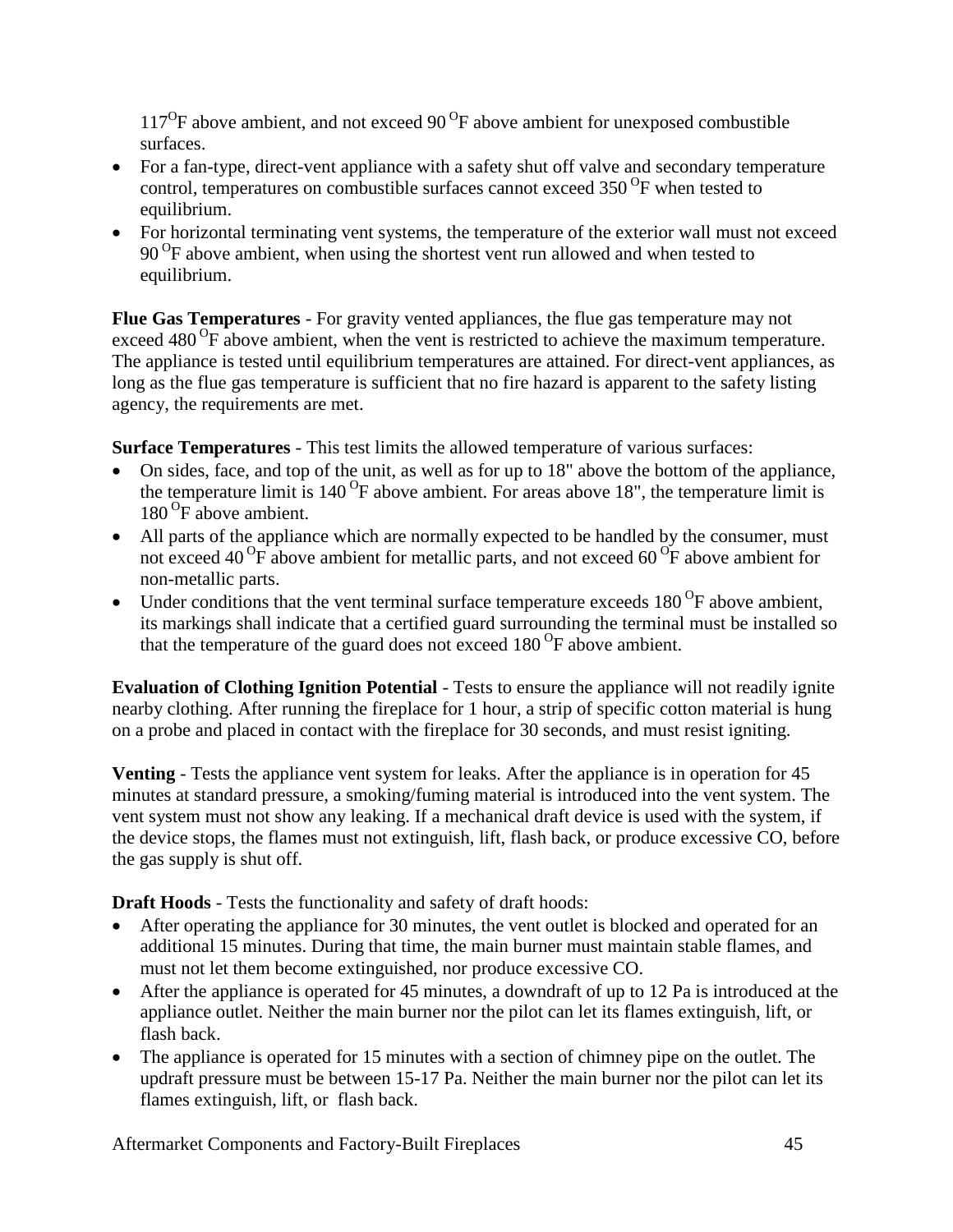• The appliance is operated for 15 minutes with the minimum vent length setup. A fuming/smoking material is introduced into the relief opening. Exhaust gases must not emanate from the draft hood opening.

**Draft Tests for Appliances Not Equipped With Draft Hoods** - The appliance's flue is blocked to a certain amount and operated for 45 minutes. The CO cannot exceed 40ppm, and if the flames are extinguished, raw gas must not be forced into the combustion chamber when the blockage is removed. Additionally, the appliance is also operated for 15 minutes with a section of chimney pipe on the outlet. The updraft pressure must be between 15-17 Pa. Neither the main burner nor the pilot can let its flames extinguish, lift, or flash back.

**Vent Safety Shutoff Systems** - This test only applies to appliances with draft hoods. This test requires that if the vent is blocked, the main burner will be shut off. The appliance is tested under various conditions for compliance.

**Wind Tests (Sidewall Termination)** - Applies to both power vented and direct vent appliances. The appliance is setup with a worst-case vent configuration. A wind with a speed of 2.5, 5, 10, 20, 40 mph is directed at the sidewall terminal from different directions (top, bottom, sides, head on, and 45-degrees above, below and from sides). Under different conditions, the pilot must be able to ignite main burner without excessive delay and remain stable. The flames cannot be extinguished, lift, or float.

**Wind Test (Vertical Termination)** - Applies to both gravity vented and direct vent appliances. A minimum length vent configuration is used. A wind with a speed of 2.5, 5, 10, 20, 40 mph is directed at the cap from horizontal and from 45-degrees above and below horizontal. Under different conditions, the pilot must be able to ignite main burner without excessive delay and remain stable. The flames cannot be extinguished, lift, or float.

**Vent and Vent-Air Intake Terminal Assemblies** - Vents and air-intake terminals must be able to pass the following tests:

- The terminal must withstand a 150-lbs load without excessive damage or distortion.
- The vent terminal must withstand a 45-degree pendulum impact from a 20-lbs sandbag, without excessive damage or distortion.
- The vent terminal must be constructed such that when subjected to a 30-minute rain test of 3 nozzles pointing downward at 45-degrees and pressurized at 5psi, no water accumulates in the terminal or vent.
- Vent sections 24" long taken from the temperature tests, must withstand a 20-inch free-fall puncture test using a 2-lbs 3/8" diameter steel rod with a 9/16" diameter steel head.
- For vent systems using other materials (cements, tapes, fabrics, etc.) in the assembly of the system, these materials are subjected to various exposure and temperature tests.
- An 8-ft assembly of vent pipe is subjected to a 10-inch free-fall impact from a 20-lbs sandbag, at the top of the vent's longitudinal axis. The vent system must remain intact without rupture, torn, distortion, or collapse.
- An 8-ft assembly of vent pipe is subjected to a pendulum impact from a 20-lbs sandbag, raised to a height of 10-inches, impacting the side of the vent at a joint, and at the middle of a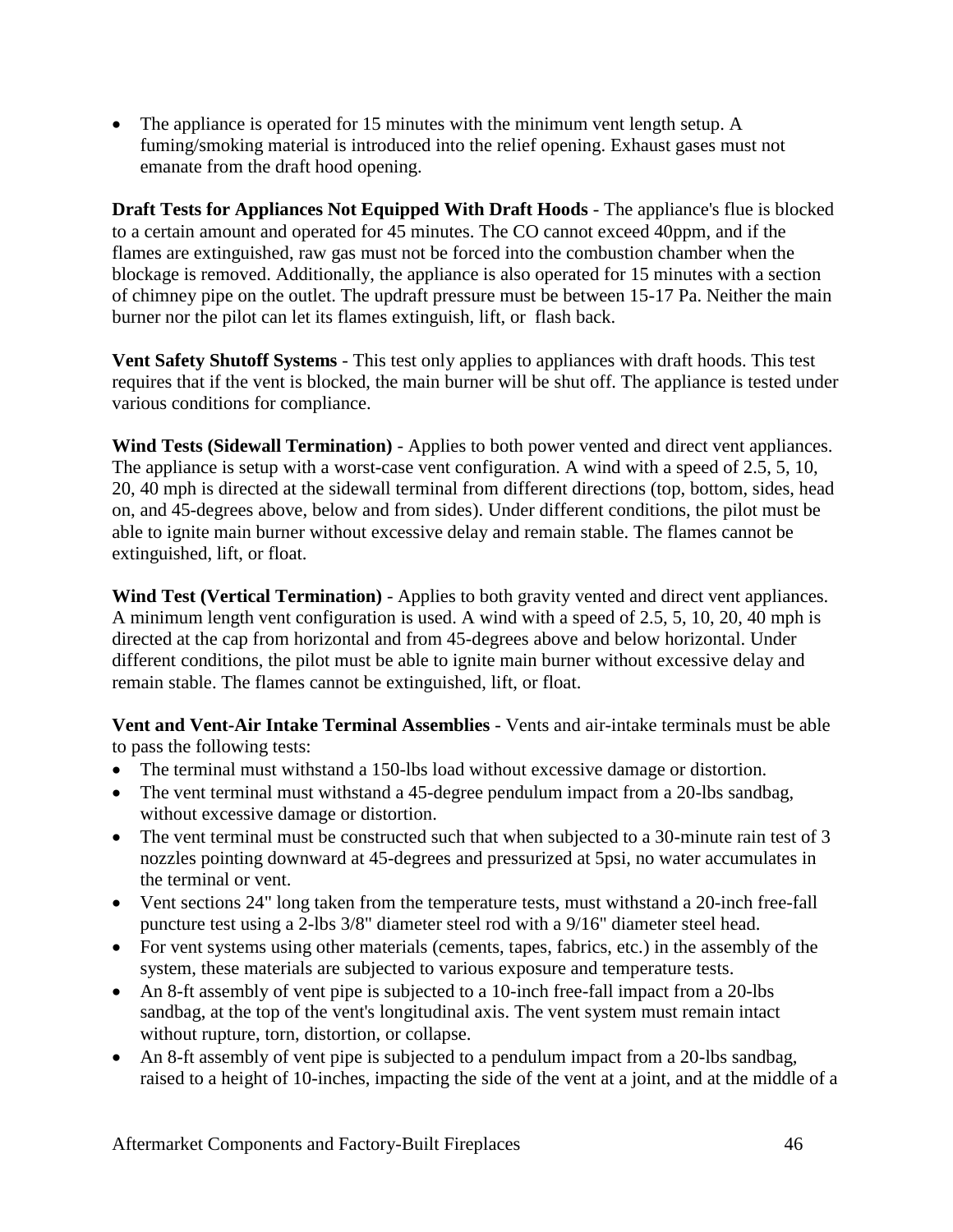vent section. The vent system must remain intact without rupture, torn, distortion, or collapse. The vent terminal is also subjected to the same pendulum impact.

- Two section of vent are subjected to a 100-lbs longitudinal pull test for 5 minutes. The vent sections must not break, disassemble, or become damaged.
- Vent elbows supports must withstand without breaking or disassembling 4 times the weight of the maximum distance between supports (10-lbs minimum) for 5 minutes.
- A vent joint must withstand without breaking or disassembling 4 times the weight of the maximum distances between supports (19-lbs minimum) for 5 minutes.
- A vent support must support 4 times the weight of the maximum load to which the support is rated for, without breaking or collapsing. The weight is maintained for 1-hour.
- The tallest roof assembly specified must withstand a perpendicular load of 30-lbs/ $\text{ft}^3$  without breaking or collapsing. The load is maintained for 1-hour.
- Corrugated flexible vent must not rupture, split, crease or otherwise become damaged when subjected to either a 25-8 ft-lbs torque or turned up to 180 degrees, whichever occurs first.

**Joints in Direct Vent Systems** - The longest vent length configuration, along with maximum number of elbows is used for testing. The vent system is disconnected from the appliance and both the vent and air-intake are sealed at both ends, and both are independently pressurized to 0.1"w.c. above their normal operating pressure. The leakage amount is measured, and compared to a formula that determined the allowable leakage amount based on sealed volume and appliance gas input.

# **Allowable Vent Pipe, Heating Element and Load Bearing Flue Gas Baffle Temperatures** -

The appliance is installed in the same Wall, Floor, and Ceiling Temperature test setup, with thermocouples placed at various locations on the vent pipe, heating element, and load bearing flue gas baffles. The appliance is set to operate and then the thermocouples are monitored every 15 minutes until maximum temperatures for each thermocouple are achieved. The maximum temperatures are compared to the allowed maximum temperatures set in the standard's appendix based on different material type and thickness.

**Automatic Vent Damper Devices** - Automatic vent dampers are subjected to the following:

- A vertical outlet vent damper must be able to operate when subjected to a load of 5 lbs/in of vent diameter and cycled 10 times. A horizontal outlet vent damper must be able to operate when 10-ft of vent pipe is attached to the damper and cycled 10 times.
- An electric vent damper must be able to operate when supplied with voltage between 85%- 110% of normal, and cycled 10 times. A mechanically operated vent damper must be able to operate when supplied with power between 75%-125% of normal, and cycled 10 times.
- A thermally actuated vent damper must be able to supply a force of 2-oz in both opening and closing directions.
- A vent damper must be able to cycle 10 times after being exposed to  $600^{\circ}$ F for 24 hours, and after being exposed to  $32^{\circ}$ F for 24 hours. A thermally actuated vent damper is additionally exposed to  $750^{\circ}$ F for 2 hours, and then must cycle 10 times.
- A vent damper must be able to cycle between open and closed for at least 5 seconds each. Temperature changes between  $600^{\circ}$ F and  $200^{\circ}$ F when open. The heat is shut off when closed. Thermally actuated dampers are subjected to  $600 \,^{\text{6}}$ F only.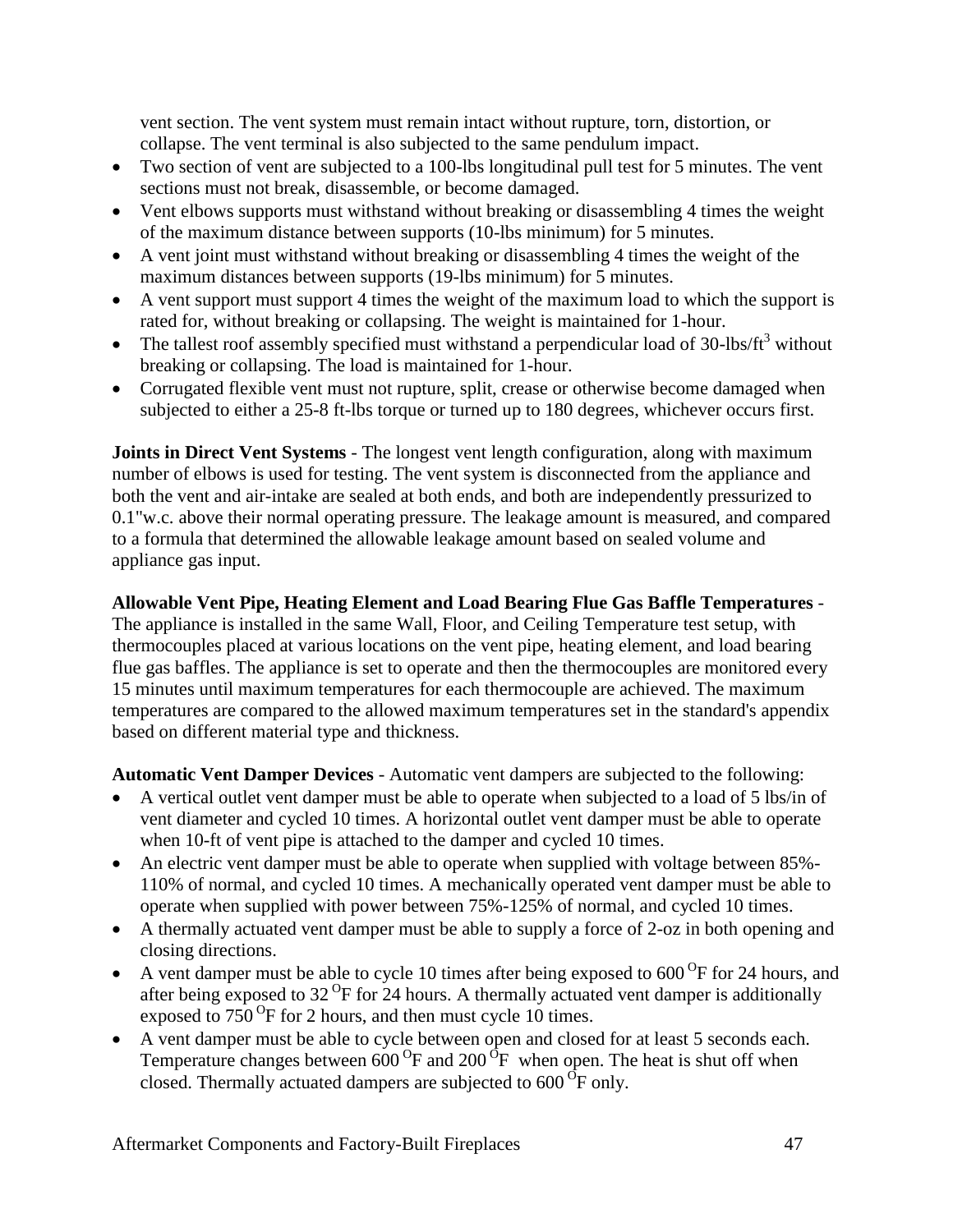**Marking Material Adhesion and Legibility** - Specifies that appliance markings meet the requirements of CSA 2.22 *Adhesive Labels* or UL 969 *Marking and Labeling Systems*. Labeling materials are exposed to 2-weeks in oven temperatures of  $250^{o}$ F or  $350^{o}$ F, depending on material.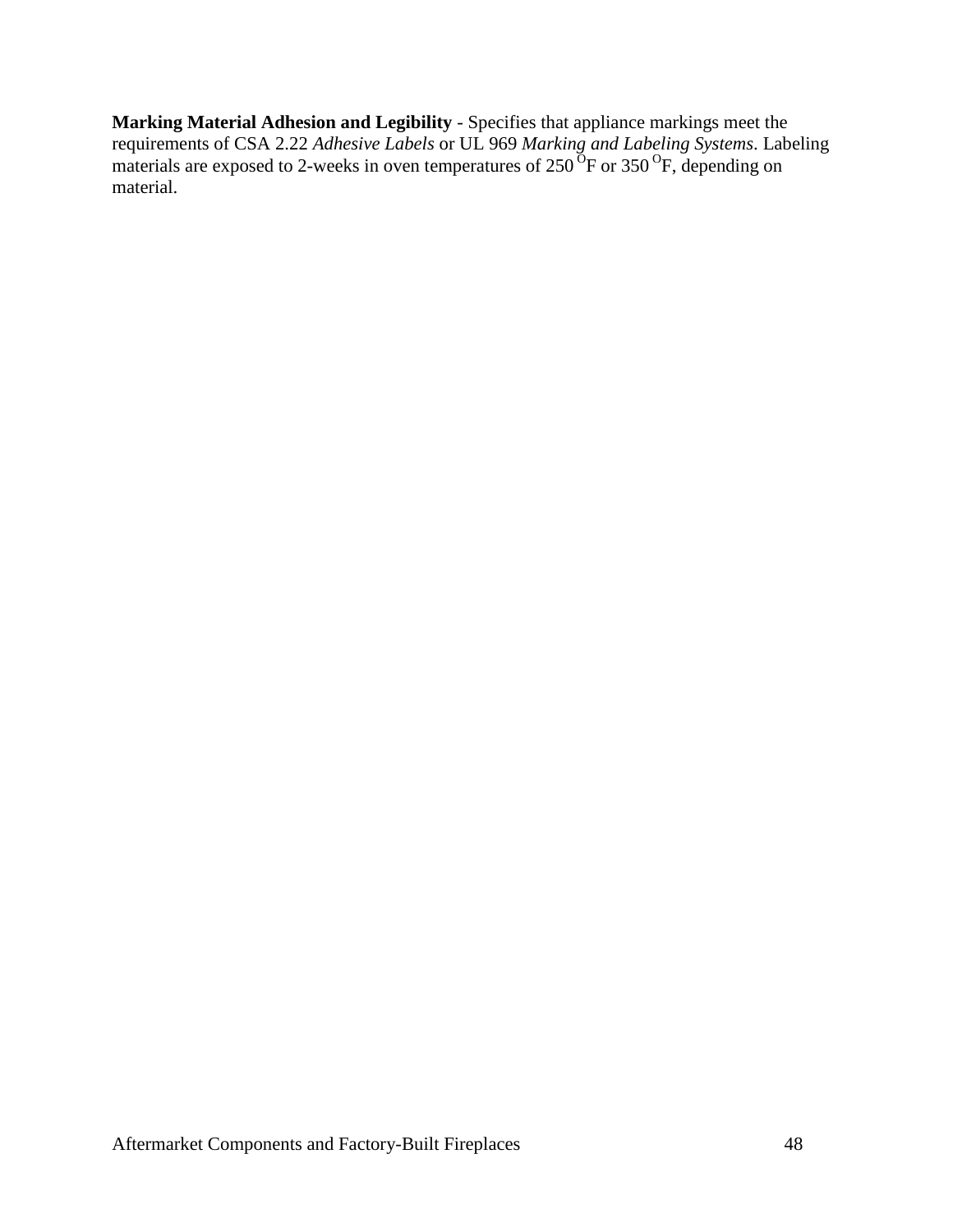#### **APPENDIX D**

### Performance Tests included in ASTM E1509 *Standard Specifications for Room Heaters, Pellet Fuel-Burning Type*

The following performance test descriptions are provided as a summary only, and should not be regarded as a complete description of the required tests. For a complete description of the tests, refer to the standard itself.

#### **Fire Tests:**

**Maximum Burning Conditions Test:** This test is used to verify the appliance does not exceed the temperature limits when tested at its maximum burn rate. The appliance is installed in a room arrayed with thermocouples. The appliance is burned at its maximum burn rate until equilibrium temperatures have been reached. Surface thermocouples are monitored as well as the flue gas temperature to ensure they stay below the maximum limit.

**Component Failure Test:** This test checks the feed rate controls, combustion air controls, thermostat controls, etc. to determine if their failures create a hazardous situation. The appliance is burned at maximum burn rate, and then the individual controls are bypassed in an effort to determine if temperatures exceed the allowed limit.

**Negative Pressure Tests:** This test checks to see if carbon monoxide can spill into the room during operation. The appliance is operated at its maximum burn rate with the combustion blower disabled and the vent blocked. The surrounding room is conditioned to be at negative pressure (0.07-in w.c.) while the unit is operating. Samples of the room air are taken to see the concentration of carbon monoxide present. A table is provided indicating the allowed concentration of CO for a given period of time.

**Door Ajar Test:** This test is to ensure no more than 100 ppm of CO is allowed into the room if the door is opened. This test continues from the Negative Pressure Tests. While the appliance operates, the door is opened by  $15<sup>o</sup>$ , and samples are taken from the surrounding air and checked for CO concentration.

#### **Physical Properties Tests:**

**Glazing Water Shock Test:** This test checks that the glazing used can withstand the thermal stress of operation. While the appliance is operating at maximum temperature, a cloth with room temperature water is wiped across the glass panels. The glass panel is allowed to dry and then is sprayed with a water mist. The glazing cannot show any evidence of cracking, breaking, or becoming dislodged during this test.

**Glazing Impact Test:** This test checks the glazing can withstand impacts, and only applies to tempered glass. At both room temperature and maximum operating temperature, a 2-inch diameter, 1.18-lbs steel ball is swung on a pendulum against the glass. The glazing cannot show any sign of cracking, breaking, or dislodging.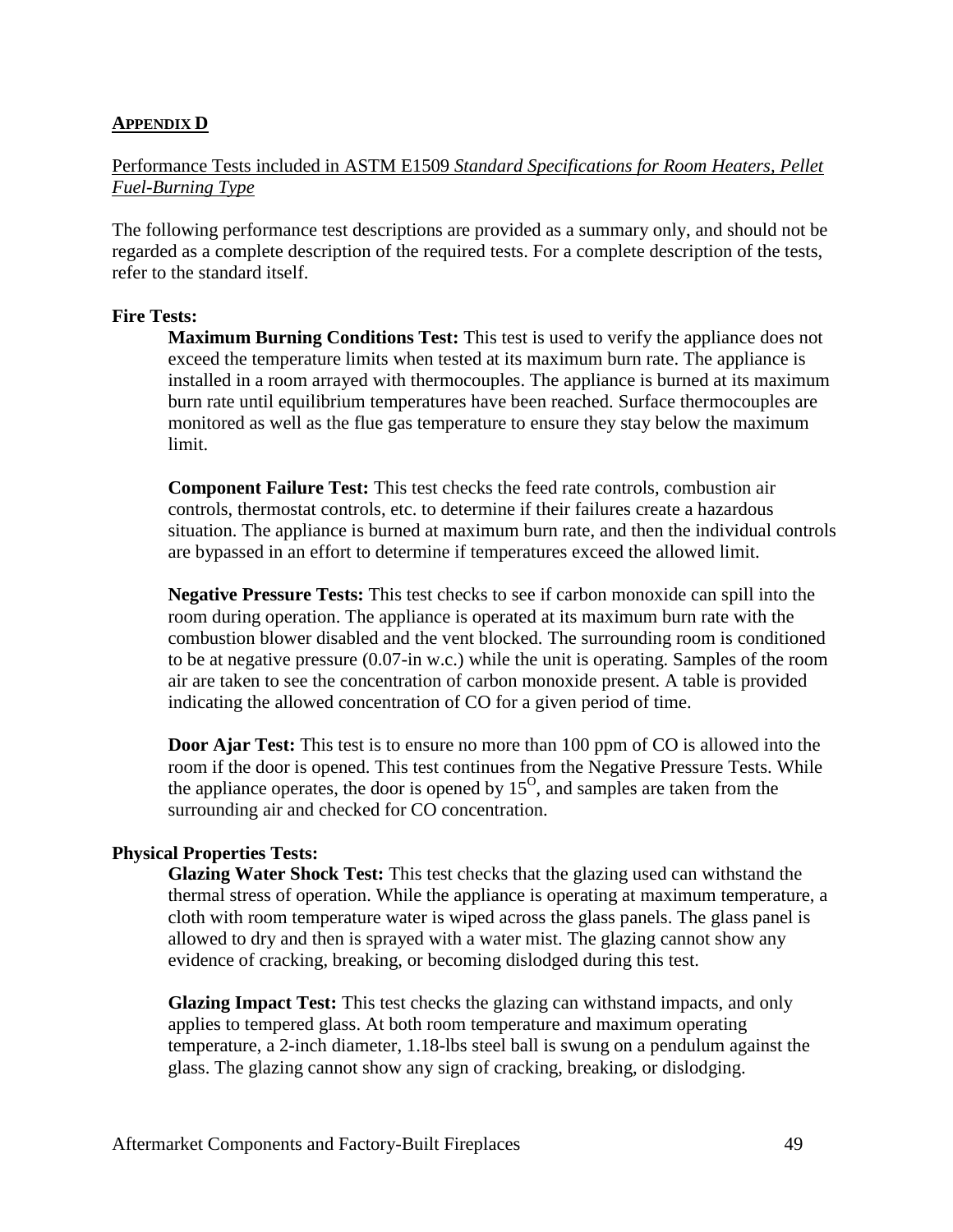**Rain Test:** This test checks the rain infiltration of the pellet appliance's exhaust vent. Three nozzles of specified design are approximately 3-ft away and pressured to 5psig. The nozzles are sprayed at the top and sides of the vent cap to determine the amount of water infiltration that occurs. The allowable amount of water collected cannot be more than 2% compared to that collected from an uncapped vent.

#### **Mechanical Properties Tests:**

**Stability Test:** This test is to ensure the appliance cannot be tipped over easily. The test requires that it takes at least 150-lbs of force to tip the appliance over in any direction, when applied horizontally at the highest point on the appliance.

**Drop Test:** Performed after the Fire Tests. This test ensures the appliance can withstand repeated impacts. The appliance is raised 1-inch off of a plywood sheet covering concrete and dropped repeatedly 10 times. Ceramic material must not break, fall away, or show any significant cracks, and the unit must be able to be operated properly.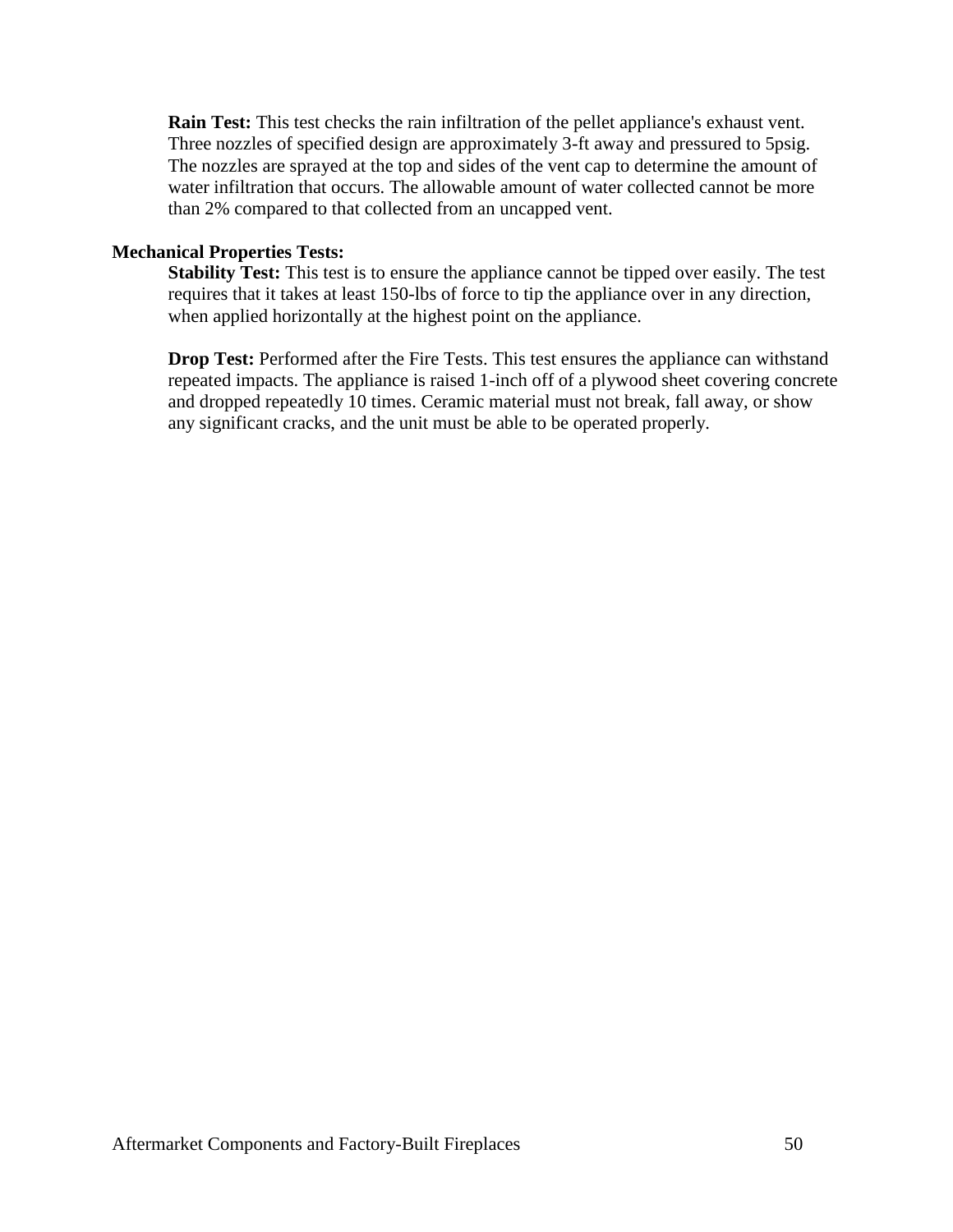## **APPENDIX E**

Performance Tests included as part of UL 103 *Standard for Factory-Built Chimneys for Residential Type and Building Heating Appliances*

The following performance test descriptions are provided as a summary only, and should not be regarded as a complete description of the required tests. For a complete description of the tests, refer to the standard itself.

## **General**

**Thermal Shock Test** - Requires that the chimney system be exposed to three 10-minute blasts of 1700<sup>o</sup>F before any other thermal testing can be performed.

**Temperature Test - 1000 <sup>O</sup> F (538 <sup>O</sup>C) Flue Gases** - The chimney system is run at a flue temperature of 1000<sup>o</sup>F until equilibrium of reached. Thermocouples are monitored to ensure wooden temperatures do not exceed 90<sup>o</sup>F above ambient (for first 4-1/2 hours) or 117<sup>o</sup>F above ambient (after 4-1/2 hours).

**Temperature Test - 1400<sup>O</sup>F (760<sup>O</sup>C) Flue Gases - Continuing from the 1000<sup>O</sup>F equilibrium** test, the chimney system is exposed to flue gas temperature of  $1400<sup>o</sup>F$  for 1-hour. Temperatures on the wooden surfaces cannot exceed  $140<sup>o</sup>F$  above ambient.

**Temperature Test - 1700<sup>O</sup>F (927<sup>O</sup>C) Flue Gases - Continuing from the 1000<sup>O</sup>F equilibrium** test, the chimney system is exposed to flue gas temperature of  $1700^{\circ}$ F for 10-minutes. Temperatures on the wooden surfaces cannot exceed 175<sup>o</sup>F above ambient. This test is used for non-HT chimney systems.

**Temperature Test - 2100<sup>O</sup>F** (1149<sup>O</sup>C) Flue Gases - Continuing from the 1000<sup>O</sup>F equilibrium test, the chimney system is exposed to flue gas temperature of  $2100^{\circ}$ F for 10-minutes. Temperatures on the wooden surfaces cannot exceed 175<sup>o</sup>F above ambient. This test is performed three times, each starting from room temperature. The second and third tests are performed with the connector pipe wrapped with 3" of insulation to funnel more heat into the system. This test is performed to meet the HT requirements of the standard.

**Positive Pressure Applications Test** - This test applies only to positive pressure chimney systems. A configuration of chimney sections are capped and sealed and pressurized to 60" w.c., then subjected to the Thermal Shock Test, and re-pressurized to at least 60" w.c. or four times the manufacturer's rated pressure. A formula determines what the allowable leakage rate can be for the system.

**Draft Test** - The test ensures the chimney system will produce at least a minimum draft rate of 0.006" w.c. while being subjected to a flue temperature of  $1000^{\circ}$ F.

**Vertical Support Test** - This test evaluates the support components (Ceiling Support, Tee Support, etc.) for the maximum height. The support is installed with one chimney section and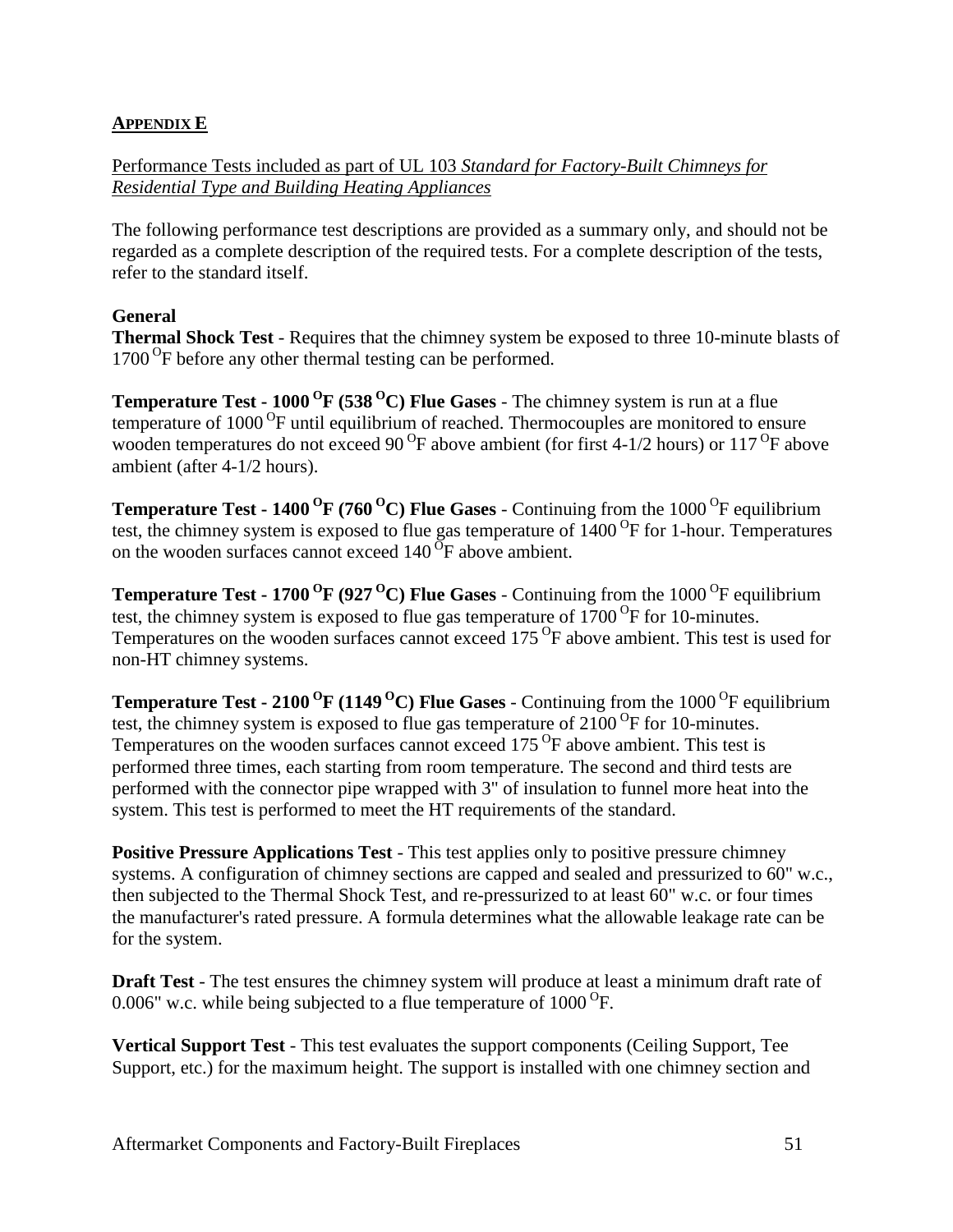loaded with 4-times the weight of the maximum rated height, as specified by the manufacturer. The component must not become damaged threaten to come free from the structure.

### **Strength Test**

**General** - Components must not come apart or break when subjected to the following tests.

**Impact Test** - An 8-ft span of chimney is impacted three times with a 20-lbs or 50-lbs sandbag (depending on diameter) raised to a specified height. The chimney sections are not allowed to come apart. This test simulates a sideways impact to the system. **Longitudinal Force Test** - Two or more chimney sections are subjected to a 100-lbs

longitudinal pull to test the chimney joint integrity.

**Load Test for Chimney Elbows** - Two elbows are separated by the maximum unsupported length of chimney, as specified by the manufacturer. A load equal to 4-times the weight of the chimney between the elbows is applied to the center of the span. The load is held for 5-minutes.

**Chimney Joint Load Test** - Chimney sections are attached at the maximum distance between supports, as specified by the manufacturer. A load of 4-times the weight of the pipe between supports is applied perpendicular at the midpoint of the span. The load is applied for 1-hour.

**Chimney Joint Torsion Test** - Three chimney sections are connected. A sweeping brush of appropriate diameter is inserted into the pipe at the midpoint of the top chimney section and then rotated 10-times (both directions) to simulate cleaning. The chimney sections cannot come apart or disengage.

## **Wind Load Test**

**General** - Chimney pipe sections cannot become damaged or disengaged when subjected to the wind loading tests.

**Roof Assemblies** - On the tallest unsupported roof assembly allowed by the manufacturer, a side load of  $30$ -lbs/ft<sup>2</sup> is applied to the exposed pipe. The load is applied for 1-hour.

**Lateral Supports** - On the longest chimney span between supports allowed by the manufacturer, a side load of  $30$ -lbs/ft<sup>2</sup> is applied to the exposed pipe. The load is applied for 1-hour.

**Attic Insulation Shield Ventilation Opening Test** - This test is for attic insulation shields which feature openings. A box is constructed around an Insulation Shield and chimney section. Cellulose insulation is then blown into the box until it is filled. Not more than  $1 \text{ in}^3$  of insulation is allowed to get to the inside of the insulation shield.

**Rain Test** - A specific rain-tree featuring three spray nozzles is used. The chimney cap is subjected to a 5 psi pressurized spray from each nozzle, downward at 45-degrees. The allowed volume of water to enter the chimney is based on a calculated amount depending on diameter of the pipe.

**Crushing Test of Nonmetallic Flue-Gas Conduit** - Used for chimneys made from nonmetallic materials. Eight samples are tested. Four are tested as-is, four are tested after being heated to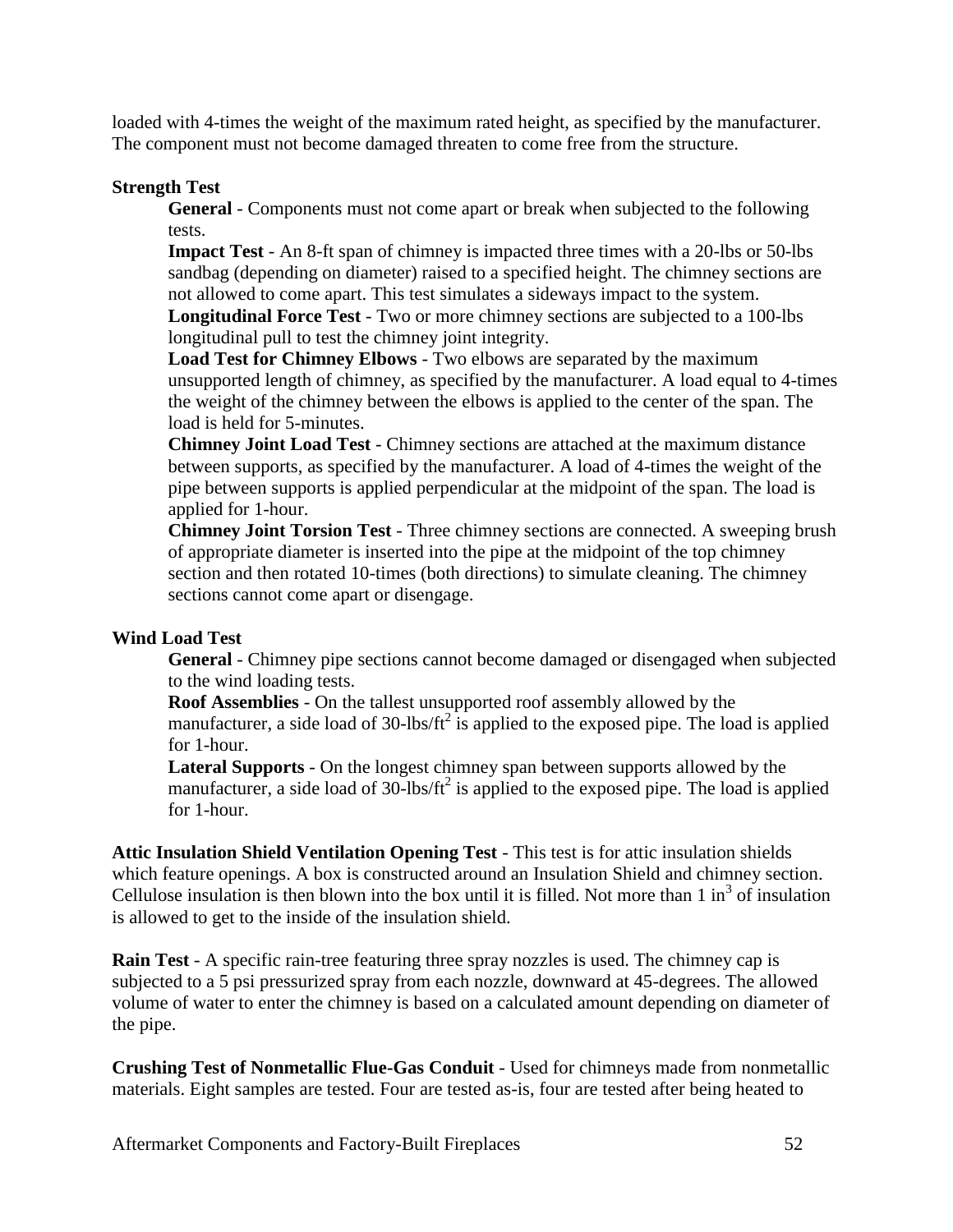$550^{\circ}$ F for 24 hours and then cooled. Each sample is subjected to incremental loading up to 450lbs. The samples are not allowed to show any visible damage.

**Resistance to Action of Acids Test of Nonmetallic Flue-Gas Conduit** - For chimneys made from nonmetallic materials. Uniform sections of the chimney material are immersed in a sulfuric acid solution for 24-48 hours. The sections are dried and weighed. No more than 3% of the chimney material by weight is allowed to be acid soluble.

**Freezing and Thawing Test of Water-Absorptive Nonmetallic Materials** - This test applies only to chimneys using water-absorptive nonmetallic materials. Samples of materials are immersed in water and the water is brought to a boil for 5 hours. Samples are removed, dried, and weighed to determine any absorption. Samples are then subjected to multiple cycles of  $0^{\circ}$ F for 16 hours,  $230^{\circ}$ F for 7 hours, and submerged for 1 hour, for a total of 240 hours. The samples are dried and weighed, and cannot show cracking, disintegration, or more than a 5% loss of weight.

**Cemented Joint test of Flue-Gas Conduit** - This test is used for chimney systems that employ cement at their joints. A dried cemented joint section is submerged in a sulfuric acid solution for 72 hours. The acid solution is then removed and replaced with water. The joint cannot show any sign of softening or leeching of the cement.

**Sulfuric Acid Extraction Test for Porcelain-Coated Steel Used for Flue-Gas Conduit** - This test applies only to chimneys using porcelain-coated steel as the flue-gas conduit. 2"x2" material samples are submerged in a sulfuric acid solution for 44 hours. The samples are removed, dried, and weighed. No more than 0.30% weight loss is allowed.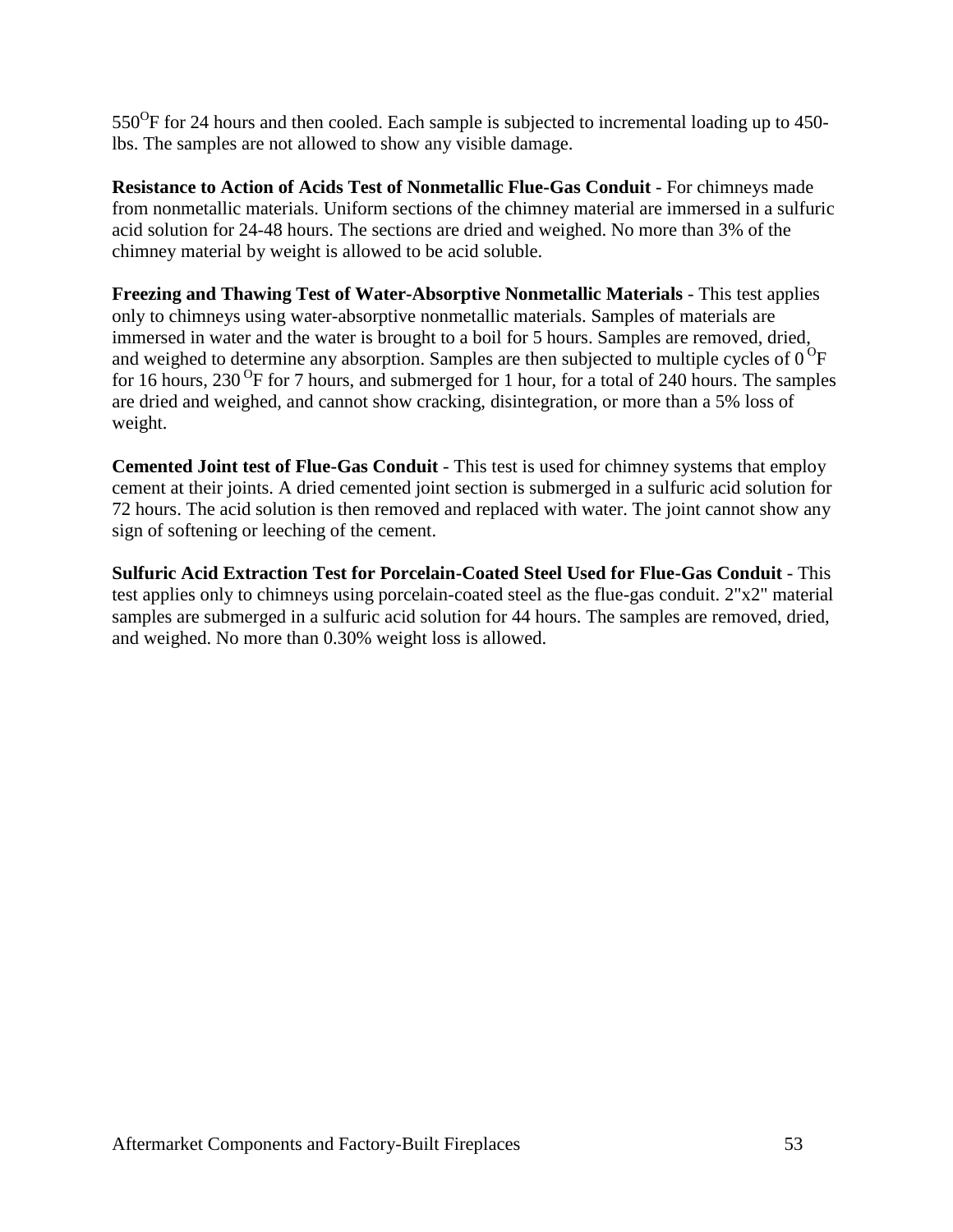## **ABOUT CSIA**

The Chimney Safety Institute of America (CSIA) is a non-profit, educational organization dedicated to chimney and venting system safety. CSIA, which marked its 30th anniversary in 2013, is committed to the elimination of residential chimney fires, carbon monoxide intrusion and other chimney-related hazards that result in the loss of lives and property. To achieve these goals, CSIA devotes its resources to educating the public, chimney and venting professionals and other fire prevention specialists about the prevention and correction of chimney and venting system hazards.

## **Certifying Chimney Sweeps and More**

As a measurement of technical expertise, the CSIA certifies chimney and venting professionals. The CSIA Certified Chimney Sweep ® and the CSIA Dryer Exhaust Duct Technician ® credentials are the hallmark of excellence among chimney and venting service professionals. The professionals who have earned the CSIA Certified Chimney Sweep and CSIA Dryer Exhaust Duct Technician credentials have demonstrated their commitment to fire and chimney safety.

See more at: http://www.csia.org

### **ABOUT THE AUTHOR**

Eric Adair has a Bachelors degree in Mechanical Engineering from the University of California at Davis, a Masters degree in Business Administration from the University of Phoenix, and is a Licensed Professional Engineer in California. Mr. Adair has worked in the venting and hearth industry for over 20 years, starting with building and tenant HVAC systems. He transitioned to product design and testing with Simpson Dura-Vent (now M&G DuraVent), and later became the Manager of Research & Development. After many years of doing product testing, research and development, coordinating projects with listing agencies, appliance manufacturers, and customers, he then founded Adair Concepts & Solutions LLC. Mr. Adair is also the co-inventor of several venting related patents.

Currently, Adair Concepts & Solutions LLC helps companies and individuals with product development and product testing related to the venting and hearth industry. Additionally, ACS works with attorneys and insurance companies regarding fire investigations related to venting and hearth products, and offers services as an expert witness.

Mr. Adair has also served on these industry committees:

- Chimney Safety Institute of America (CSIA) Board of Directors
	- Chairman, Product Acceptance Committee
- Hearth, Patio, and Barbeque Association (HPBA) Technical Committee
- Underwriters Laboratories Standards Technical Panel for Chimneys and Venting
- Underwriters Laboratories Standards Technical Panel for Solid Fuel Appliances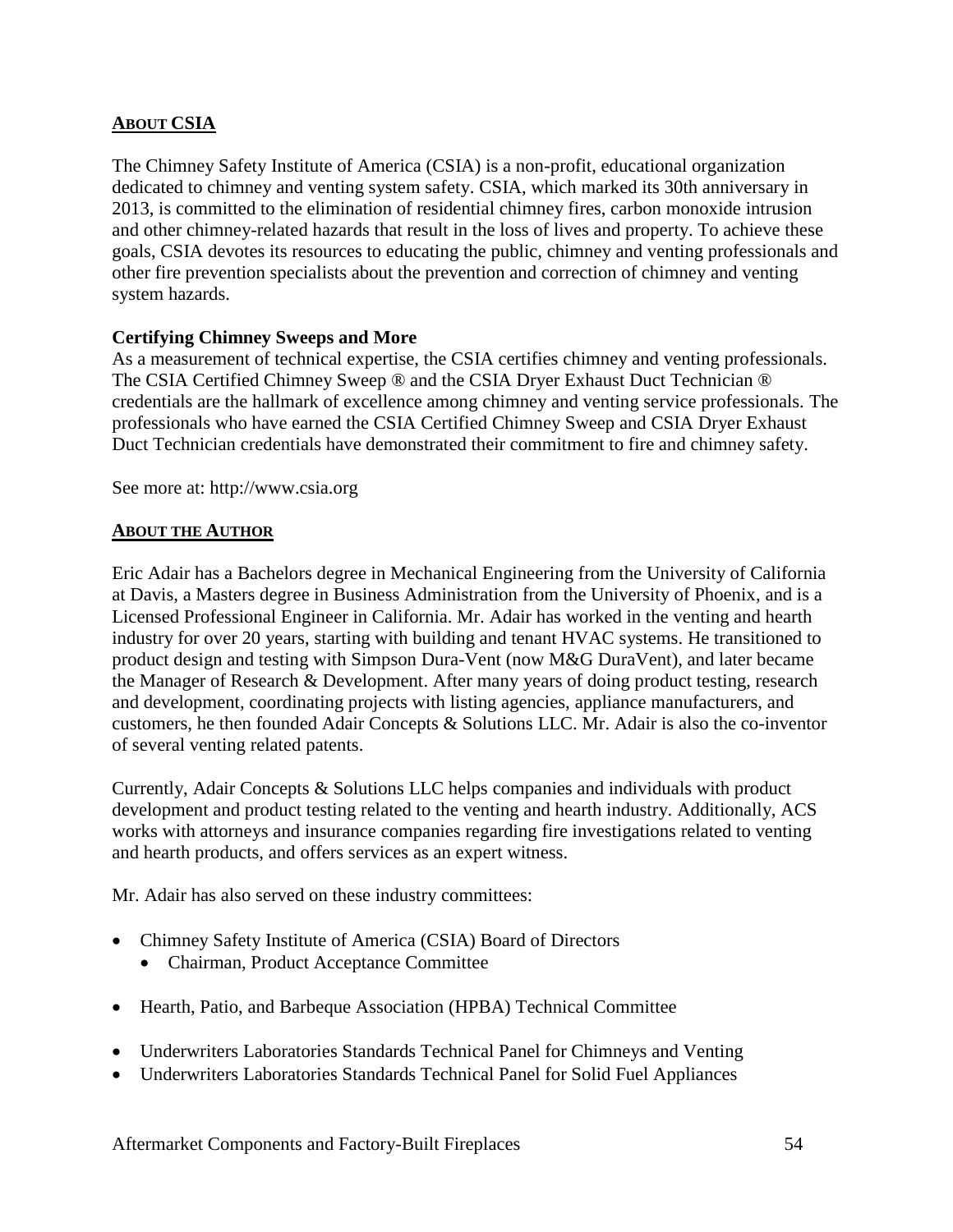- Air Conditioning, Heating, and Refrigeration Institute (AHRI)
	- Chairman, Venting Products Division
- Gas Appliance Manufacturer's Association (GAMA)
	- Chairman, Gas Venting Products Division
	- Member of Gas Venting Products Division
- American National Standards Institute (ANSI) / Canadian Standards Association (CSA)
	- Joint Technical Advisory Group Standards for Vented Gas-Fired Warm Air Heaters
	- Joint Technical Advisory Group Standards for Gas-Fired Water Heaters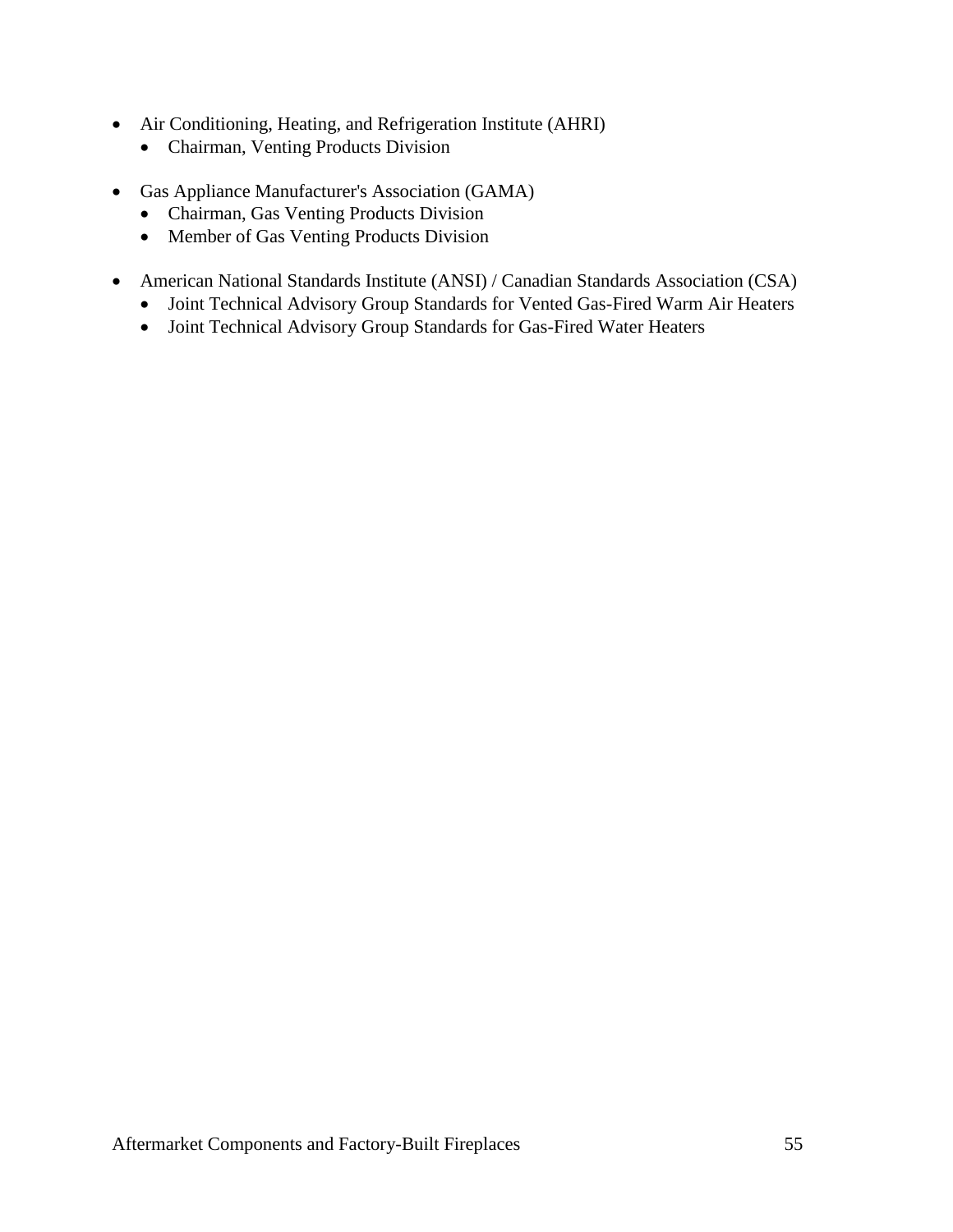#### **REFERENCES**

- ANSI. (2014). American National Standards Institute. Retrieved August 11, 2014 from https://www.ansica.org/wwwversion2/outside/PROfaq.asp?menuID=1
- ANSI Z21.11.2. (2013). American National Standards Institute/Canadian Standards Association, *Standard for Gas-Fired Room Heaters, Volume 2 - Unvented Heaters*, 2013 Edition.
- ANSI Z21.50. (2007). American National Standards/Canadian Standards Association, *Standard for Vented Gas Fireplaces*, Fifth Edition, March 2007.
- ANSI Z21.60. (2003). American National Standards/Canadian Standards Association, *Standard for Decorative Gas Appliances For Installation In Solid-Fuel Burning Fireplaces*, Second Edition, May 2003.
- ANSI Z21.86. (2008). American National Standards/Canadian Standards Association, *Standard for Vented Gas-Fired Space Heating Appliances*, Fifth Edition, May 2008.
- ANSI Z21.88. (2009). American National Standards/Canadian Standards Association, *Standard for Vented Gas Fireplace Heaters*, Fifth Edition, April 2009.
- ASTM E1509. (2004). American Society for Testing and Materials, *Standard Specification for Room Heaters, Pellet Fuel-Burning Type*, 2004 Edition.
- Atemboski, A. (2014, July 25). Director of Research & Development, Travis Industries. Telephone interview.
- Cornell Law Library. (2014). Retrieved August 12, 2014 from http://www.law.cornell.edu/wex/Products\_liability
- Crabtree, C. (2014, August 19). Attorney at law, Partner with Jaburg Wilk, Phoenix, AZ. Telephone and email interview.
- CSIA (2008). Retrieved from CSIA Board of Director Meeting Minutes, May 14, 2008. http://www.csia.org/External/WCPages/WCMEDIA/DOCUMENTS/CSIA/BOD-Meeting-Minutes/Meeting-Minutes\_5-14-2008.pdf
- Curkeet, R. (2014, June 2). Chief Engineer Building Hearth Products, Intertek. Telephone interview.
- EPA. (2014). Environmental Protection Agency. List of EPA Certified Wood Heaters. Retrieved August 8, 2014 from http://www.epa.gov/Compliance/resources/publications/monitoring/caa/woodstoves/certif iedwood.pdf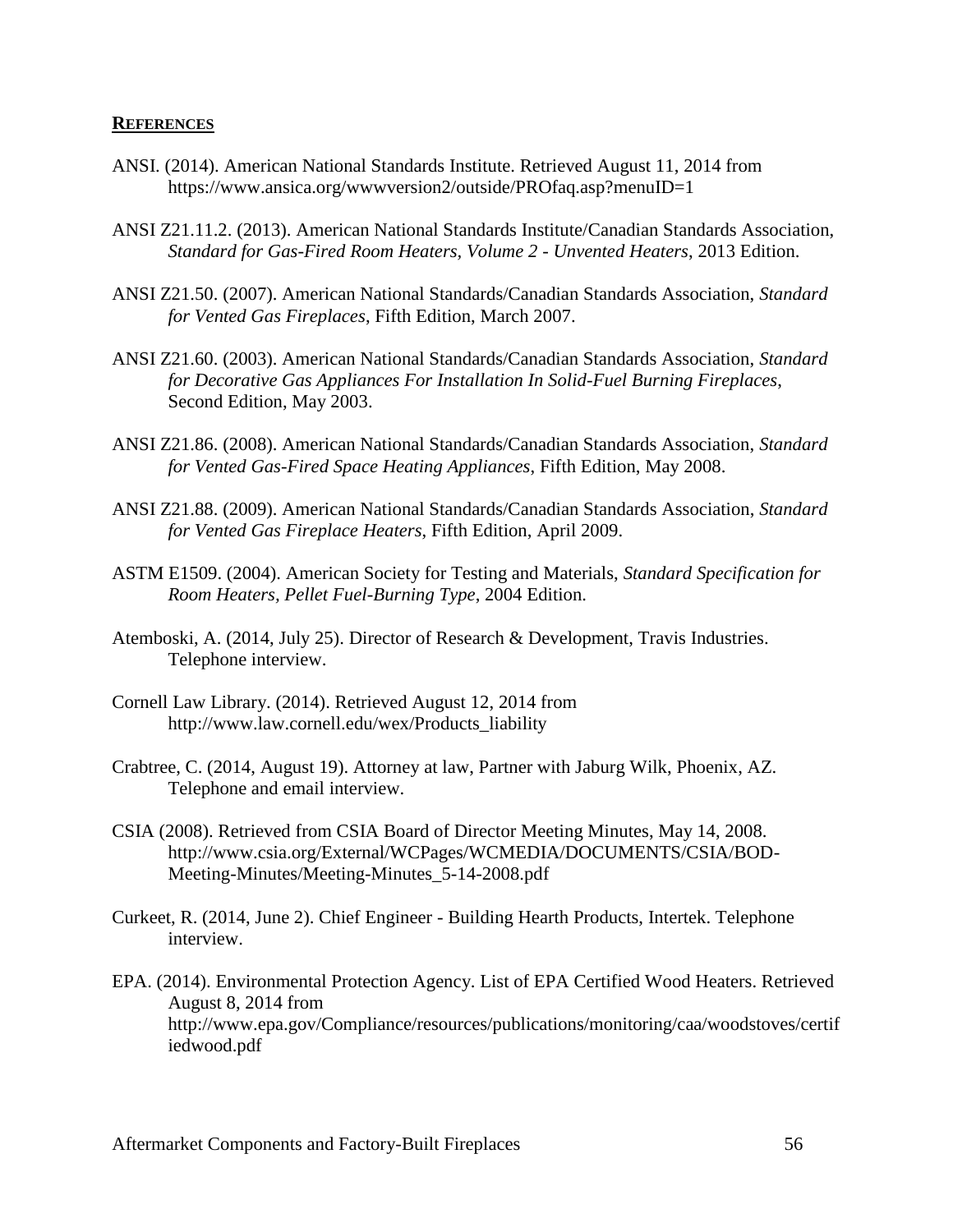- Fireplacedoorsguide.com (2014). Retrieved August 20, 2014 from http://www.fireplacedoorsguide.com/2008/12/tempered-glass-vs-ceramic-glass-in.html
- International Mechanical Code. (2012). Retrieved October 20, 2014 from http://publicecodes.cyberregs.com/icod/imc/2012/index.htm
- Jacklich, J. (2014, July 24). Former Director of Research & Development, M&G DuraVent Inc. Telephone interview.
- Kingery, D. (2014, July 31). Wood Products Development Manager, Hearth & Home Technologies. Telephone interview.
- LegalDictonary.com. (2014). Retrieved August 12, 2014 from http://legaldictionary.thefreedictionary.com
- Maclin, C. (2014, July 29). Technical Services Supervisor, Monessen. Telephone interview.
- Merriam-Webster. (2014). Retrieved August 20, 2014 from http://www.merriamwebster.com/dictionary/liability
- NFPA 211. (2013). National Fire Protection Association, NFPA 211 *Standard for Chimneys, Fireplaces, Vents, and Solid Fuel-Burning Appliances*, 2013 Edition.
- OneDayGlass.com (2014). Retrieved August 20, 2014 from http://www.onedayglass.com/question/difference-tempered-glass-ceramic-glass
- Paynton, R. (2014, July 28). Owner/President, ICP. Telephone interview.
- Ray, S. (2014, August 12). Director of Engineering, Metal-Fab, Inc. Email interview.
- UL 103. (2011). Underwriters Laboratories Inc., *Standard for Safety for Factory-Built Chimneys for Residential Type and Building Heating Appliances*, Eleventh Edition, October 15, 2010.
- UL 127. (2008). Underwriters Laboratories Inc., *Standard for Safety for Factory-Built Fireplaces*, Eighth Edition, July 22, 2008.
- UL 737. (2011). Underwriters Laboratories Inc., *Standard for Safety for Fireplace Stoves*, Tenth Edition, April 25, 2011.
- UL 907. (2005). Underwriters Laboratories Inc., *Standard for Fireplace Accessories*, Second Edition, September 23, 1994.
- UL 1482. (2011). Underwriters Laboratories Inc., *Standard for Safety for Solid-Fuel Type Room Heater*, Seventh Edition, April 25, 2011.